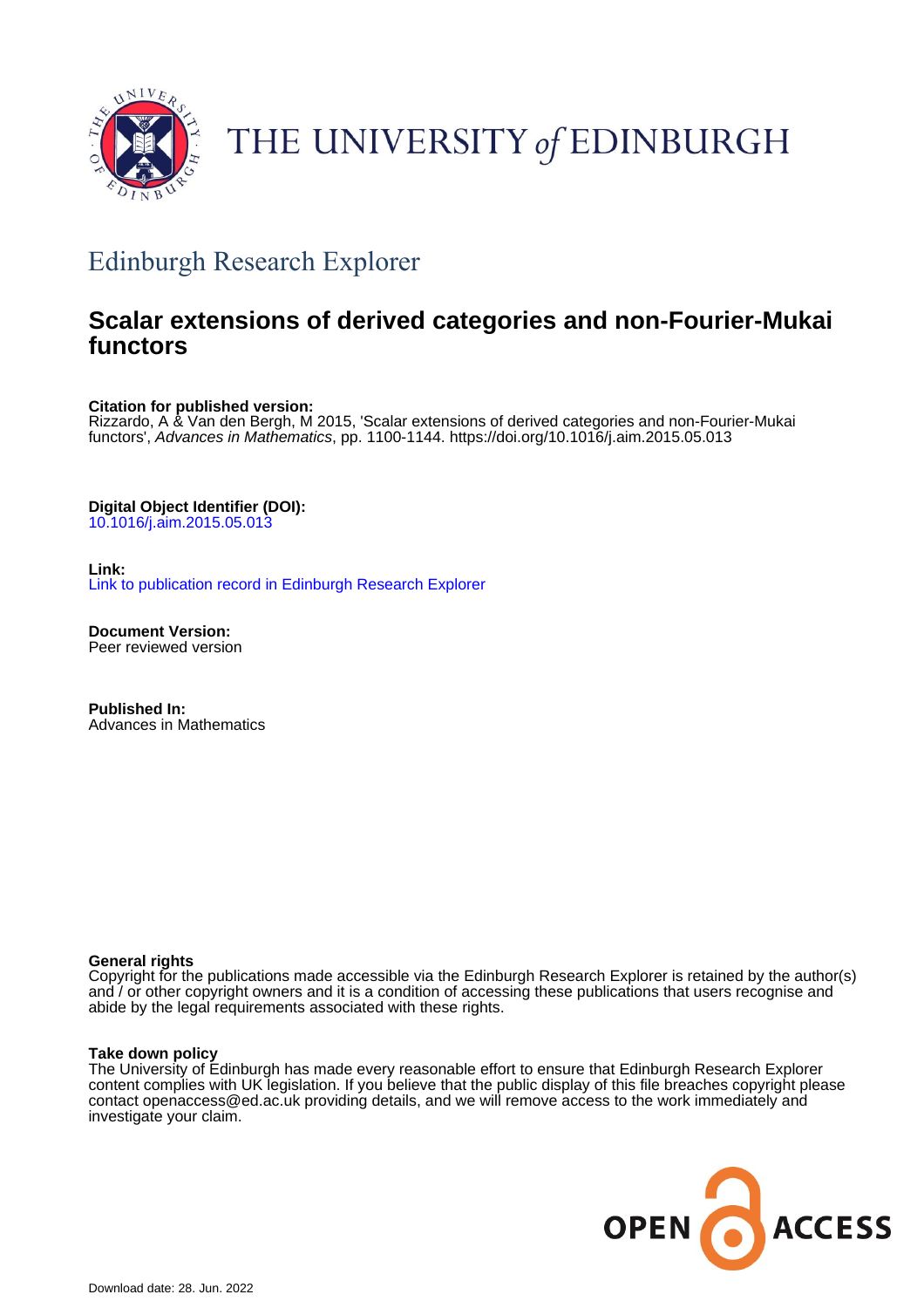## SCALAR EXTENSIONS OF DERIVED CATEGORIES AND NON-FOURIER-MUKAI FUNCTORS

ALICE RIZZARDO AND MICHEL VAN DEN BERGH

Abstract. Orlov's famous representability theorem asserts that any fully faithful exact functor between the bounded derived categories of coherent sheaves on smooth projective varieties is a Fourier-Mukai functor. This result has been extended by Lunts and Orlov to include functors from perfect complexes to quasi-coherent complexes. In this paper we show that the latter extension is false without the full faithfulness hypothesis.

Our results are based on the properties of scalar extensions of derived categories, whose investigation was started by Pawel Sosna and the first author.

#### CONTENTS

| Introduction                                                 |    |
|--------------------------------------------------------------|----|
| Acknowledgements<br>2.                                       | 3  |
| Moduli spaces of representations of algebras<br>3.           | 3  |
| Moduli spaces of vector bundles on curves<br>4.              | 10 |
| Homological identities<br>5.                                 | 11 |
| Lifting field actions in the hereditary case<br>6.           | 13 |
| Counterexamples to lifting in the hereditary case<br>7.      | 16 |
| Counterexamples to lifting in the geometric case<br>8.       | 19 |
| Non-Fourier-Mukai functors<br>9.                             | 19 |
| 10. Lifting using $A_{\infty}$ -actions                      | 22 |
| Appendix A. Proof of Proposition 7.1 for the two loop quiver | 33 |
| References                                                   | 34 |

#### 1. Introduction

Unless otherwise specified,  $k$  is an algebraically closed base field of characteristic zero. Orlov's famous representability theorem [30, Thm 2.2] asserts that any fully faithful exact functor between the bounded derived categories of coherent sheaves on smooth projective varieties over  $k$  is a Fourier-Mukai functor. It is still unknown if

<sup>1991</sup> Mathematics Subject Classification. 13D09, 18E30, 14A22.

Key words and phrases. Fourier-Mukai functor, Orlov's theorem.

The second author is a senior researcher at the FWO.

This research started at the Mathematical Sciences Research Institute in 2013 with the support of the National Science Foundation under Grant No. 0932078 000. A number of results were obtained during a research visit of the first author to the University of Hasselt under the ESF Exchange Grant 4498 in the framework of the project "Interactions of Low-Dimensional Topology and Geometry with Mathematical Physics (ITGP)". The authors are very grateful to the NSF, the MSRI, the ESF and the steering committee of the ITGP project for their support.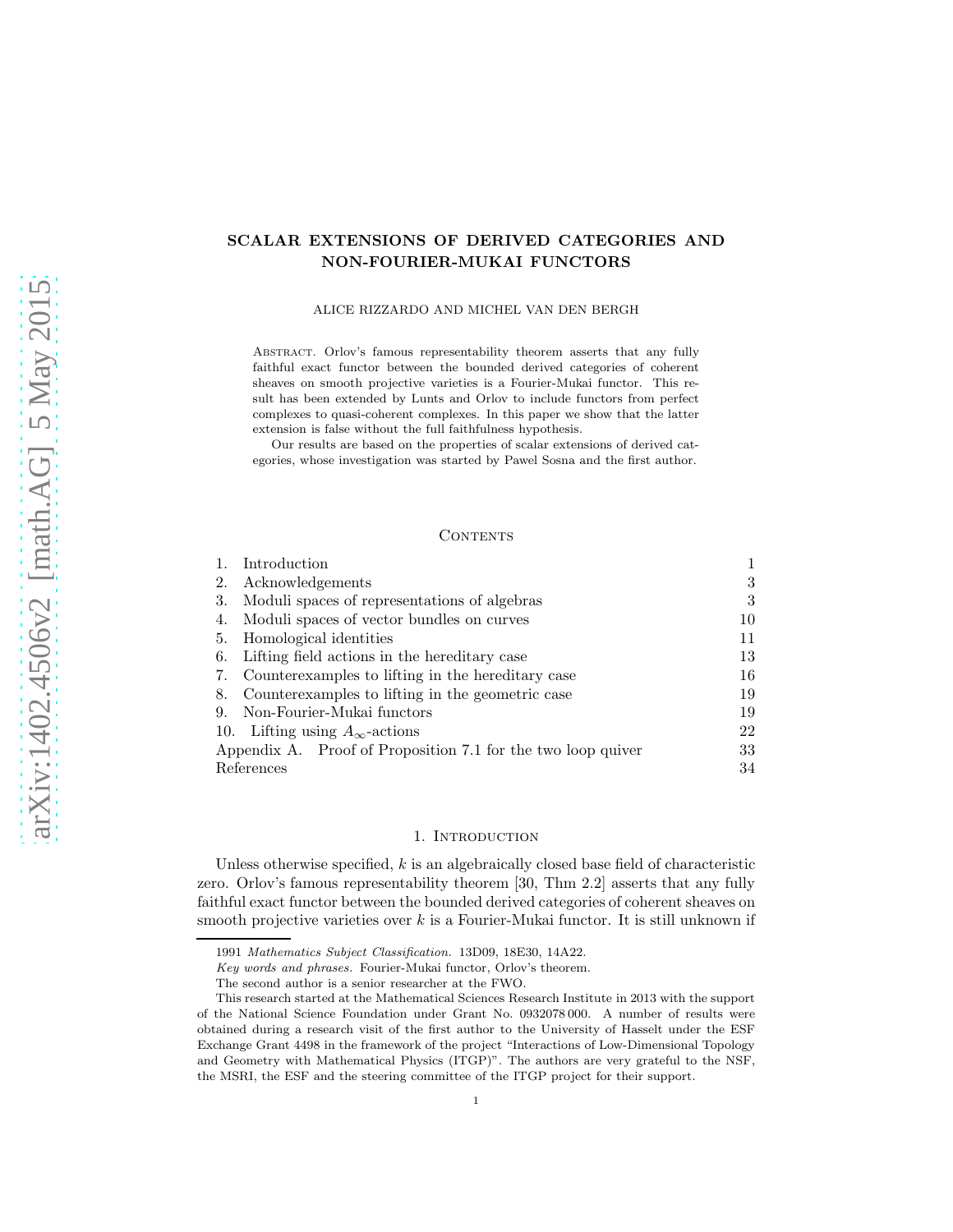the full faithfulness hypothesis is necessary in this theorem, although some positive results were obtained by the first author in [35].

A number of extensions and variants of Orlov's theorem are known. See e.g. [2, 6, 7, 8, 10, 20, 27]. For an excellent survey on the current state of knowledge see [9]. In particular, Lunts and Orlov proved the following natural extension of Orlov's theorem to quasi-coherent sheaves:

**Proposition A.** [27, Corollary 9.13(2)] Let  $X/k$  be a projective scheme such that  $\mathcal{O}_X$  has no zero dimensional torsion and let Y be a quasi-compact separated scheme. Then every fully faithful exact functor  $\Psi : \text{Perf}(X) \to D(\text{Qcoh}(Y))$  is isomorphic to the restriction of a Fourier-Mukai functor associated to an object in  $D(Qcoh(X\times Y)).$ 

One of the main results of this paper is that this extension is false if we drop the condition that  $\Psi$  is fully faithful, even in the case that X, Y are smooth and projective (see Theorem 9.1 below). Our arguments are based on the properties of scalar extensions of derived categories, which we will outline below. We will get back to Proposition A at the end of the introduction.

If  $\alpha$  is a k-linear category and B is a k-algebra, we denote by  $\alpha_B$  the category of B-objects in  $\mathfrak{a}$ , i.e. pairs  $(M, \rho)$  where  $M \in Ob(\mathfrak{a})$  and  $\rho : B \to \mathfrak{a}(M, M)$  is a k-algebra morphism. If C is abelian then so is  $\mathcal{C}_B$ , but if T is triangulated there is no reason for this to be the case for  $\mathcal{T}_B$  as well.

While investigating generalizations of Orlov's theorem [36] the first author studied the obvious forgetful functor

$$
F: D^b(\mathcal{C}_B) \to D^b(\mathcal{C})_B
$$

for  $B/k = L/k$  a field extension. She proved an essential surjectivity result for trdeg  $L/k \leq 2$  but it appeared difficult to go beyond that. Indeed, in the present paper we will show that F is generally not essentially surjective when trdeg  $L/k = 3$ . To put this in context, we start with a positive result which is naturally proved using  $A_{\infty}$ -techniques:

**Proposition B.** (See Propositions 10.1.1,10.1.2,10.1.3 below.) Assume that C is a Grothendieck category.

- If  $B/k$  has Hochschild dimension  $\leq 2$ , F is essentially surjective.
- If  $B/k$  has Hochschild dimension  $\leq 1$ , F is in addition full.
- If  $B/k$  has Hochschild dimension 0, F is an equivalence of categories.

Recall that, for a finitely generated field extension  $L/k$ , the Hochschild dimension is equal to the transcendence degree. Proposition B represents a strengthening of the results in [21]. The case of Hochschild dimension 0 generalises results by Sosna [41].

However, our next result shows that one cannot hope to substantially improve Proposition B:

**Theorem C.** (See Theorem 8.1 below.) Let  $X/k$  be a smooth connected projective variety which is not a point, a projective line or an elliptic curve. Then there exists a finitely generated field extension  $L/k$  of transcendence degree 3 together with an object  $Z \in D^b(\text{Qcoh}(X))_L$  which is not in the essential image of F.

The proof of this theorem will depend on a similar result for representations of wild quivers, which we will prove first (see Proposition 7.1 below).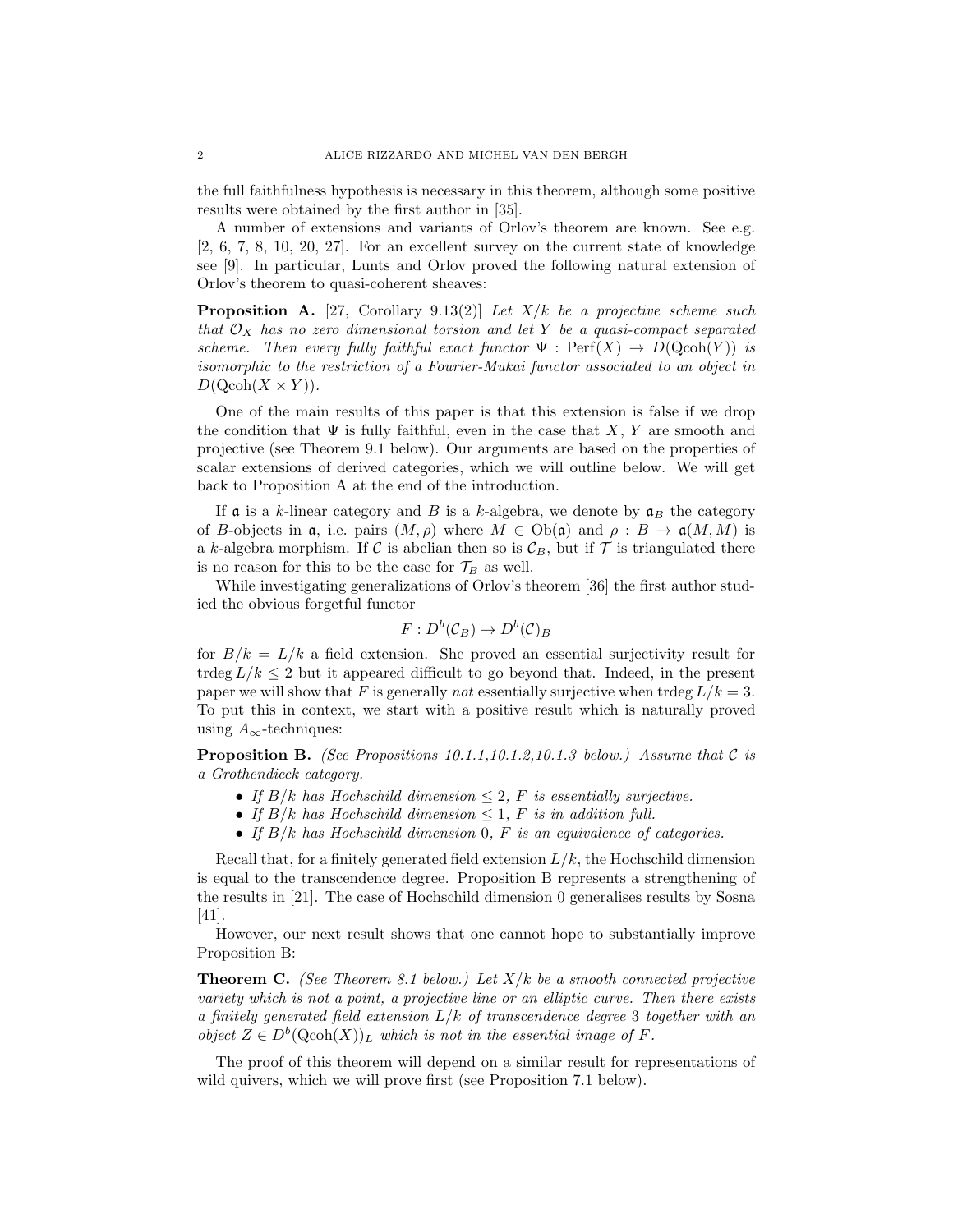As the reader may notice, Theorem C leaves out the case where X is a curve of genus  $\leq 1$ . The key point is that in this case the moduli space of indecomposable objects has dimension  $\leq 1$ . We capture this in the concept of "essential" dimension", which is roughly speaking the minimal number of parameters required to define any family of indecomposable objects (see Definition 6.2.1 below for a precise definition). From this theory it follows that if X is a curve of genus  $\leq 1$ and  $\mathcal{C} = \text{Qcoh}(X)$ , for any field extension  $L/k$  the essential image of F contains all objects in  $D^b(Qcoh(X))_L$  whose cohomology lies in  $coh(X_L) \subset Qcoh(X_L) \cong$  $Qcoh(X)<sub>L</sub>$  (see Remark 6.2.2 and Theorem 6.2.3 below). We suspect that F is in fact essentially surjective, but we have not proved it.

Now we come back to Proposition A. A counterexample to this proposition, when dropping the full faithfulness hypothesis, may be obtained using the following result:

**Theorem D.** (See Theorem 9.1 below) Let  $X$ ,  $Y$  be connected smooth projective schemes. Let  $i_{\eta}: \eta \to X$  be the generic point of X and let  $L = k(\eta)$  be the function field of X. Assume that  $D^b(Qcoh(Y))_L$  contains an object Z which is not in the essential image of  $D^b(Qcoh(Y)_L)$  (for example as in Theorem C). Define  $\Psi$  as the composition

$$
\operatorname{Perf}(X) \xrightarrow{\ i_{\eta}^*} D(L) \xrightarrow{L \mapsto Z} D(\operatorname{Qcoh}(Y)) \; .
$$

Then Ψ is not the restriction of a Fourier-Mukai functor.

We start with a few technical sections that will provide tools for the proofs of the main results. The impatient reader may wish to proceed directly to §6 at first reading.

#### 2. Acknowledgements

The authors thank Greg Stevenson and Adam-Christiaan Van Roosmalen for a number of interesting discussions which reinforced our interest in the problem.

The first author would like to thank the University of Hasselt for its hospitality during her visit to Belgium. She would also like to thank MSRI for providing a welcoming environment during the Noncommutative Geometry and Representation Theory semester, which encouraged many fruitful conversations, some of which got this project started. Finally, she would like to thank her advisor, Johan de Jong, for suggesting she look into scalar extensions of derived categories.

#### 3. Moduli spaces of representations of algebras

Moduli space of representations for algebras may be constructed in several different ways [22, 32]. We remind the reader of a construction which is based on the properties of the Formanek center and which will be used in the proof Lemma 3.2.1 and Proposition 3.5.2, which are the main results of this section. We will use our standing characteristic zero hypothesis to simplify the discussion.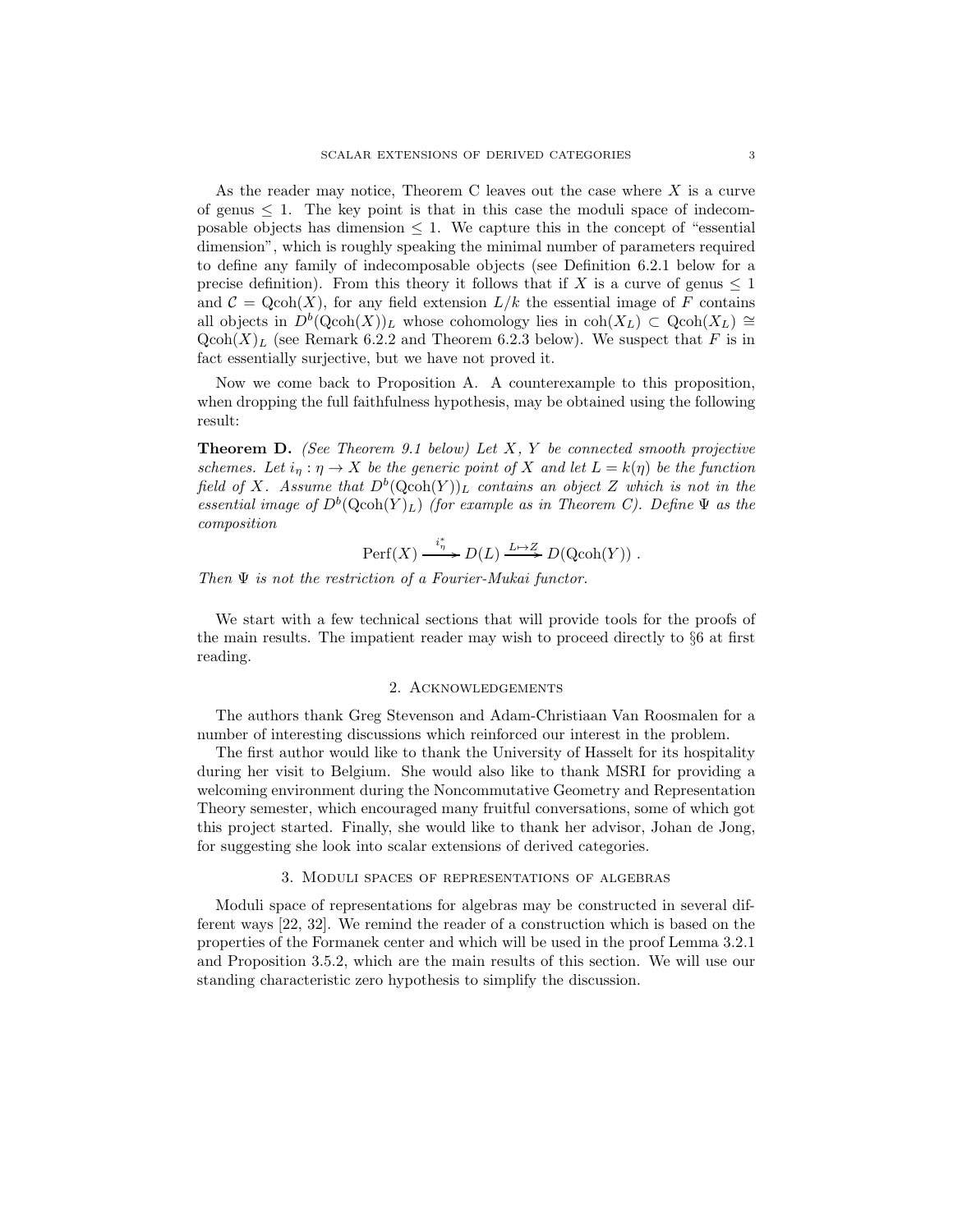3.1. The representation functor. For a reference on this subject, the reader can consult  $[32]$ . An Azumaya algebra is a matrix algebra for the étale topology. Let A be a k-algebra and let  $n > 0$ . Consider the functor  $Az_{n,A}$  from commutative kalgebras to the category of sets defined as follows: if  $R$  is a commutative  $k$ -algebra,  $Az_{n,A}(R)$  is the set of equivalence classes of maps of k-algebras  $\rho: A \to B$ , where B is an Azumaya algebra of rank  $n^2$  over R satisfying  $\rho(A)R = B$ . Two maps  $\rho: A \to B, \rho': A \to B'$  are considered equivalent if there exists an isomorphism of R-algebras  $\xi : B \to B'$  such that  $\xi \rho = \xi'$ . The functor  $Az_{n,A}$  is a sheaf for the Zariski topology, and hence extends canonically to a functor from k-schemes to the category of sets.

The functor  $Az_{n,A}$  is representable in the category of k-schemes (see [32, Ch IV, Thm 1.8 and Ch VIII, Thm 2.2]). The representing scheme may be constructed as a "Formanek center", constructed as follows. Let  $\Lambda$  be a k-algebra. The identities of  $n \times n$  matrices with coefficients in  $\Lambda$  are defined as

$$
I = \{f(x_s) \in \Lambda\{X_s\} | f(r_s) = 0 \text{ for all } r_s \in (R)_n\},
$$

where  $(R)_n$  denotes the algebra of  $n \times n$  matrices with coefficients in R, and R is a generic commutative algebra in the variety of commutative algebras (see [32, Definition 4.3. If a ring C satisfies the identities of  $n \times n$  matrices, the Formanek center  $F(C)$  of C is defined as the subring of C obtained by evaluating all central polynomials of  $n \times n$ -matrices without constant term. A central polynomial for  $n \times n$  matrices is a polynomial in non-commuting variables that is non-constant, but yields a scalar matrix whenever it is evaluated at  $n \times n$  matrices.

By definition,  $F(C) \subset Z(C)$ . Since the field is of characteristic zero, the usual polarization argument [33] shows that we may compute the Formanek center by evaluating central polynomials which are homogeneous of degree one in every variable. From this it easily follows that it is an ideal.<sup>1</sup> An algebra satisfying the identities of  $n \times n$ -matrices is Azumaya of rank  $n^2$  over its center if and only if the Formanek center is equal to the ordinary center (this follows easily from [32, Ch VIII, Th 2.1(6)], using the characteristic zero hypothesis again).

Let  $A_n$  be the quotient of A by the identities of  $n \times n$ -matrices, and let  $F_{n,A}$  =  $F(A_n)$  be the Formanek center of  $A_n$ . Put  $F_{n,A}^e = F^e(A_n) \stackrel{\text{def}}{=} k + F(A_n) \subset A_n$ and  $\tilde{U}_{n,A} = \text{Spec } F_{n,A}^e$ . Let  $\tilde{A}_n$  be the sheaf of algebras on  $\tilde{U}_{n,A}$  associated to  $A_n$ and put  $U_{n,A} \stackrel{\text{def}}{=} \tilde{U}_{n,A} - V(F_{n,A}).$  Finally, let  $\mathcal{A}_n$  be the restriction of  $\tilde{\mathcal{A}}_n$  to  $U_{n,A}$ . Then  $\mathcal{A}_n$  is a sheaf of Azumaya algebra of rank  $n^2$  with center equal to  $\mathcal{O}_{U_{n,A}}$ (presumably this depends on the characteristic zero hypothesis, see [32, Ch VIII, Cor. 2.3] for a result valid in any characteristic). Note that  $U_{n,A}$  has an affine covering by schemes of the form  $U_{n,A,f} = \text{Spec}(F_{n,A}^e)_f$ , where f runs through the elements of  $F_{n,A}$ . The global sections of  $\mathcal{A}_n$  restricted to  $U_{n,A,f}$  are given by  $(A_n)_f$ .

It follows from [32, Ch VIII, Thm 2.2] that  $U_{n,A}$  is isomorphic to a differently constructed scheme which represents  $Az_{n,A}$ . For further reference we give a description of the bijection between  $U_{n,A}(R)$  and  $Az_{n,A}(R)$  as given in the proof of [32, Ch VIII, Thm 2.2]. Assume  $\rho: A \to B$  represents an element of  $Az_{n,A}(R)$ . The map  $\rho$  descends to a map  $\rho_n : A_n \to B$ , and hence to a map  $\rho_{n,f} : (A_n)_f \to B_{\rho_n(f)}$ for  $f \in F_{n,A}$ . We obtain an induced map  $\rho_{n,f} : F^e((A_n)_f) \to F^e(B_{\rho_n(f)})$ . Now  $B_{\rho_n(f)}$  is an Azumaya algebra and hence  $F^e(B_{\rho_n(f)})$  is equal to its center  $R_{\rho_n(f)}$ .

<sup>&</sup>lt;sup>1</sup>We do not know if this is true in finite characteristic.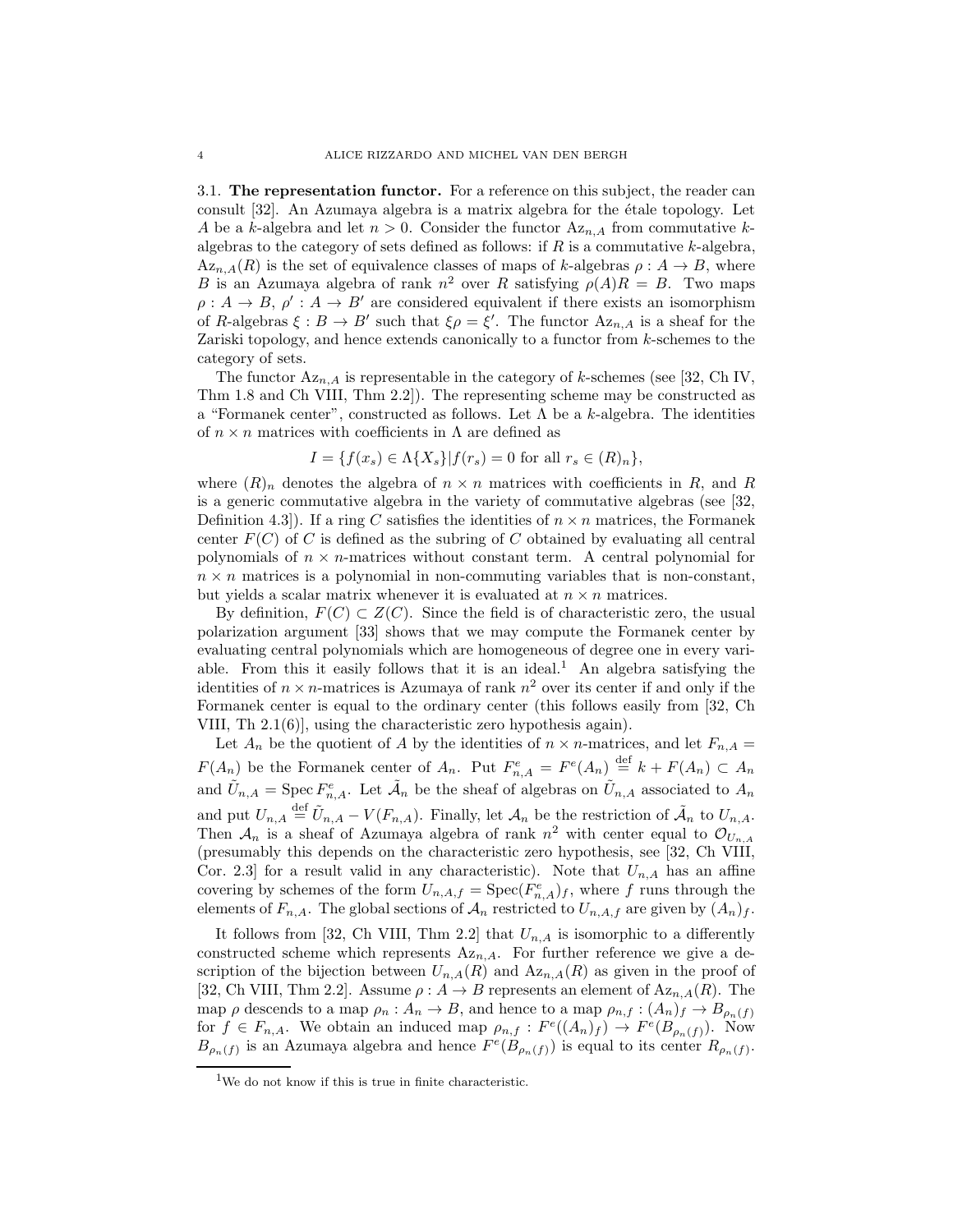It is easy to see that the maps  $(F_{n,A}^e)_f \to R_{\rho_n(f)}$  may be glued to a scheme map  $\rho_n$ : Spec  $R \to \text{Spec } F_{n,A}^e - V(F_{n,A}) = U_{n,A}.$ 

Conversely, if we start from a scheme map  $\rho_n$ : Spec  $R \to U_{n,A}$ , then we put  $B = \rho_n^*(A_n)$  (where here and below we usually identify quasi-coherent sheaves on affine schemes with their global sections). Since the elements of A restrict to sections of  $\mathcal{A}_n$ , we obtain a corresponding map  $\rho: A \to B$ . The required condition  $\rho(A)R = B$  is easily checked.

3.2. The main lemma. Let the notation be as in the previous section. For a not necessarily closed point  $i_x : x \to U_{n,A}$  we say that x is split if  $i_x^*(\mathcal{A}_n)$  is split as a central simple algebra, i.e. if it is isomorphic to  $M_n(k(x))$  as a  $k(x)$ -algebra. In this case,  $V_x$  is defined to be the corresponding irreducible  $A_{k(x)} \stackrel{\text{def}}{=} k(x) \otimes_k A$ representation of dimension *n* over  $k(x)$ .

**Lemma 3.2.1.** Assume x is split. We have  $\text{End}_A(V_x) = k(x)$ .

The point of the lemma is that the endomorphisms are only assumed to be A-linear, not  $A_{k(x)}$ -linear.

*Proof.* Let  $O(x)$  be the image of  $F_{n,A}^e$  in  $k(x)$ . Then  $k(x)$  is the field of fractions of  $O(x)$  and we have

$$
\begin{aligned} \text{End}_A(V_x) &= \text{End}_{A_n}(V_x) \\ &= \text{End}_{O(x)\otimes_{F_{n,A}^e} A_n}(V_x) \\ &= \text{End}_{k(x)\otimes_{F_{n,A}^e} A_n}(V_x) \\ &= \text{End}_{A_{k(x)}}(V_x) \\ &= k(x). \end{aligned}
$$

In the second equality we use that  $A_n \to O(x) \otimes_{F_{n,A}^e} A_n$  is surjective. In the third equality we use that  $O(x) \otimes_{F_{n,A}^e} A_n \to k(x) \otimes_{F_{n,A}^e} A_n$  is an epimorphism of rings and the fact that  $V_x$  is a  $k(x) \otimes_{F_{n,A}^e} A_n$ -module. For the fourth equality we use that  $A_{k(x)} \to k(x) \otimes_{F_{n,A}^e} A_n$  is surjective.

Example 3.2.2. Here is an example where one can check the conclusion of Lemma 3.2.1 directly. Let Q be the quiver with one vertex and three loops and  $A = kQ =$  $k\langle X, Y, Z\rangle$ . Then it is easy to see that  $U_{1,A} \cong \mathbb{A}^3$ . Let  $V_\eta$  be the representation corresponding to the generic point  $\eta$  of  $\mathbb{A}^3$ . It is defined over the field  $L = k(\eta) =$  $k(x, y, z)$  and has the form

$$
{}^x\displaystyle\bigodot_yL\displaystyle\bigodot_x
$$

One easily checks that  $\text{End}_{k\langle X,Y,Z\rangle}(V_{\eta}) = L$ .

3.3. The split representation functor. In order to use Lemma 3.2.1, we must be able to show that  $i_x^*(\mathcal{A}_n)$  is split. We discuss this next. For a k-scheme X, let  $\mathcal{M}_{n,A}(X)$  be the collection of equivalence classes of quasi-coherent sheaves of left  $A \otimes_k O_X$ -modules V on X which are vector bundles or rank n over X such that for every point  $x \in X$  we have that  $i^*_{x}(V)$  is simple. We consider V and W to be equivalent if there exists an invertible  $\mathcal{O}_X$ -module I such that  $W = V \otimes_X I$ .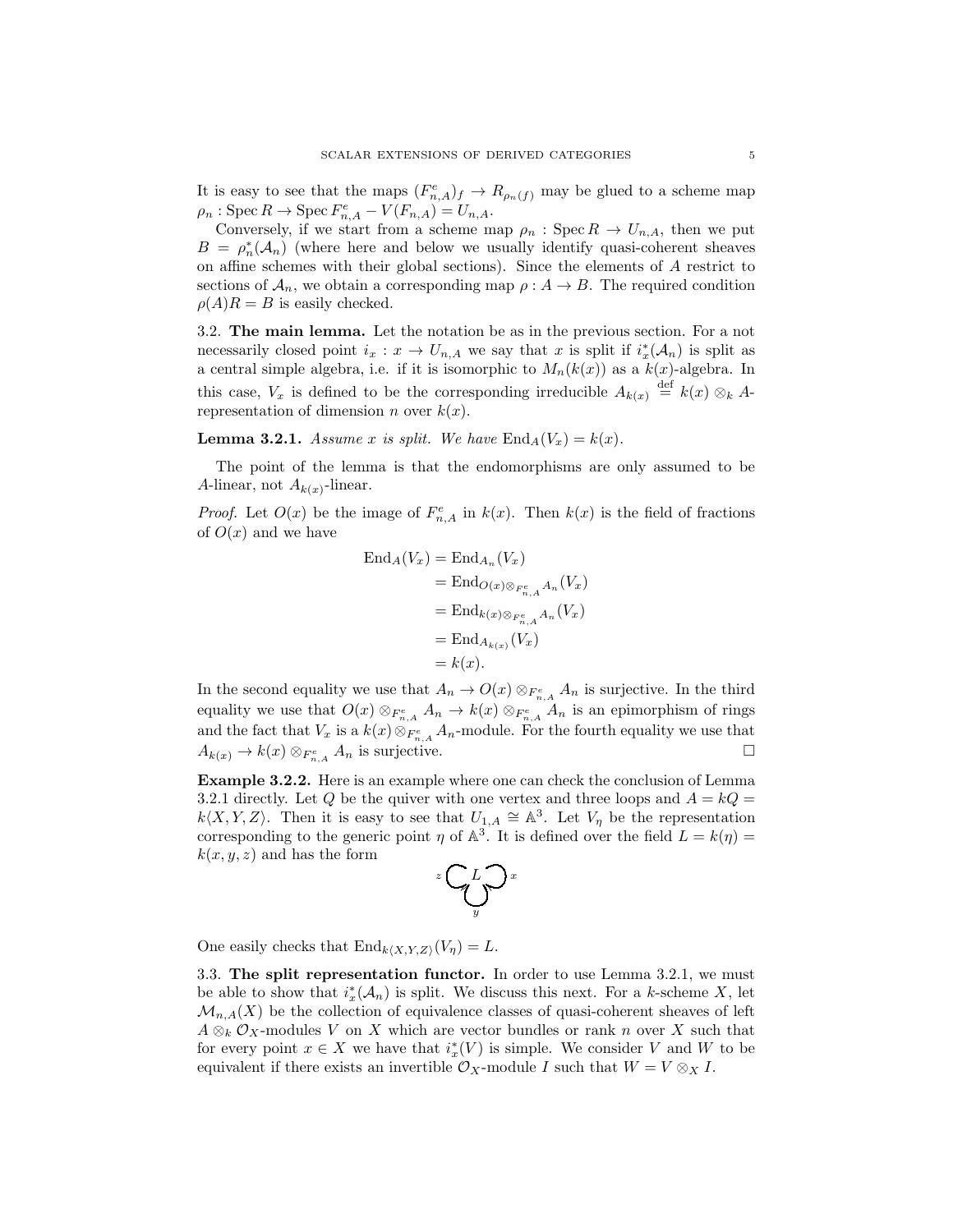**Lemma 3.3.1.** Assume that  $\mathcal{M}_{n,A}$  is representable in the category of k-schemes. Then  $A_n$  is split and  $\mathcal{M}_{n,A}$  is represented by  $U_{n,A}$ .

*Proof.* Let  $M_{n,A}$  be the representing scheme for  $\mathcal{M}_{n,A}$ , and let  $\mathcal{V}_{n,A}$  be the universal bundle on  $M_{n,A}$  (determined up to tensoring with a line bundle). We have a natural transformation

$$
\phi: \mathcal{M}_{n,A} \to \mathrm{Az}_{n,A}
$$

sending V to  $\text{End}_X(V)$ . This yields a morphism between the representing schemes

$$
\phi: M_{n,A} \to U_{n,A}
$$

such that

(3.2) 
$$
\phi^* \mathcal{A}_n = \text{End}_{M_{n,A}}(\mathcal{V}_{n,A}).
$$

Clearly,  $\phi(X)$  is injective for any X, and surjective up to tale coverings. This means that  $\phi$  is actually an isomorphism and hence  $\mathcal{A}_n$  is split by (3.2).

3.4. Partitioning by ranks. Let  $l = ke_1 + \cdots + ke_m$  be the semi-simple k-algebra determined by  $e_i e_j = \delta_{ij} e_i$ ,  $\sum_i e_i = 1$ . Let A be an l-algebra. By this we mean that there is given a k-algebra morphism  $l \rightarrow A$ . We denote the images of the  $(e_i)_i$  in A also by  $(e_i)_i$ . Fix positive natural numbers  $\alpha = (\alpha_1, \ldots, \alpha_m)$  such that  $|\alpha| \stackrel{\text{def}}{=} \sum_i \alpha_i = n$ . We let  $Az_{\alpha,A}(R)$  be the subset of  $Az_{n,A}(R)$  consisting of equivalence classes  $\rho: A \to B$  such that  $\text{rk}_R \rho(e_i)B\rho(e_i) = \alpha_i^2$  for all i. It is easy to see that  $Az_{\alpha,A}$  is an open subfunctor of  $Az_{n,A}$ , and furthermore  $Az_{n,A} = \coprod_{\alpha} Az_{\alpha,A}$ . We obtain a corresponding decomposition  $U_{n,A} = \coprod_{\alpha} U_{\alpha,A}$  for the representing spaces. The restriction of  $\mathcal{A}_n$  to  $U_{\alpha,A}$  will be denoted by  $\mathcal{A}_\alpha$ .

In a similar way we may define functors  $\mathcal{M}_{\alpha,A} \subset \mathcal{M}_{n,A}$ , where we now require that for  $V \in \mathcal{M}_{\alpha,A}(X)$  the rank of  $e_iV$  is equal to  $\alpha_i$ . We will say that V has dimension vector  $\alpha$ . We have the following obvious generalization of Lemma 3.3.1:

**Lemma 3.4.1.** Assume that  $\mathcal{M}_{\alpha,A}$  is representable in the category of k-schemes. Then  $\mathcal{A}_{\alpha}$  is split and  $\mathcal{M}_{\alpha,A}$  is represented by  $U_{\alpha,A}$ .

3.5. Stability conditions. For  $\lambda, \mu \in \mathbb{Z}^m$  write  $\lambda \cdot \mu = \sum_{i=1}^m \lambda_i \mu_i$ . Let<sup>2</sup>  $\alpha \in \mathbb{N}^m$ , and choose  $\lambda \in \mathbb{Z}^m$  such that  $\lambda \cdot \alpha = 0$ .

If  $K/k$  is a field extension, then  $V \in \mathcal{M}_{\alpha,A}(K)$  is  $\lambda$ -(semi-)stable [22] if for any proper  $A_K$ -subrepresentation  $0 \neq W \subsetneq V$  with dimension vector  $\beta$  we have

$$
\lambda \cdot \beta(\ge) > \lambda \cdot \alpha.
$$

We say that  $V \in \mathcal{M}_{\alpha,A}(X)$  is  $\lambda$ -(semi-)stable if for any  $i: \operatorname{Spec} K \to X$  with  $K/k$  a field extension it is true that  $i^*(V)$  is  $\lambda$ -(semi-)stable. We denote the corresponding subfunctor of  $\mathcal{M}_{\alpha,A}$  by  $\mathcal{M}_{\alpha,\lambda,A}$ . Recall

**Theorem 3.5.1.** Assume that A is finitely generated over k and that  $\alpha$  is indivisible. Then  $\mathcal{M}_{\alpha,\lambda,A}$  is representable by a scheme of finite type over k.

This is  $[22, \text{Prop } 5.3]$ . The given reference assumes A to be finite dimensional, but the proof carries over completely in the case where A is finitely generated over k.

We denote the representing scheme by  $M_{\alpha,\lambda,A}$ , and the corresponding universal A-representation by  $\mathcal{V}_{\alpha,\lambda,A}$ . We will prove the following generalization of Lemma 3.2.1. The point is again that we take endomorphisms over A, and not over  $A_{k(x)}$ .

<sup>&</sup>lt;sup>2</sup>We assume  $0 \in \mathbb{N}$ .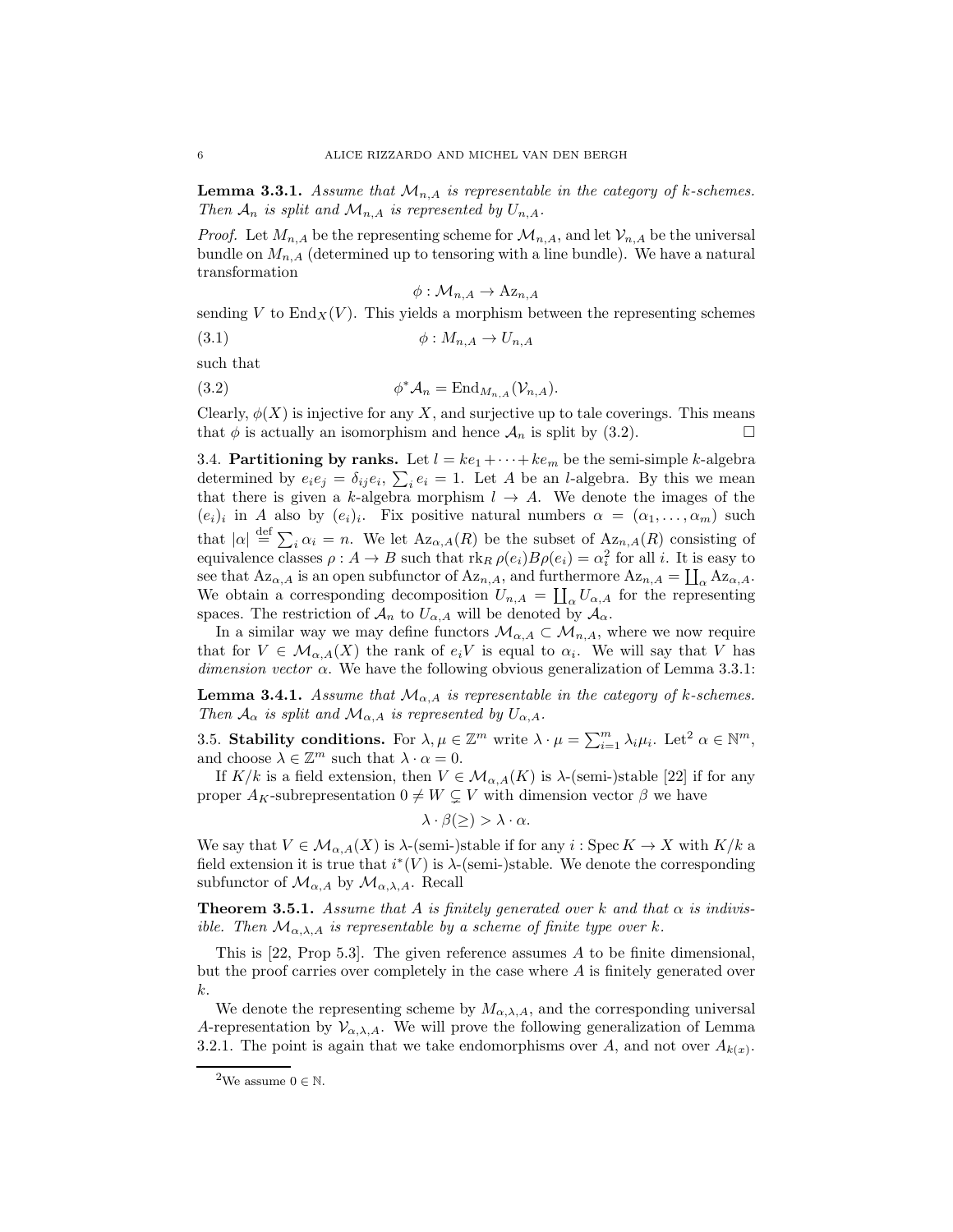**Proposition 3.5.2.** Let A be finitely generated, and let  $\alpha$  be indivisible. For  $i_x$ :  $x \to M_{\alpha,\lambda,A}$  put  $V_x = i_x^*(\mathcal{V}_{\alpha,\lambda,A})$ . Then

$$
\text{End}_A(V_x) = k(x).
$$

The proof of Proposition 3.5.2 uses the representation theory of quivers. See [5] for a reference. Let  $Q = (Q_0, Q_1, h, t)$  be a finite quiver with vertices  $Q_0$  and arrows  $Q_1$ . The maps  $h, t : Q_1 \to Q_0$  associate an arrow with its head and tail. If R is a k-algebra, we let  $RQ$  be the path algebra of Q with coefficients in R. Any finitely generated *l*-algebra in the sense of  $\S 3.4$  is a quotient of a suitable path algebra  $kQ$ with l corresponding to  $\bigoplus_{i\in Q_0}ke_i$ , where  $e_i$  is the length zero path in  $Q$  associated to the vertex i. It is easy to see that it is sufficient to prove Proposition 3.5.2 in the case  $A = kQ$ . Therefore we specialize to that case, and we will replace A in the notation by  $kQ$ .

For a kQ-representation V we write  $V_i = e_i V$ . Let  $P_i = kQe_i$  be the standard projective representation corresponding to  $i \in Q_0$ . Recall the following:

**Proposition 3.5.3.** (Green) Every projective kQ-module P is of the form  $\bigoplus_{i\in Q_0} W_i\otimes_k$  $P_i$ , where  $W_i$  is a k-vector space. The  $W_i$  are uniquely determined by  $P$ .

Proof. The fact that all projectives are of the indicated form is [15, Cor. 5.5]. Then  $W_i$  can be recovered from P as  $W_i = S_i \otimes_{kQ} P$ , where  $S_i$  is the standard simple corresponding to vertex i.

Below we will need a definition which is dual to the concept of dimension vector  $\dim V$  of V. Assume that  $V \in Mod(kQ)$  is finitely presented. Then V has a projective resolution

$$
0 \to \oplus_i P_i^{\oplus b_i} \to \oplus_i P_i^{\oplus a_i} \to V \to 0
$$

with  $P_i$  the projective kQ-representation associated to vertex i. We put

$$
(\overline{\dim}\, V)_i = a_i - b_i.
$$

It follows from Proposition 3.5.3 that this is a well defined element of  $\mathbb{Z}^{Q_0}$ .

For  $W$  a finitely presented and  $V$  a finite dimensional  $kQ$ -representation, one has

$$
\overline{\dim} W \cdot \underline{\dim} V = \dim \operatorname{Hom}_{kQ}(W, V) - \dim \operatorname{Ext}_{kQ}^1(W, V).
$$

If  $\text{Hom}_{kQ}(W, V) = \text{Ext}^1_{kQ}(W, V) = 0$  then we write  $W \perp V$ . Let  $W^{\perp}$  be the category of all V such that  $W \perp V$ . Recall the following result

**Theorem 3.5.4.** [11, 12][40, Cor 1.1] Assume that  $V \in Mod(kQ)$  is finite-dimensional. Then V is  $\lambda$ -semi-stable if and only there is a finitely presented  $0 \neq W \in Mod(kQ)$ such that  $W \perp V$ , and such that  $\overline{\dim} W$  is a strictly negative multiple of  $\lambda$ .

For  $\lambda \cdot \alpha = 0$ , and for W such that  $\overline{\dim} W = -n\lambda$ ,  $n > 0$  we define a subfunctor  $\mathcal{M}_{\alpha,W,Q}$  of  $\mathcal{M}_{\alpha,\lambda,Q}$  consisting of those representations V with  $\dim V = \alpha$  such that  $W \perp V$ . If  $\alpha$  is indivisible, then this subfunctor is representable by an open subset  $M_{\alpha,W,Q}$  of  $M_{\alpha,\lambda,Q}$ . The above theorem may be rephrased as saying that  $(M_{\alpha,W,Q})_W$  is an open covering of  $M_{\alpha,\lambda,Q}$ . We let  $\mathcal{V}_{\alpha,W,Q}$  be the restriction of  $\mathcal{V}_{\alpha,\lambda,Q}$  to  $M_{\alpha,W,Q}$ .

Let

$$
0 \to P \xrightarrow{\delta} Q \to W \to 0
$$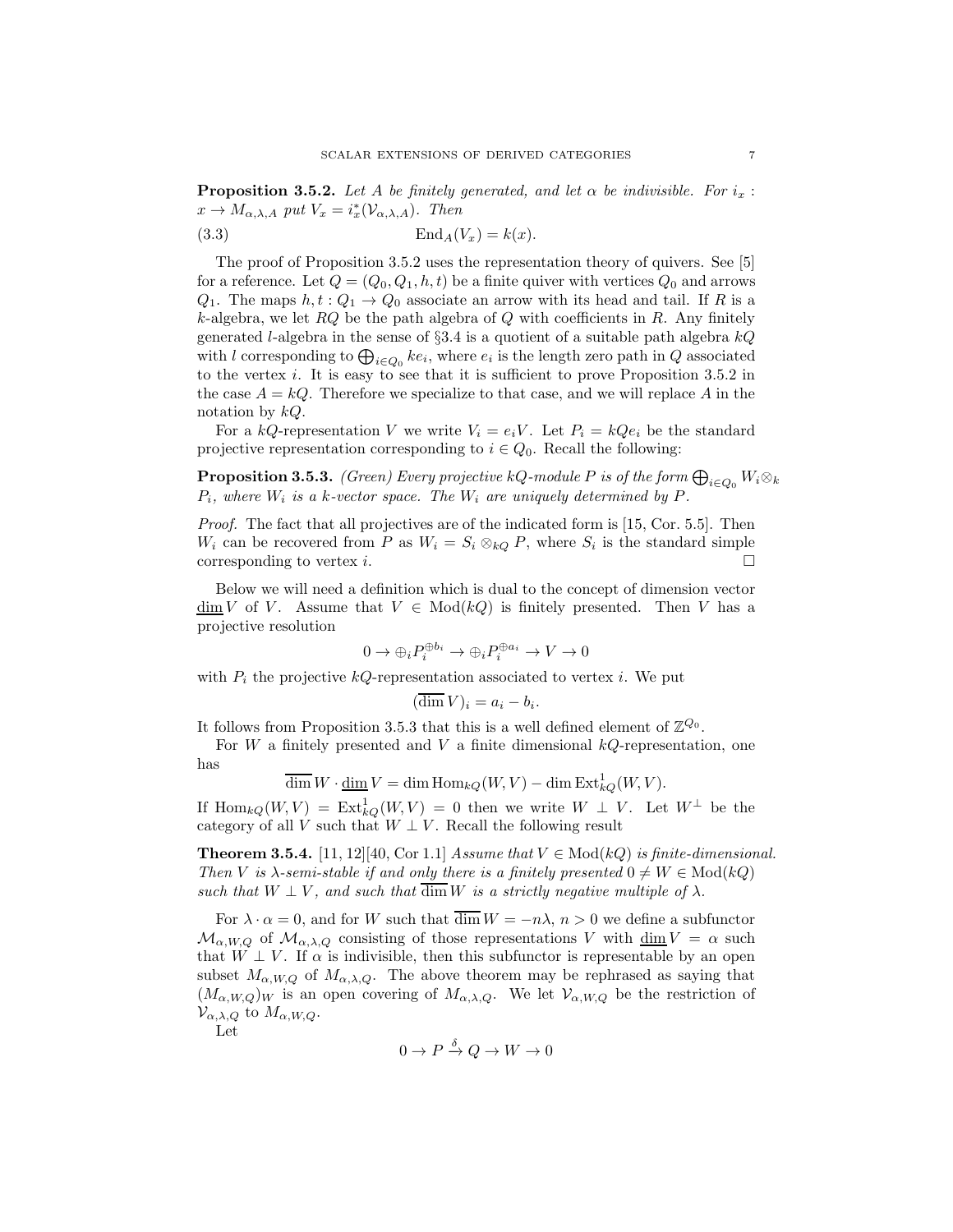be a minimal projective resolution of W and let  $(kQ)_{\delta}$  be the corresponding universal localisation.<sup>3</sup>

Then  $V \in W^{\perp}$  if and only if  $\text{Hom}_{kO}(\delta, V)$  is invertible. In other words,  $V \in W^{\perp}$ if and only if the kQ-action on V extends to a  $(kQ)_{\delta}$ -action. Thus we obtain

(3.4) 
$$
W^{\perp} \cong \text{Mod}((kQ)_{\delta}).
$$

Note further

**Lemma 3.5.5.** [1, Lemma 3.1] Let W be a finitely presented  $kQ$ -representation and let  $V \in W^{\perp} \cap \text{Mod}(KQ)$  be finite dimensional over K, where  $K/k$  is a field extension. Then V is simple in  $W^{\perp} \cap \text{Mod}(KQ)$  if and only if V is  $-\overline{\dim} W$ -stable.

Proof. The blanket hypothesys in [1] that Q should not have any oriented cycles is not necessary for this particular lemma. For the benefit of the reader we recall the proof of the implication simple⇒stable, as it is instructive. Assume that  $V$ is simple in  $W^{\perp} \cap Mod(KQ)$ , and let  $0 \neq V' \subsetneq V$  be a  $KQ$ -subrepresentation. Since  $\text{Hom}_{kQ}(W, V') = 0$ , we have  $\overline{\dim} W \cdot \underline{\dim} V' \leq 0$ . If  $\overline{\dim} W \cdot \underline{\dim} V' = 0$  then we also have  $\text{Ext}_{kQ}^1(W, V') = 0$  and hence  $W \perp V'$ . Since V is simple this is a contradiction. It follows dim  $\text{Ext}_{kQ}^1(W, V') > 0$ , and so  $\overline{\dim} W \cdot \underline{\dim} V' < 0$ .  $\Box$ 

From this we easily obtain an isomorphism of functors

$$
\mathcal{M}_{\alpha,(kQ)_\delta} \cong \mathcal{M}_{\alpha,W,Q}
$$

and hence, by Lemma 3.4.1, it follows that  $\mathcal{A}_{\alpha,(kQ)_{\delta}}$  is split and that there is an isomorphism

$$
U_{\alpha,(kQ)_{\delta}} \cong M_{\alpha,W,Q}.
$$

*Proof of Proposition 3.5.2.* There exists some W such that  $x \in M_{\alpha,W,Q}$ . Now let the notation be as above. Then by (3.4)

$$
\mathrm{End}_{kQ}(V_x)=\mathrm{End}_{(kQ)_{\delta}}(V_x).
$$

It now suffices to invoke Lemma 3.2.1.

Example 3.5.6. Let Q be the generalised Kronecker quiver with 4 arrows.

$$
\begin{array}{c}\n-T \rightarrow \\
\begin{array}{c}\n\bigcirc -X \rightarrow \\
Y \rightarrow \end{array} \\
\begin{array}{c}\n\bigcirc -X \rightarrow \\
\hline\n-X \rightarrow\n\end{array}
$$

Let  $\alpha = (1,1)$  and  $\lambda = (-1,1)$ . A representation of dimension vector  $\alpha$  is  $\lambda$ stable if not all arrows are zero, and two such representations are isomorphic if one is obtained from the other by multiplying all arrows by the same scalar. This corresponds to a point in  $\mathbb{P}^3$ . From there one easily shows that  $M_{\alpha,\lambda,A} = \mathbb{P}^3$ . Let  $V_{\eta}$  be the representation corresponding to the generic point  $\eta$  of  $\mathbb{P}^{3}$ . It is defined over the field  $L = k(\eta) = k(x, y, z)$  and has the form

$$
L \xrightarrow{1}{-x \to 0} L.
$$
  

$$
L \xrightarrow{-x \to 0} L.
$$

One easily checks that  $\text{End}_A(V_\eta) = L$ .

$$
\sqcup
$$

<sup>&</sup>lt;sup>3</sup>If A is a ring and  $\delta: P \to Q$  is map between finitely generated projective left A-modules then  $A \to A_{\delta}$  is universal for the ring extensions  $A \to B$  such that  $B \otimes_A \delta$  is an isomorphism.  $A \rightarrow A_{\delta}$  is an epimorphism in the category of rings and a left A-module M has a (necessarily unique)  $A_{\delta}$ -action provided the functor  $\text{Hom}_{A}(-, M)$  transforms  $\delta$  into an invertible morphism.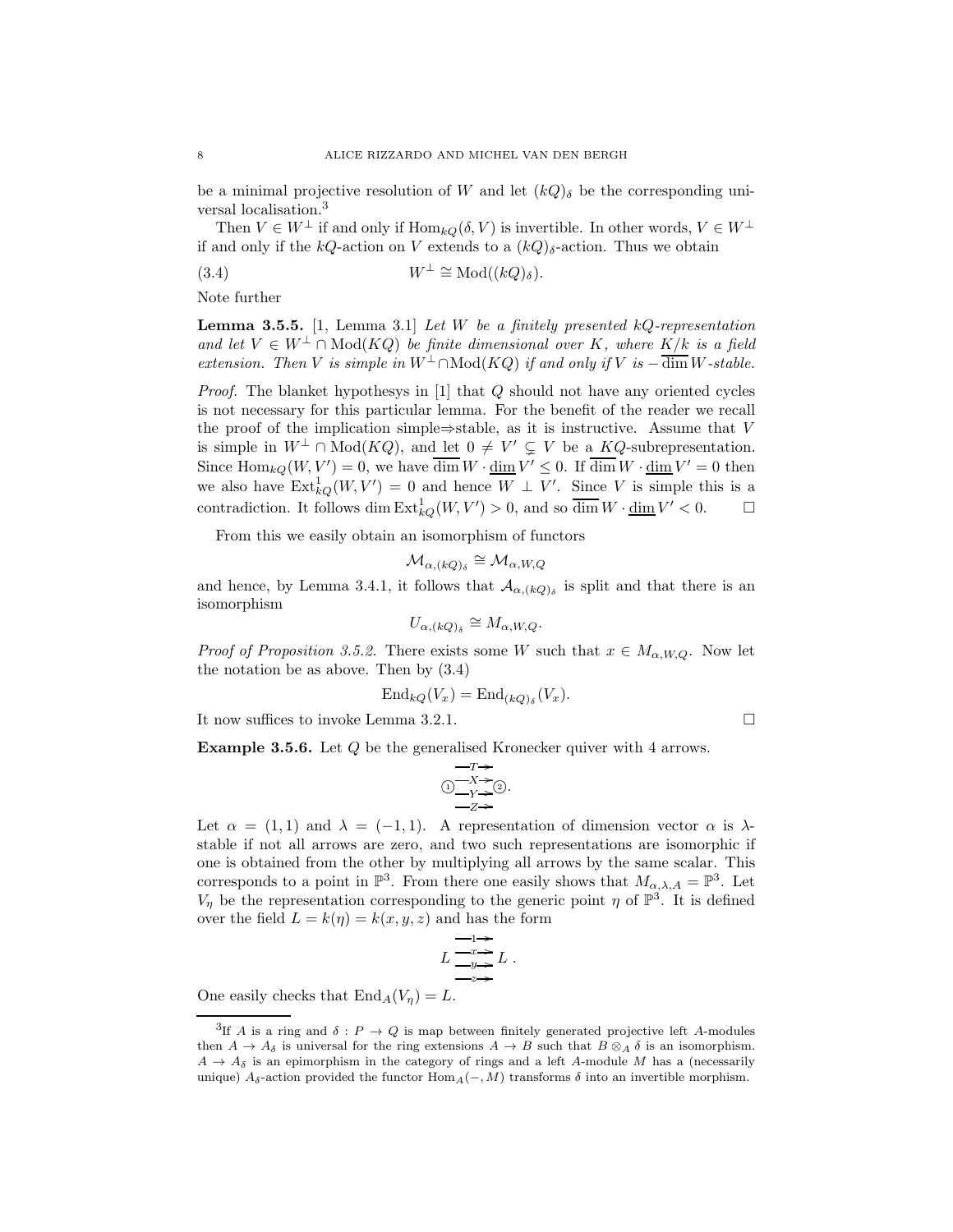If  $P_1$ ,  $P_2$  denote the projective  $Q$ -representations corresponding to the vertices 1, 2 and  $W = \text{coker}(P_2 \stackrel{T}{\rightarrow} P_1)$  then  $V_{\eta} \in W^{\perp}$ . The universal localisation of  $kQ$ at T is obtained by adjoining to Q an inverse arrow  $T^{-1}$  from 2 to 1. One checks that  $(kQ)_T$  is Morita equivalent to  $k\langle X, Y, Z \rangle$ , and this example reduces in fact to Example 3.2.2.

It is difficult to say when  $M_{\alpha,\lambda,Q}$  is non-empty, but Proposition 3.5.9 below will be sufficient for our purposes. For  $\alpha, \beta \in \mathbb{Z}^{Q_0}$  write

$$
\langle \alpha, \beta \rangle = \sum_{i} \alpha_i \beta_i - \sum_{a \in Q_1} \alpha_{t(a)} \beta_{h(a)}.
$$

If  $W, V$  are finite dimensional  $kQ$ -representations then

$$
\langle \operatorname{\underline{dim}} W, \operatorname{\underline{dim}} V \rangle = \operatorname{dim} \operatorname{Hom}_{kQ}(W, V) - \operatorname{dim} \operatorname{Ext}_{kQ}^1(W, V).
$$

Put

$$
(\alpha, \beta) = \langle \alpha, \beta \rangle + \langle \beta, \alpha \rangle
$$

and let  $e_i \in \mathbb{N}^{\mathcal{Q}_0}$  be such that  $(e_i)_j = \delta_{ij}$ . The fundamental region [19] is defined as

$$
F(Q) = \{ \alpha \in \mathbb{N}^{Q_0} \mid \forall i : (e_i, \alpha) \le 0, \alpha \text{ has connected support} \}.
$$

Recall

**Lemma 3.5.7.**  $F(Q)$  is empty for a Dynkin quiver and is spanned by a single vector  $\delta$  satisfying  $(\delta, \delta) = 0$  in the case that Q is extended Dynkin. If Q contains a component with more than one vertex which is not Dynkin or extended Dynkin then  $F(Q)$  contains indivisible  $\alpha$  such that  $(\alpha, \alpha)$  is an arbitrarily large negative number.

Proof. The first two cases are well known. So supposed that Q is connected and not Dynkin or extended Dynkin and  $|Q_0| > 1$  By [19, Lemma 1.2] there exists  $\alpha \in \mathbb{N}^{\mathcal{Q}_0}$ such that all  $\alpha_i > 0$  and  $(e_i, \alpha) < 0$  for each i. In other words the cone

$$
C(Q) = \{ \beta \in \mathbb{R}^{Q_0} \mid \forall i : \beta_i \ge 0, (e_i, \beta) \le 0 \}.
$$

had non empty interior and is of dimension  $|Q_0| > 1$ . So int $C(Q) \cap \mathbb{Z}^{Q_0}$  contains infinitely many indivisible elements (for example take the minimal elements in smaller and smaller subcones which are disjunct except for 0).

Now if  $\beta \in \text{int } C(Q) \cap \mathbb{Z}^{Q_0}$  then  $(\beta, \beta) = \sum_i \beta_i(\beta, e_i) < -\sum_i \beta_i$ . So for any  $N > 0$  the set

$$
\{\beta \in \text{int } C(Q) \cap \mathbb{Z}^{Q_0} \mid (\beta, \beta) > -N\}
$$

is finite. This shows that  $(\beta, \beta) \to -\infty$ .

*Remark* 3.5.8. It follows that if  $Q$  is a connected "wild" quiver (i.e. not Dynkin or extended Dynkin) which is not the two loop quiver then  $F(Q)$  contains an indivisible vector  $\alpha$  such that  $(\alpha, \alpha) \leq -4$ . This fact will be used below.

**Proposition 3.5.9.** [19, 22, 39] Let  $\alpha$  be an indivisible dimension vector in  $F(Q)$ . Then there exists some  $\lambda$  satisfying  $\lambda \cdot \alpha = 0$  such that  $M_{\alpha,\lambda,Q}$  is non-empty. In that case  $M_{\alpha,\lambda,Q}$  has dimension  $-(1/2)(\alpha,\alpha)+1$ .

*Proof.* Since  $\alpha \in F(Q)$ , the generic Q-representation with dimension vector  $\alpha$  is a Schur representation (i.e. it has only trivial endomorphisms) [19]. Therefore it is stable for suitable  $\lambda$  by [38, Theorem 6.1]. The dimension maybe computed using the standard fact that  $\dim M_{\alpha,Q} = \dim \text{Ext}_{kQ}^1(V,V) = -\langle \underline{\dim} V, \underline{\dim} V \rangle + 1$  for V generic.  $\square$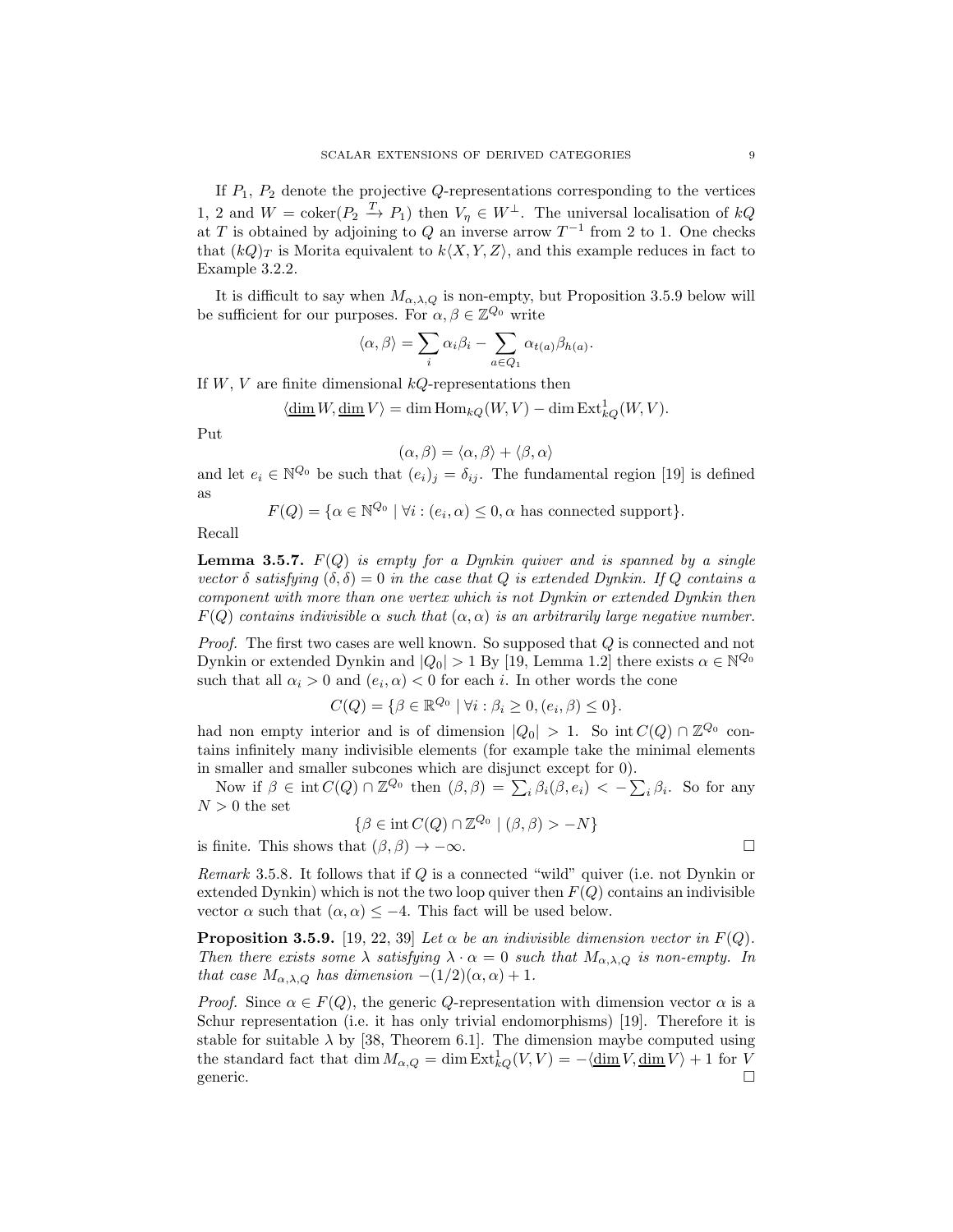#### 4. Moduli spaces of vector bundles on curves

In this section we prove an analogue of Proposition 3.5.2 for vector bundles on curves. Below X is a smooth projective curve over k of genus q. The theory of moduli spaces of vector bundles on curves is well known, so we will not repeat it here (see e.g. [29]).

Given r, d such that  $gcd(r, d) = 1$ , the functor  $\mathcal{M}_{r, d}$  of families of stable vector bundles of rank r and degree d on X has a fine moduli space  $M_{r,d}$  such that

$$
\dim M_{r,d} = 1 + r^2(g-1).
$$

Let  $V_{r,d}$  be the universal bundle on  $M_{r,d}$ . We will prove the following analogue of Proposition 3.5.2

**Proposition 4.1.** Let  $x \in M_{r,d}$  and put  $V_x = i_x^*(\mathcal{V}_{r,d})$ . Let  $p: X_{k(x)} \to X$  be the map obtained by base extension from the structure map  $\text{Spec } k(x) \to \text{Spec } k$ . Then

$$
End_X(p_*V_x) = k(x).
$$

To prove Proposition 4.1 we will use the following analogue of Theorem 3.5.4, which is a fundamental result by Faltings:

**Theorem 4.2.** [13] Let X be a smooth projective curve. A bundle  $\mathcal{E}$  on X is semi-stable if there exists a non-zero bundle F such  $\mathcal{F} \perp \mathcal{E}$ .

As before  $\mathcal{F} \perp \mathcal{E}$  if  $\text{Hom}_X(\mathcal{F}, \mathcal{E}) = 0$ ,  $\text{Ext}^1_X(\mathcal{F}, \mathcal{E}) = 0$ . Given  $\mathcal{F} \in \text{coh}(X)$ , we define as in the quiver case a subfunctor  $\mathcal{M}_{r,d,\mathcal{F}}$  of  $\mathcal{M}_{r,d}$  consisting of those families in  $\mathcal{M}_{r,d}$  that are right orthogonal to F. This subfunctor is representable by an open subset of  $M_{r,d}$ , which we denote by  $M_{r,d,\mathcal{F}}$ .

Let  $\mathcal{F} \in \text{coh}(X)$  be such that  $\text{Supp}\,\mathcal{F} = X$ . Put

$$
\mathcal{F}^{\perp} = \{ \mathcal{E} \in \text{Qcoh}(X) \mid \text{Hom}_X(\mathcal{F}, \mathcal{E}) = \text{Ext}^1(\mathcal{F}, \mathcal{E}) = 0 \}.
$$

It is easy to see that  $\mathcal{F}^{\perp}$  is an abelian subcategory of  $\text{Qcoh}(X)$  closed under direct sums. So it is in particular a Grothendieck category. We will now use some results by Aidan Schofield, which are unfortunately not officially published. Proofs can be found in [37].

**Proposition 4.3.** [37] The inclusion  $\mathcal{F}^{\perp} \subset \text{Qcoh}(X)$  has a left adjoint.

Denote the left adjoint to  $\mathcal{F}^{\perp} \to \mathrm{Qcoh}(X)$  by L. Let  $p \in X$ . There exists an epimorphism  $\phi : \mathcal{F} \to \mathcal{O}_p$ . Put  $\mathcal{F}' = \ker \phi$ ,  $\mathcal{P} = L(\mathcal{F}')$ .

**Proposition 4.4.** [37] The object  $P$  is a small projective generator for the category  $\mathcal{F}^{\perp}$ . If  $\mathcal{E} \in \mathcal{F}^{\perp}$  then  $\text{Hom}_X(\mathcal{P}, \mathcal{E})$  is finite dimensional if and only if  $\mathcal{E}$  is coherent.

Put  $A = \text{End}_X(\mathcal{P})$ . It follows that there is an equivalence of categories

(4.1) 
$$
\mathcal{F}^{\perp} \to \mathrm{Mod}(A) : \mathcal{E} \mapsto \mathrm{Hom}_X(\mathcal{P}, \mathcal{E})
$$

which is an analogue to  $(3.4)$ . With a similar argument as in the discussion thereafter, we obtain an isomorphism of functors

$$
\mathcal{M}_{r,A}\cong \mathcal{M}_{r,d,\mathcal{F}}
$$

and hence by Lemma 3.3.1 it follows that  $A_{r,A}$  is split and there is an isomorphism

$$
U_{r,A} \cong M_{r,d,\mathcal{F}}.
$$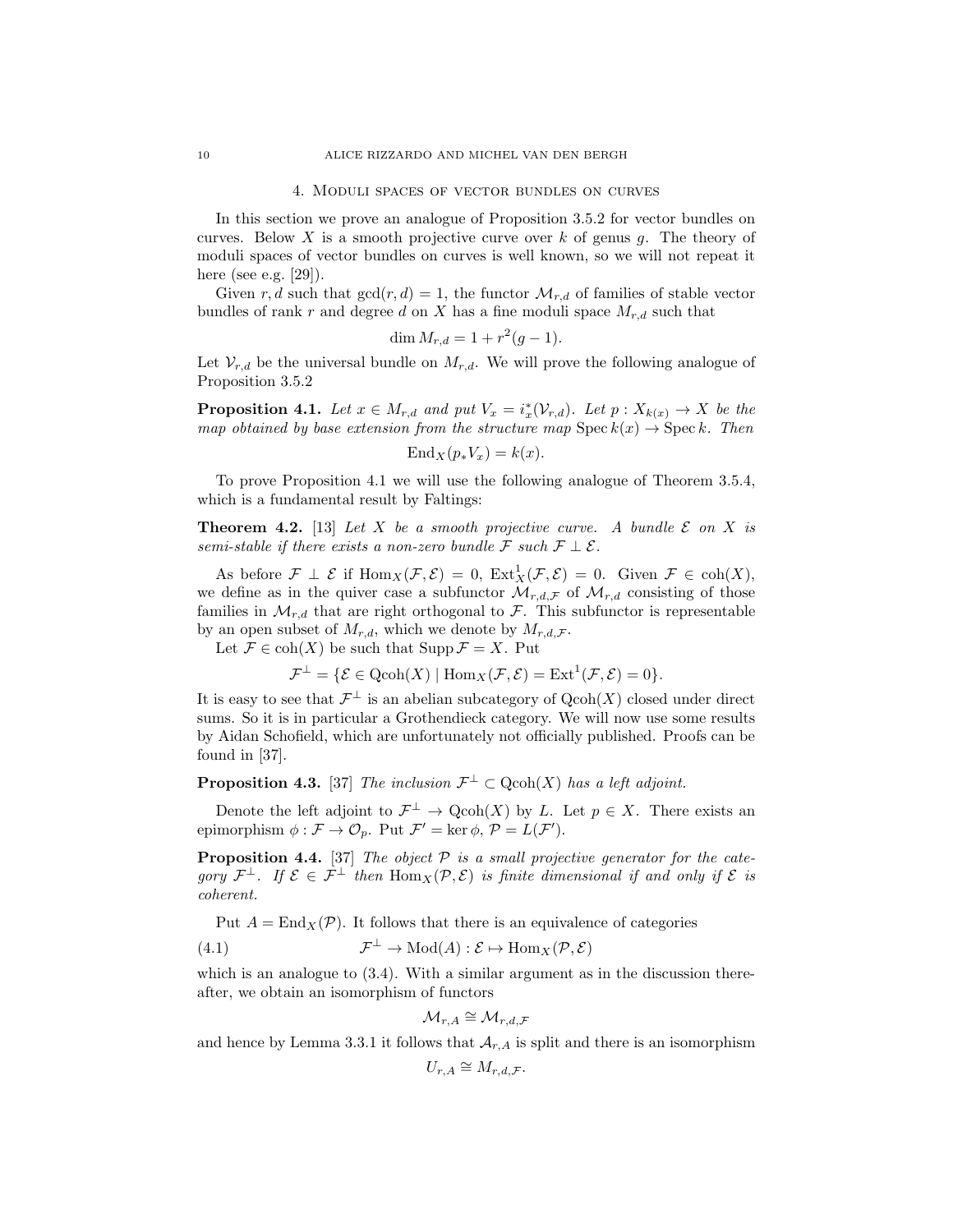*Proof of Proposition 4.1.* There exists some F such that  $x \in M_{r,d,\mathcal{F}}$ . Now let the notation be as above. Then by (4.1)

$$
End_X(p_*V_x) = End_A(V_x).
$$

It now suffices to invoke Lemma 3.2.1.

#### 5. Homological identities

We recall the basic notions regarding Hochschild cohomology. We state the definitions for graded algebras since this is the generality which we will need later. For a comprehensive introduction, see [42].

Let  $B$  be a graded  $k$ -algebra and let  $M$  be a graded  $B$ - $B$ -bimodule. Construct the (graded) Hochschild complex as

$$
C^i(B,M) = \text{Hom}_{\text{gr}(k)}(B^{\otimes i},M) = \bigoplus_j \text{Hom}_k(B^{\otimes i},M)_j
$$

where  $\text{Hom}_k(B^{\otimes i}, M)_j$  represents the set of k-multilinear maps  $B^{\otimes i} \to M$  of degree  $j$ . The differential is given by

$$
d_{\text{Hoch}}(f)(r_0, \ldots, r_i) = r_0 f(r_1, \ldots, r_i) - f(r_0 r_1, \ldots, r_i) + \cdots + (-1)^{i-1} f(r_0, \ldots, r_{i-1} r_i) + (-1)^i f(r_0, \ldots, r_{i-1}) r_i.
$$

The Hochschild cohomology is defined as

$$
\mathsf{HH}^i(B, M) = H^i C^*(B, M)
$$

and has a decomposition  $HH^{i}(B, M) = \bigoplus_{j} HH^{i}(B, M)_{j}$ , where the elements of  $HH^{i}(B, M)_{j}$  are represented by the cocycles of degree j with i arguments.

The Hochschild dimension of a k-algebra  $B$  is the projective dimension of  $B$  as an  $B \otimes_k B^{op}$ -module. Equivalently, it is the maximum d such that there exists an B-B-bimodule M with  $HH^d(B, M) \neq 0$ . If B is a finitely generated field extension of k, then [31] the Hochschild dimension of B equals its transcendence degree over k.

In this section we use Hochschild cohomology to compute Ext-groups in base extended categories. We first recall the following "change of rings" result:

**Proposition 5.1.** Let C be a k-linear Grothendieck category and let B be a kalgebra. Then for  $M, N \in D(\mathcal{C}_B)$  we have

(5.1) 
$$
\text{RHom}_{B\otimes_k B^{\circ}}(B, \text{RHom}_{\mathcal{C}}(M, N)) = \text{RHom}_{\mathcal{C}_B}(M, N).
$$

This proposition is an immediate consequence of the following lemma by setting  $C = B$ ,  $P = B$ :

**Lemma 5.2.** Let  $C$  be a k-linear Grothendieck category, and let  $B$ ,  $C$  be k-algebras. Then the following identity holds:

(5.2) 
$$
\text{RHom}_{C\otimes_k B^{\circ}}(P, \text{RHom}_{\mathcal{C}}(M, N)) = \text{RHom}_{\mathcal{C}_C}(P \overset{L}{\otimes}_B M, N)
$$
  
where  $M \in D(\mathcal{C}_B)$ ,  $N \in D(\mathcal{C}_C)$ ,  $P \in D(C \otimes_k B^{\circ})$ .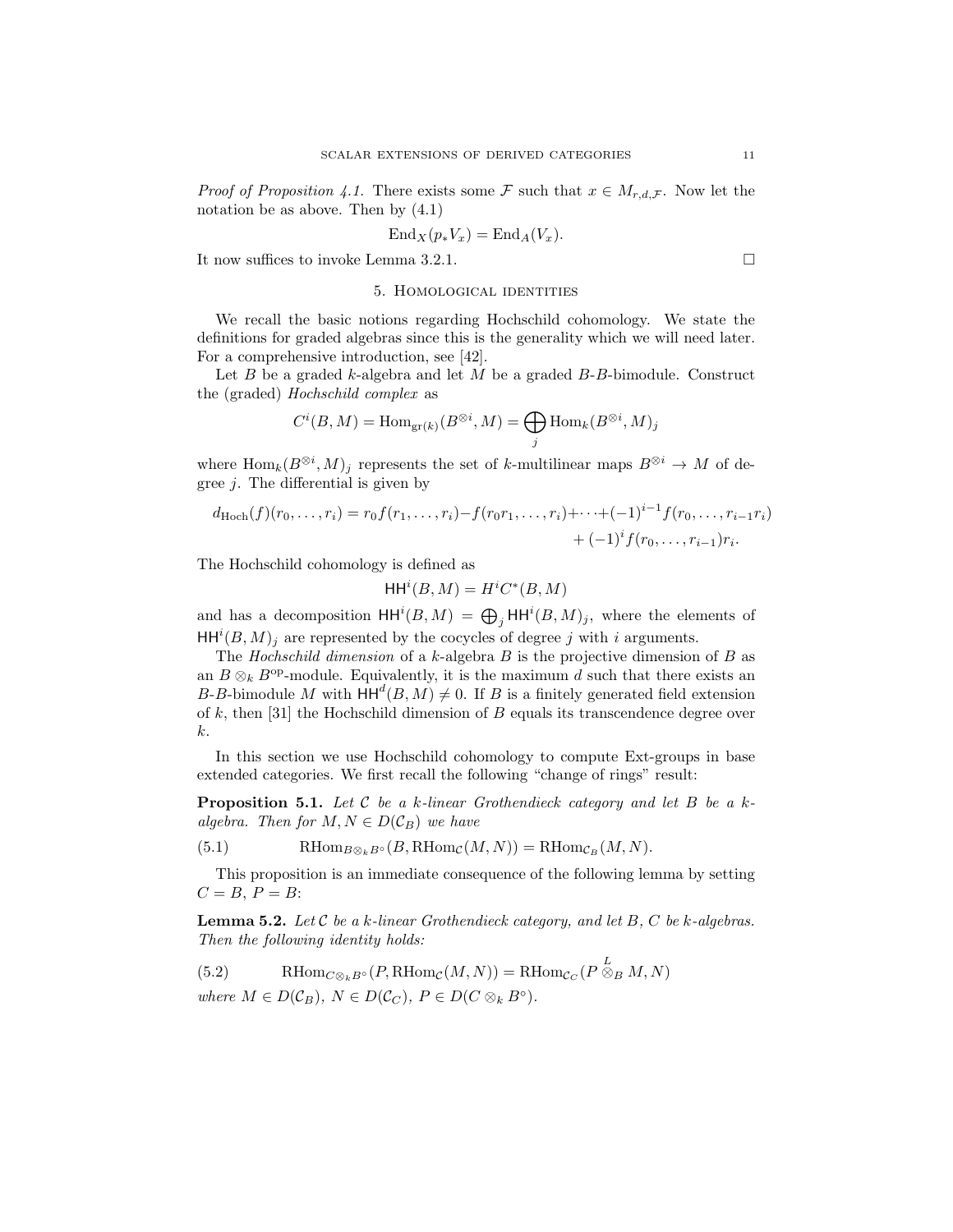*Proof.* We may assume that  $N$  is fibrant for the standard model structure on complexes over  $\mathcal{C}_C$  (e.g. [3]) and that P is cofibrant as  $C \otimes_k B^{\circ}$ -complex for the projective model structure on complexes  $[18]$ . It easy to see that N is fibrant as a complex over  $\mathcal C$  and  $P$  is cofibrant as a  $B^{\circ}$ -complex. In that case we must show

$$
\underline{\mathrm{Hom}}_{C\otimes_k B^\circ}(P, \underline{\mathrm{Hom}}_{\mathcal{C}}(M,N)) = \underline{\mathrm{Hom}}_{\mathcal{C}_C}(P\otimes_B M, N).
$$

where  $\underline{Hom}(-,-)$  denotes the morphism complex. We claim the left and right hand side are the same complex. It is enough to show this when  $P, M, N$  are objects concentrated in degree zero (with  $P$  projective and  $N$  injective). In this case we must show

$$
\mathrm{Hom}_{C\otimes_k B^\circ}(P,\mathrm{Hom}_{\mathcal{C}}(M,N))=\mathrm{Hom}_{\mathcal{C}_C}(P\otimes_B M,N).
$$

Since P is projective, we may reduce to the case that P is free, so that  $P = C \otimes_k B^\circ$ . Then we must show

$$
\mathrm{Hom}_{C\otimes_k B^\circ}(C\otimes_k B^\circ,\mathrm{Hom}_{\mathcal C}(M,N))=\mathrm{Hom}_{\mathcal C_C}((C\otimes_k B^\circ)\otimes_B M,N),
$$

which is clearly true.  $\Box$ 

The following is a useful corollary:

**Corollary 5.3.** Assuming that  $M$  is right bounded and  $N$  is left bounded, we get a convergent spectral sequence

$$
E_2^{p,q} = \mathsf{HH}^p(B,\mathrm{Ext}^q_{\mathcal{C}}(M,N)) \Rightarrow \mathrm{Ext}^{p+q}_{\mathcal{C}_B}(M,N).
$$

Below we will need the following consequence:

Corollary 5.4. Assume that C has global dimension one. Assume furthermore  $M, N \in \mathcal{C}_B$ . Then there is an isomorphism

$$
\mathsf{HH}^0(B, \mathsf{Hom}_{\mathcal{C}}(M, N)) = \mathsf{Hom}_{\mathcal{C}_B}(M, N)
$$

as well as a long exact sequence

$$
HH1(B, HomC(M, N)) \to Ext1CB(M, N) \to HH0(B, Ext1C(M, N)) \to
$$
  
\n
$$
HH2(B, HomC(M, N)) \to Ext2CB(M, N) \to HH1(B, Ext1C(M, N)) \to
$$
  
\n
$$
HH3(B, HomC(M, N)) \to Ext3CB(M, N) \to HH2(B, Ext1C(M, N)) \to .
$$

In particular, if  $\mathcal{C}_B$  also has global dimension one then

(5.3) 
$$
\mathsf{HH}^{1+i}(B,\mathrm{Ext}^1_{\mathcal{C}}(M,N)) \cong \mathsf{HH}^{3+i}(B,\mathrm{Hom}_{\mathcal{C}}(M,N))
$$

for  $i > 0$ .

*Proof.* Writing  $HH^p(\text{Ext}^q)$  for  $HH^p(B, \text{Ext}^q_{\mathcal{C}}(M, N))$ , the spectral sequence looks like

$$
0 \t 0 \t 0 \t 0 \t 0
$$

 $\sum$ HH<sup>2</sup>(Ext<sup>0</sup>)  $\overline{a}$  $\overline{\phantom{a}}$  $\overline{\phantom{a}}$  $\overline{\phantom{a}}$  $\overline{\phantom{a}}$  $\overline{\phantom{a}}$  $\overline{\phantom{a}}$  $\rightarrow$  HH<sup>3</sup>(Ext<sup>0</sup>)  $\overline{\phantom{a}}$  $\overline{\phantom{a}}$  $\overline{\phantom{a}}$  $\overline{\phantom{a}}$  $\overline{\phantom{a}}$  $\overline{\phantom{a}}$  $\mathsf{HH}^0(\operatorname{Ext}^0$ )  $HH<sup>1</sup>(Ext<sup>0</sup>)$ )  $HH^2(Ext^0)$ )  $\cdots$ 

 $\overline{\phantom{0}}$  $\overline{\phantom{0}}$ 

The conclusion easily follows.

 $\overline{\phantom{a}}$  $\overline{\phantom{a}}$ 

$$
\overline{a}
$$

$$
\Box
$$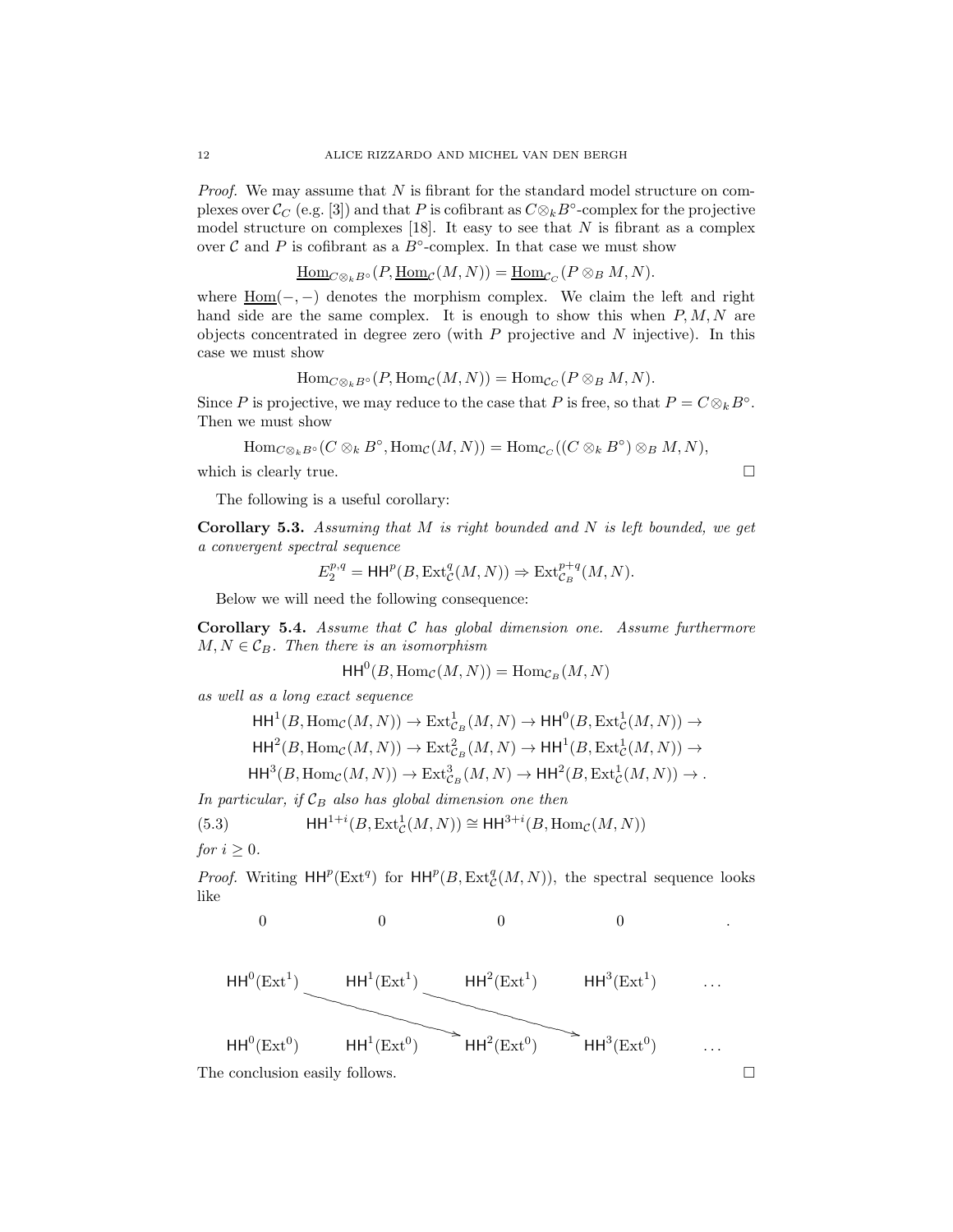Finally, here is another corollary we will use.

**Corollary 5.5.** Assume that there is a k-algebra morphism  $\rho: C \to B$ . Let N be in  $D(C \otimes_k B^{\circ})$ . Then there is a canonical isomorphism

$$
\operatorname{RHom}_{B\otimes_k B^\circ}(B,\operatorname{RHom}_C(B,N))=\operatorname{RHom}_{C\otimes_k C^\circ}(C,N)
$$

where we have considered B as a  $C \otimes_k B^{\circ}$  module via the map  $\rho \otimes 1 : C \otimes_k B^{\circ} \rightarrow$  $B\otimes_k B^{\circ}.$ 

*Proof.* We apply (5.1), where  $C = Mod(C)$ ,  $M = B$ . In this way we get

$$
\operatorname{RHom}\nolimits_{B \otimes_k B^\circ}(B, \operatorname{RHom}\nolimits_{C}(B,N)) = \operatorname{RHom}\nolimits_{B^\circ \otimes_k B}(B^\circ, \operatorname{RHom}\nolimits_{C}(B,N))
$$

$$
= \mathrm{RHom}_{C\otimes_k B^\circ}(B,N)
$$

 $= \mathrm{RHom}_{C\otimes_k C^{\circ}}(C, N)$ 

The last equality follows from "change of rings" since  $(C \otimes_k B^{\circ}) \overset{L}{\otimes}_{C \otimes_k C^{\circ}} C = B$ .  $\Box$ 

#### 6. Lifting field actions in the hereditary case

Recall that a  $k$ -algebra  $A$  is defined to be of finite representation type if there are finitely many isomorphism classes of indecomposable left A-modules. A is tame if it is not of finite representation type and if the isomorphism classes of indecomposable left A-modules in any fixed dimension are almost all contained in a finite number of 1-parameter families.

Let A be a finite dimensional k-algebra which is either tame or of finite representation type and let  $X/k$  a smooth projective curve of genus  $g \leq 1$ . Let  $L/k$  be an arbitrary field extension.

The principal application of the results in this section is the fact that the essential images of the functors

$$
D^b(\operatorname{mod}(A_L)) \to D^b(\operatorname{Mod}(A))_L
$$

and

$$
D^b(\operatorname{coh}(X_L)) \to D^b(\operatorname{Qcoh}(X))_L
$$

are precisely the objects which have cohomology in  $mod(A_L) \subset Mod(A_L)$  $Mod(A)_L$  in the first case and in  $coh(X_L) \subset Qcoh(X_L) = Qcoh(X)_L$  in the second case.

To be consistent with the setup in the introduction, we would have preferred to talk about  $mod(A)<sub>L</sub>$  instead of  $mod(A<sub>L</sub>)$  and similarly about  $coh(X)<sub>L</sub>$  instead of  $\text{coh}(X_L)$ . Unfortunately, this is incorrect. If C is a Hom-finite abelian category and  $L/k$  is an infinite field extension, then  $\mathcal{C}_L$  contains only the zero object.

In order to be able to describe our results abstractly, we will first discuss a different notion of base extension for essentially small abelian categories such as  $mod(A)$ ,  $coh(X)$  which behaves in the way we expect.

6.1. Base extension for essentially small abelian categories. Let  $\mathcal C$  be an essentially small abelian category. The category  $\text{Ind } C$  is obtained by formally closing C under direct limits (see e.g. [26, §2.2]). It is well known that Ind C is a Grothendieck category and, furthermore,  $\mathcal C$  can be recovered as  $FpInd \mathcal C$ , the category of finitely presented objects in  $\text{Ind }\mathcal{C}$ .

A Grothendieck category is said to be locally coherent if it is locally finitely presented (that is: generated by its finitely presented objects) and the finitely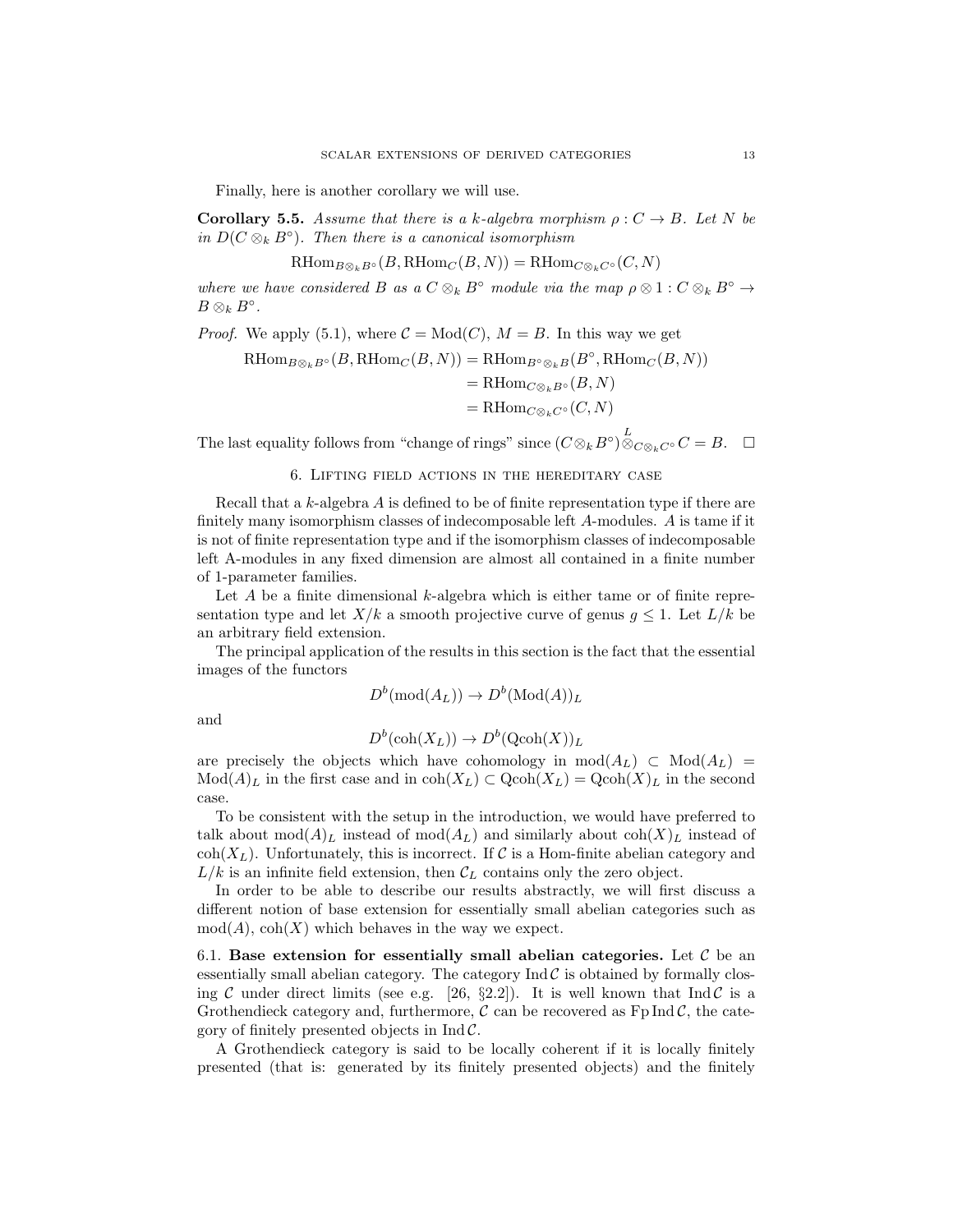presented objects form an abelian subcategory. Thus  $\text{Ind } C$  is locally coherent. Conversely, if D is a locally coherent Grothendieck category then  $\mathcal{D} \cong \text{Ind Fp } \mathcal{D}$ .

Now assume that C is in addition k-linear, and let B be a k-algebra. If  $C \in \mathcal{C}$ , then  $B \otimes_k C$  is finitely presented in  $(Ind \mathcal{C})_B$ , and hence  $(Ind \mathcal{C})_B$  is locally finitely presented. Set

$$
\mathcal{C}_{[B]} = \text{Fp}((\text{Ind}\,\mathcal{C})_B).
$$

In good cases,  $\mathcal{C}_{[B]}$  will be abelian (or equivalently:  $(\text{Ind }\mathcal{C})_B$  will be locally coherent). Here are some typical examples:

**Example 6.1.1.** (1) If X is a k-scheme of finite type, then  $\text{coh}(X)_{[L]} = \text{coh}(X_L)$ for  $L/k$  an arbitrary field extension.

(2) If A a finite dimensional k-algebra, then  $mod(A)_{[L]} = mod(A_L)$ .

We need to extend this notion of base extension to the derived setting. Assuming that  $\mathcal{C}_{[B]}$  is abelian, we will define  $D^b(\mathcal{C})_{[B]}$  as the full subcategory of  $D^b(\text{Ind}\,\mathcal{C})_B$ whose objects have cohomology in  $\mathcal{C}_{[B]}$ . Thus we have a 2-Cartesian commutative diagram

(6.1)  
\n
$$
D^{b}(C_{[B]}) \longrightarrow D^{b}((\text{Ind }C)_{B})
$$
\n
$$
[F] \downarrow \qquad \qquad \downarrow F
$$
\n
$$
D^{b}(C)_{[B]} \longrightarrow D^{b}(\text{Ind }C)_{B}
$$

The full faithfulness of the lower horizontal arrow is by definition, whereas the full faithfulness of the upper arrow is an application of [26, Prop. 2.14], which asserts that for an essentially small abelian category  $D$  the natural functor

$$
D^b(\mathcal{D}) \to D^b(\operatorname{Ind} \mathcal{D})
$$

is fully faithful (and its essential image is  $D^b_{\mathcal{D}}(\text{Ind }\mathcal{D})$ ). We apply this result with  $\mathcal{D} = \mathcal{C}_{[B]}$  since then by construction we have Ind  $\mathcal{D} = \text{Ind }\text{Fp}((\text{Ind }\mathcal{C})_B) \cong (\text{Ind }\mathcal{C})_B$ .

6.2. General discussion. Let  $\mathcal D$  be a k-linear hereditary category, i.e. an abelian category of global dimension one, and let  $L/k$  be a field extension. Let  $Z \in D^b(\mathcal{D})_L$ . In  $D^b(D)$  we have  $Z \cong \bigoplus_i s^i H^{-i}(Z)$ , where s denotes the shift functor. Thus  $\text{End}_{\mathcal{D}}(Z)$  is given by lower triangular matrices

$$
\begin{pmatrix}\n\cdots & \cdots & \cdots & \cdots & \cdots \\
\cdots & \operatorname{End}\nolimits_{\mathcal{D}}(H^{-i+1}(Z)) & 0 & 0 & \cdots \\
\cdots & \operatorname{Ext}\nolimits_{\mathcal{D}}^1(H^{-i+1}(Z), H^{-i}(Z)) & \operatorname{End}\nolimits_{\mathcal{D}}(H^{-i}(Z)) & 0 & \cdots \\
\cdots & 0 & \operatorname{Ext}\nolimits_{\mathcal{D}}^1(H^{-i}(Z), H^{-i-1}(Z)) & \operatorname{End}\nolimits_{\mathcal{D}}(H^{-i-1}(Z)) & \cdots \\
\cdots & \cdots & \cdots & \cdots\n\end{pmatrix}
$$

Similarly  $\mathrm{Ext}^j_{\mathcal{D}}(Z,Z)$  is given by (6.2)

$$
\begin{pmatrix}\n\cdots & \cdots & \cdots & \cdots \\
\cdots & \text{Hom}_{\mathcal{D}}(H^{-i+1}(Z), H^{-i+1-j}(Z)) & 0 & 0 & \cdots \\
\cdots & \text{Ext}^1_{\mathcal{D}}(H^{-i+1}(Z), H^{-i-j}(Z)) & \text{Hom}_{\mathcal{D}}(H^{-i}(Z), H^{-i-j}(Z)) & 0 & \cdots \\
\cdots & 0 & \text{Ext}^1_{\mathcal{D}}(H^{-i}(Z), H^{-i-1-j}(Z)) & \text{End}_{\mathcal{D}}(H^{-i-1}(Z), H^{-i-1-j}(Z)) & \cdots \\
\cdots & \cdots & \cdots & \cdots\n\end{pmatrix}
$$

The L-bimodule structure on  $\text{Ext}^j_{\mathcal{D}}(Z, Z)$  is given by its action on Z, i.e. by its morphism  $L \to \text{End}_{\mathcal{D}}(Z)$ .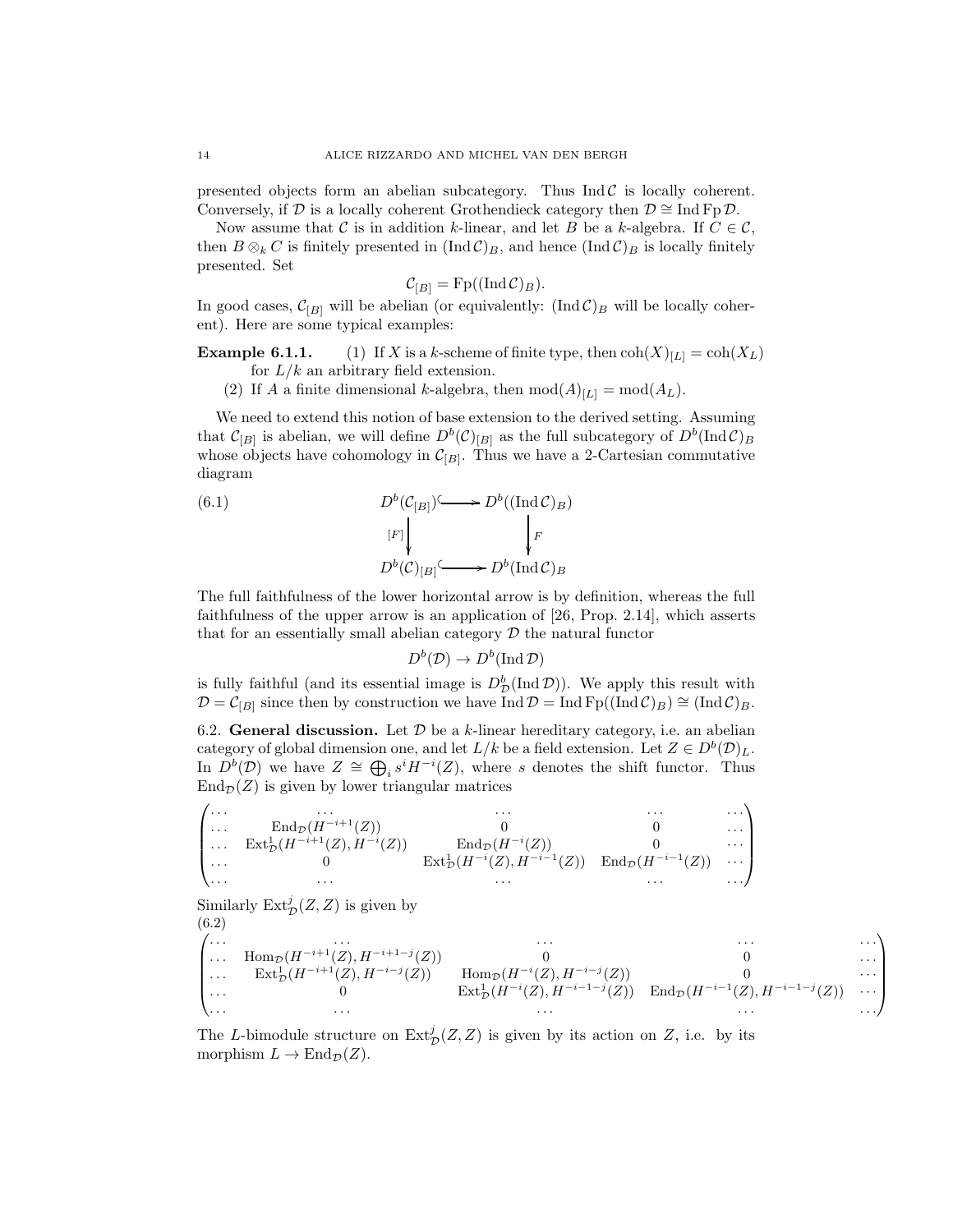**Definition 6.2.1.** Let  $\mathcal{C}$  be an essentially small k-linear abelian category which satisfies the following additional conditions for every field extension  $L/k$ :

- $(E1)$   $C_{L}$  is abelian.
- (E2) Every object in  $\mathcal{C}_{[L]}$  is a direct sum of indecomposable objects.

We say that C is of essential dimension  $\leq d$  if every indecomposable object V in  $\mathcal{C}_{[L]}$ with L algebraically closed can be defined over a finitely generated field extension of k of transcendence degree  $\leq d$ . More precisely, there exists a finitely generated  $L_0/k$  such that trdeg<sub>k</sub>  $L_0 \le d$  and  $V_0 \in \mathcal{C}_{[L_0]}$  such that  $V \cong L \otimes_{L_0} V$ , where  $-\otimes_{L_0} V$ is the unique finite colimit preserving functor such that  $L_0 \otimes_{L_0} V = V$ . The minimal such d valid for all V is called the essential dimension ess  $\mathcal C$  of  $\mathcal C$ . If such d does not exist then  $\text{ess } C = \infty$ .

Note that (E2) holds if  $\mathcal{C}_{[L]}$  is Hom-finite.

- Remark 6.2.2. If  $\mathcal{C} = \text{mod}(A)$ , where A is a finite dimensional hereditary k-algebra, then it follows from the classification of indecomposable representations for Dynkin and extended Dynkin quivers [14, 34] as well as the existence of arbitrarily large moduli spaces in the other cases (e.g. Proposition 3.5.9) that  $\operatorname{ess} \mathcal{C} = 0, 1, \infty$  depending on whether C is of finite representation type, tame or wild.
	- If  $\mathcal{C} = \text{coh}(X)$ , where X is a projective smooth curve/k, then it follows from the Grothendieck classification of indecomposable coherent sheaves on  $\mathbb{P}^1$ and the corresponding (much harder) classification by Atiyah for elliptic curves, as well as the existence of arbitrarily large moduli spaces in the other cases (e.g. §4), that ess C is 1 if X is  $\mathbb{P}^1$  or an elliptic curve and  $\infty$ otherwise.
	- It is not clear to us if there can be examples with  $\operatorname{ess}\mathcal{C}$  strictly bigger than 1 but finite. In the standard algebraic and geometric cases this is probably excluded by the tame-wild dichotomy.

**Theorem 6.2.3.** Let  $C$  be an essentially small k-linear abelian category satisfying  $(E1)(E2)$  above, and assume in addition that Ind C is hereditary. Consider the usual forgetful functor  $[F]:D^b(\mathcal{C} _{[L]})\to D^b(\mathcal{C} )_{[L]}$  for an arbitrary field field extension  $L/k.$ 

- If C has essential dimension  $\leq 2$ , [F] is essentially surjective.
- If C has essential dimension  $\leq 1$ ,  $[F]$  is in addition full.
- If C has essential dimension  $0$ ,  $[F]$  is an equivalence of categories.

Proof. The three parts of the theorem are similar, so we will only prove the first assertion. Assume thus  $\operatorname{ess} \mathcal{C} \leq 2$ .

Set  $\mathcal{D} = \text{Ind }\mathcal{C}$  and let  $Z \in D^b(\mathcal{C})_{[L]} \subset D^b(\mathcal{D})_L$ . By (6.1) it is sufficient to prove that Z is in the essential image of  $D^b(\mathcal{D}_L)$ .

The lower triangular structure of the matrix (6.2) equips  $\text{Ext}^j_{\mathcal{D}}(Z,Z)$  in a natural way with a two-step filtration stable under the left and right  $\text{End}_{\mathcal{D}}(Z)$ -action. Hence  $\text{Ext}^j_{\mathcal{D}}(Z,Z)$  is a two-step filtered L-bimodule and the associated quotients are sums of

$$
\operatorname{Ext}^l_{\mathcal{D}}(U,V)
$$

where U, V are among the  $H^i(Z)$ . In particular U, V are objects in  $\mathcal{C}_{[L]}$ .

To prove essential surjectivity, we have to show the vanishing of

$$
\mathsf{HH}^n(L,\operatorname{Ext}_{\mathcal{D}}^{-n+2}(Z,Z))
$$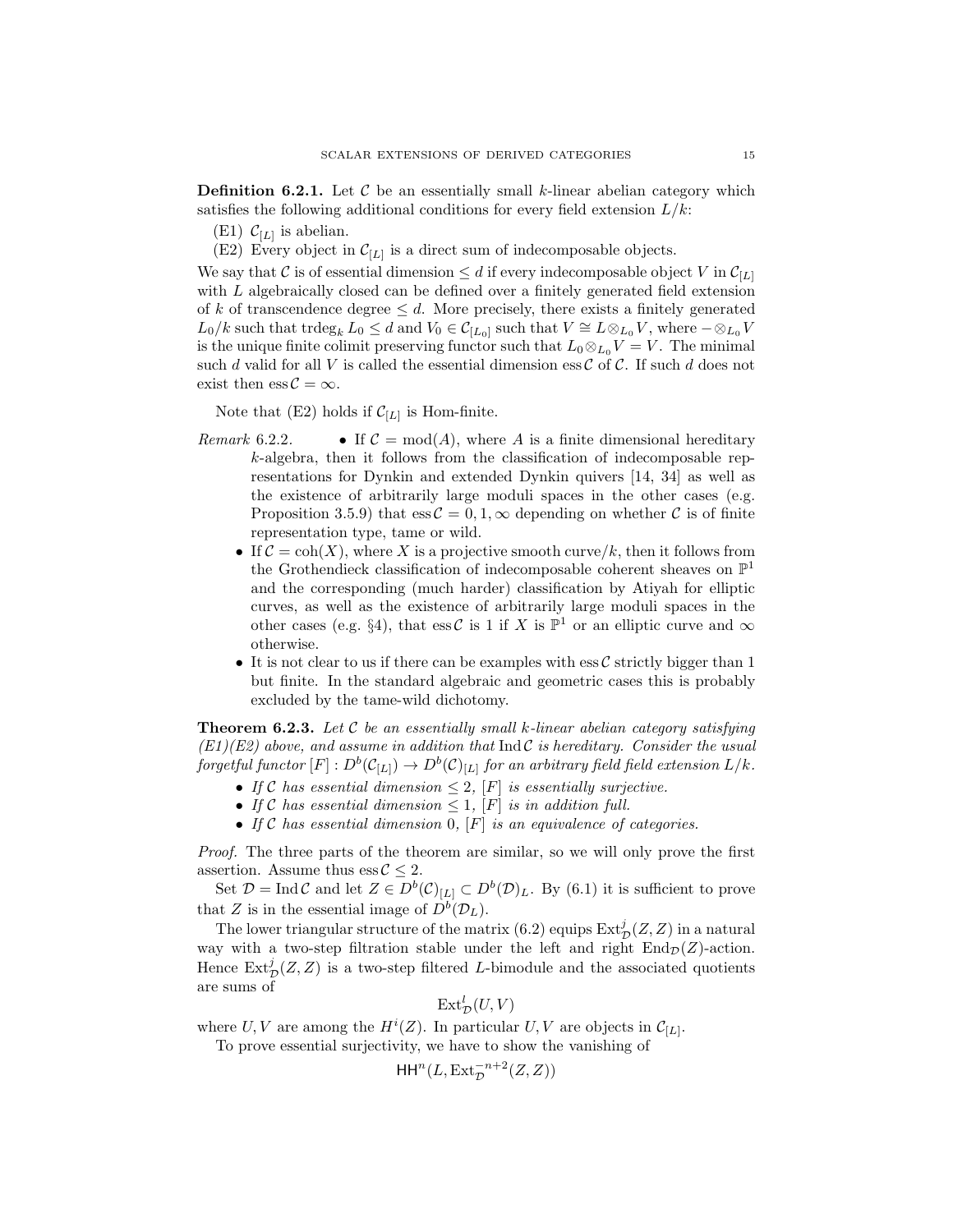for  $n \geq 3$  (see Proposition 10.1.1 below). Using the above filtration, it is sufficient to show the vanishing of

$$
(6.3) \tHHn(L, ExtDl(U, V))
$$

for all  $l, n \geq 3$  and for  $U, V \in C_{[L]}$ . Let  $\overline{L}$  be the algebraic closure of L. We have  $\mathsf{HH}^n(\bar L,\operatorname{Ext}^l_{\mathcal{D}}(\bar L\otimes_L U,\bar L\otimes_L V))=\mathsf{HH}^n(\bar L,\operatorname{Hom}_L(\bar L,\operatorname{Ext}^l_{\mathcal{D}}(U,\bar L\otimes_L V)))$ =  $HH<sup>n</sup>(L, Ext<sub>D</sub><sup>l</sup>(U, \bar{L} \otimes_L V)))$  (Corollary 5.5).

Since V is a direct summand of  $\overline{L} \otimes_L V$ , it suffices to prove that (6.3) vanishes in the case that  $L$  is algebraically closed. It is clear that we may assume in addition that U, V are indecomposable. Since ess  $\mathcal{C} \leq 2$  we may write  $U = L \otimes_{L_0} U_0$  where  $L_0/k$  is a finitely generated field extension of transcendence degree at most two and  $U_0$  is in  $\mathcal{D}_{L_0}$ . We then find  $\text{Ext}^l_{\mathcal{D}}(U,V) = \text{Hom}_{L_0}(L, \text{Ext}^l_{\mathcal{D}}(U_0, V))$  and so

$$
HHn(L, ExtDl(U, V)) = HHn(L, HomL0(L, ExtDl(U0, V)))
$$
  
= HH<sup>n</sup>(L<sub>0</sub>, Ext<sub>D</sub><sup>l</sup>(U<sub>0</sub>, V)) (Corollary 5.5)  
= 0 (since  $n \ge 3$ )  $\square$ 

#### 7. Counterexamples to lifting in the hereditary case

In this section we prove a non-lifting theorem in the hereditary case. In contrast to the previous section we use standard base extension for abelian categories as defined in the introduction.

**Proposition 7.1.** Let either C be  $Mod(kQ)$  with Q be a connected finite "wild" quiver (i.e.  $Q$  is not Dynkin or extended Dynkin) or else C be  $Q\text{coh}(X)$  with X a curve of genus  $\geq 2$ . Then there exists a finitely generated field extension  $L/k$  of transcendence degree 3 together with an object  $Z \in D^b(\mathcal{C})_L$  which is not a direct summand of an object in the essential image of the forgetful functor  $F: D^b(C_L) \rightarrow$  $D<sup>b</sup>(\mathcal{C})_L$ . We may in addition assume that the cohomology of Z lies in mod $(kQ_L)$ or  $\text{coh}(X_L)$ , depending on the situation.

The proof will occupy the rest of this section. For simplicity we will assume that Q is not the quiver with one vertex and two loops, as this case needs a more general argument which we will give in Appendix A.

We first give a necessary and sufficient condition for an object in  $D^b(\mathcal{C})_L$  to be in the essential image of  $F$  assuming that, after forgetting the  $L$ -action, it has the form  $Z = U \oplus sV \in D^b(\mathcal{C})$  for  $U, V \in \mathcal{C}$ . We do this by specializing the general formulas from §6.2. We have

$$
\Lambda\stackrel{\mathrm{def}}{=}\mathrm{End}_{\mathcal{C}}(Z)=\begin{pmatrix}\mathrm{End}_{\mathcal{C}}(U)&0\\ \mathrm{Ext}^1_{\mathcal{C}}(U,V)&\mathrm{End}_{\mathcal{C}}(V) \end{pmatrix}.
$$

An  $L$ -action on  $Z$  is a  $k$ -algebra morphism

$$
\phi: L \to \Lambda.
$$

We may write

$$
\phi = \begin{pmatrix} \phi_{11} & 0 \\ \phi_{21} & \phi_{22} \end{pmatrix}
$$

where  $\phi_{11}$ ,  $\phi_{22}$  represent an action of L on U and V respectively, so that  $(U, \phi_{11})$ and  $(V, \phi_{22})$  are in  $\mathcal{C}_L$ . We will denote by  $(Z, \phi)$  the corresponding object of  $D^b(\mathcal{C})_L$ .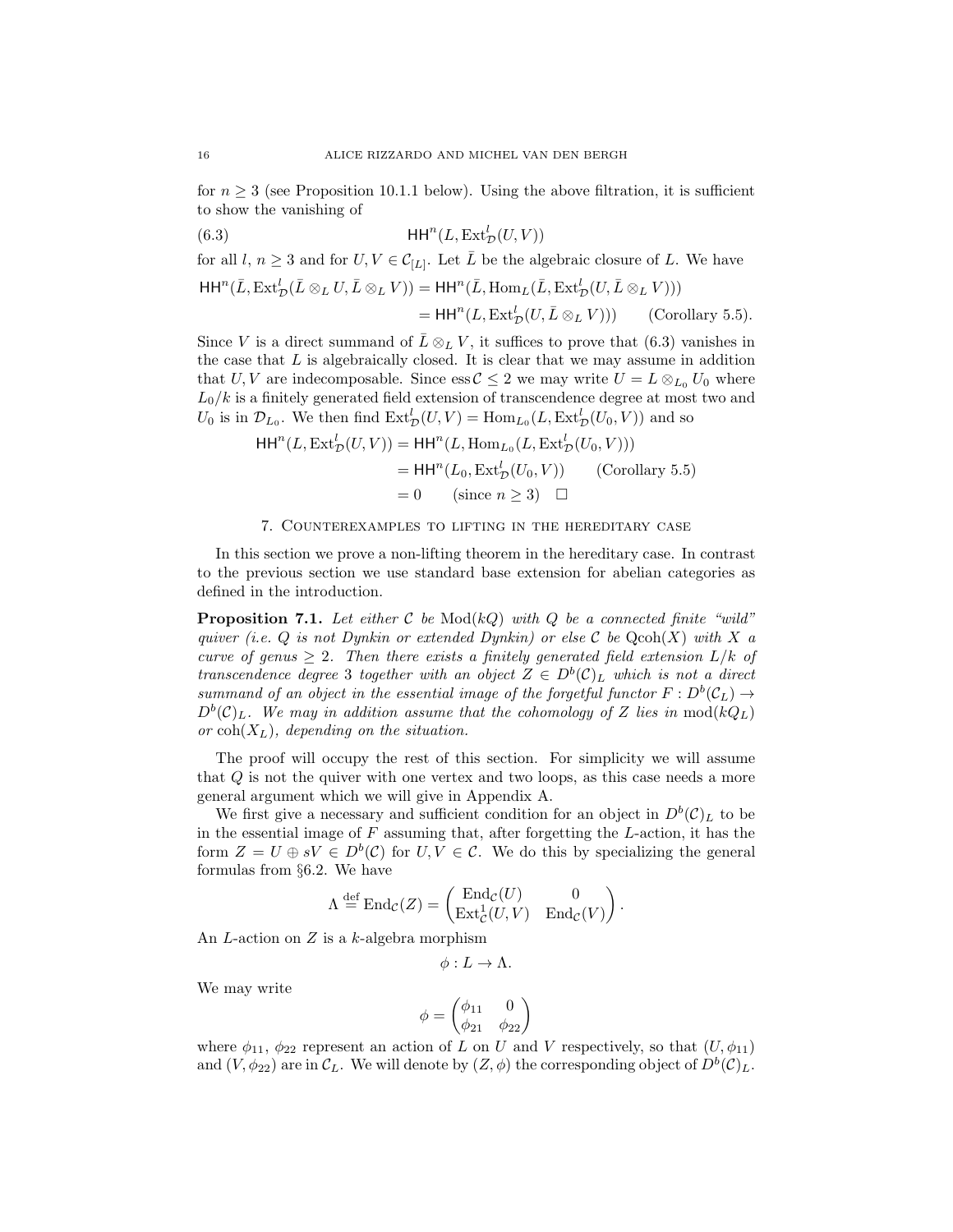The condition that  $\phi$  is compatible with multiplication yields

$$
\begin{aligned}\n\begin{pmatrix}\n\phi_{11}(l_1l_2) & 0 \\
\phi_{21}(l_1l_2) & \phi_{22}(l_1l_2)\n\end{pmatrix} &= \begin{pmatrix}\n\phi_{11}(l_1) & 0 \\
\phi_{21}(l_1) & \phi_{22}(l_1)\n\end{pmatrix} \begin{pmatrix}\n\phi_{11}(l_2) & 0 \\
\phi_{21}(l_2) & \phi_{22}(l_2)\n\end{pmatrix} \\
&= \begin{pmatrix}\n\phi_{11}(l_1)\phi_{11}(l_2) & 0 \\
\phi_{22}(l_1)\phi_{21}(l_2) + \phi_{21}(l_1)\phi_{11}(l_2) & \phi_{22}(l_1)\phi_{22}(l_2)\n\end{pmatrix}\n\end{aligned}
$$

In other words,

$$
\phi_{21}:L\to\mathop{\rm Ext}\nolimits^1_{\cal C}(U,V)
$$

must be a k-derivation for the L-bimodule structure on  $\text{Ext}^1_{\mathcal{C}}(U, V)$  obtained from the  $L$ -structures on  $U$  and  $V$ .

**Lemma 7.2.**  $(Z, \phi)$  as above is in the essential image of F if and only if  $\phi_{21}$  is trivial in

$$
\mathsf{HH}^1(L,\operatorname{Ext}^1_{\mathcal{C}}(U,V)).
$$

*Proof.* We will write  $\phi_{\text{triv}}$  for the trivial action on Z coming from the given L-action on *U*, *V* (so that  $\phi_{21} = 0$ ).

Assume that  $(Z, \phi)$  is in the essential image of F. In other words, there exists  $Y \in D^b(\mathcal{C}_L)$  such that

$$
(7.1) \t\t (Z, \phi) \cong FY.
$$

Since C is either Mod(kQ) or Qch(X),  $\mathcal{C}_L$  is of the same type (e.g. Mod(kQ) $_L$  =  $Mod(LQ)$ , hence it is hereditary as well and we have in  $D<sup>b</sup>(C<sub>L</sub>)$ 

$$
Y \cong \bigoplus_{n} s^{n} H^{-n}(Y).
$$

Furthermore, in  $\mathcal{C}_L$  we have

$$
H^{-n}(Y) = H^{-n}(Z) = \begin{cases} U & \text{if } n = 0 \\ V & \text{if } n = 1 \\ 0 & \text{otherwise.} \end{cases}
$$

Thus Y, considered as an element of  $D^b(\mathcal{C})_L$ , is precisely  $(Z, \phi_{\text{triv}})$ . In other words  $(Z, \phi) \cong FY$  for some  $Y \in D^b(\mathcal{C}_L)$  iff there is an isomorphism in  $D^b(\mathcal{C})_L$ 

(7.2) 
$$
\pi : (Z, \phi) \cong (Z, \phi_{\text{triv}}).
$$

We may view  $\pi$  as a unit in  $\Lambda$ , and the condition that  $\pi$  is compatible with the L-action may be expressed as

$$
\pi\phi(l) = \phi_{\rm triv}(l)\pi
$$

for all  $l \in L$ , i.e.

(7.3) 
$$
\phi(l) = \pi^{-1} \phi_{\text{triv}}(l) \pi.
$$

We now write all conditions explicitly: we have

$$
\phi = \begin{pmatrix} \phi_{11} & 0 \\ \phi_{21} & \phi_{22} \end{pmatrix}
$$

$$
\phi_{\text{triv}} = \begin{pmatrix} \phi_{11} & 0 \\ 0 & \phi_{22} \end{pmatrix}
$$

$$
\pi = \begin{pmatrix} \pi_{11} & 0 \\ \pi_{21} & \pi_{22} \end{pmatrix}
$$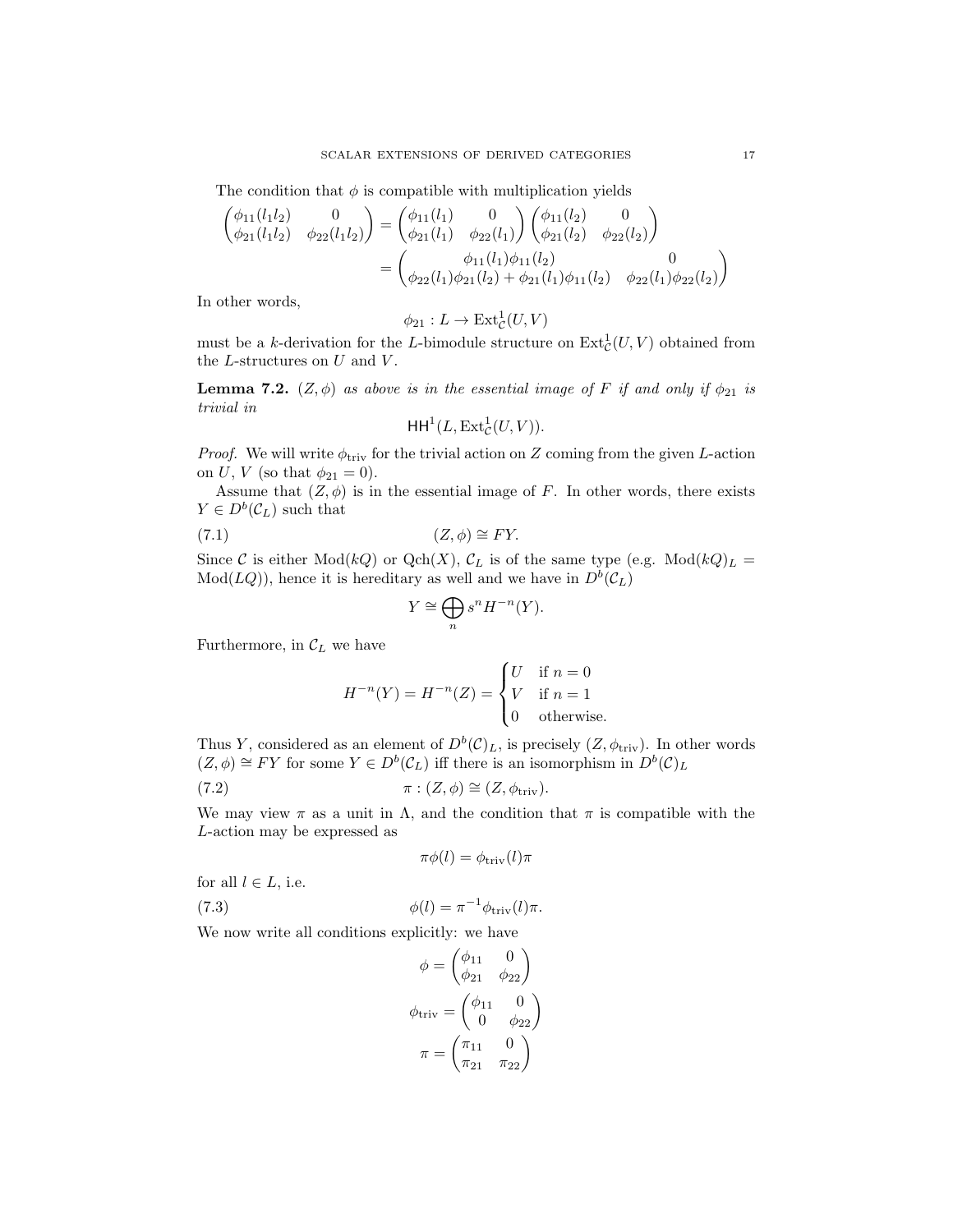$$
\pi^{-1}=\begin{pmatrix} \pi_{11}^{-1} & 0 \\ -\pi_{22}^{-1}\pi_{21}\pi_{11}^{-1} & \pi_{22}^{-1} \end{pmatrix}
$$

and condition (7.3) translates into

$$
\begin{pmatrix} \phi_{11} & 0 \\ \phi_{21} & \phi_{22} \end{pmatrix} = \begin{pmatrix} \pi_{11}^{-1} \phi_{11} \pi_{11} & 0 \\ -\pi_{22}^{-1} \pi_{21} \pi_{11}^{-1} \phi_{11} \pi_{11} + \pi_{22}^{-1} \phi_{22} \pi_{21} & \pi_{22}^{-1} \phi_{22} \pi_{22} \end{pmatrix}
$$

which yields

$$
\pi_{11}\phi_{11} = \phi_{11}\pi_{11}
$$
  
\n
$$
\pi_{22}\phi_{22} = \phi_{22}\pi_{22}
$$
  
\n
$$
\phi_{21} = -\pi_{22}^{-1}\pi_{21}\pi_{11}^{-1}\phi_{11}\pi_{11} + \pi_{22}^{-1}\phi_{22}\pi_{21}.
$$

Taking into account the commutation relation given by the first two relations, the last one can be written as

$$
\phi_{21} = \phi_{22}(\pi_{22}^{-1}\pi_{21}) - (\pi_{22}^{-1}\pi_{21})\phi_{11}.
$$

In other words, the existence of  $\pi$  implies that  $\phi_{21}$  is an inner derivation, which means precisely that  $\phi_{21}$  is a coboundary in the Hochschild complex. It is easy to see that this implication is reversible.  $\Box$ 

**Lemma 7.3.** If  $(Z, \phi) \in D^b(\mathcal{C})_L$  as above is not in the essential image of F, then it is also not a direct summand of an object in the essential image of F.

*Proof.* Assume that  $(Z, \phi)$  is not in the essential image of F but there exist  $W \in$  $D^b(\mathcal{C})_L$ ,  $Y \in D^b(\mathcal{C}_L)$  such that

(7.4) 
$$
(Z, \phi) \oplus W \cong FY.
$$

Note that the truncation functors  $\tau_{\leq i}$ ,  $\tau_{\geq i}$  commute with F. Applying  $\tau_{\leq 0}$   $\tau_{\geq -1}$ to (7.4) we obtain the existence of objects  $(Z', \phi') \in D^b(\mathcal{C})_L$   $(Z' = U' \oplus sV'$ ,  $U', V' \in \mathcal{C}$ ,  $Y' \in D^b(\mathcal{C}_L)$  such that  $(Z \oplus Z', \phi + \phi') \cong FY'$ . This means that  $\phi_{21} + \phi'_{21}$  is zero in  $HH^1(L, Ext^1_C(U \oplus U', V \oplus V'))$ . However, it is clear that  $\phi_{21}$  and  $\phi'_{21}$  land in different summands of  $HH^1(L, Ext^1_C(U \oplus U', V \oplus V'))$ . So this implies  $\phi_{21} = 0$ , which is in contradiction with the fact that  $(Z, \phi)$  is not in the essential image of  $F$ .

Proof of Proposition 7.1. Now we recall that by  $(5.3)$  we have

$$
\operatorname{HH}^1(L, \operatorname{Ext}^1_{\mathcal{C}}(U, V)) \cong \operatorname{HH}^3(L, \operatorname{Hom}_{\mathcal{C}}(U, V)).
$$

Let  $\mathcal{C}_{0,L} = \text{mod}(kQ_L)$  or  $\text{coh}(X_L)$ , depending on whether C is equal to  $\text{Mod}(kQ)$ or  $Q\text{coh}(X)$ . To construct Z as in the statement of the proposition, it suffices by Lemmas 7.2 and 7.3 to find L and  $U, V \in \mathcal{C}_{0,L}$  such that  $HH^3(L, Hom_{\mathcal{C}}(U, V)) \neq 0$ . We will in fact produce a finitely generated field extension  $L/k$  of transcendence degree 3 and  $U \in \mathcal{C}_{0,L}$  such that  $\text{End}_{\mathcal{C}}(U) = L$ , and let  $V = U$ . This will do what we want by the Hochschild-Kostant-Rosenberg theorem [17].

Let us first consider the case  $\mathcal{C} = Mod(kQ)$ , Q not the two-loop quiver. Choose  $\alpha$  indivisible, and in the fundamental region as in Proposition 3.5.9, such that  $\dim M_{\alpha,\lambda,Q} \geq 3$ . Let x be the generic point of a three dimensional irreducible subvariety of  $M_{\alpha,\lambda,Q}$ , and put  $L = k(x)$ . Let  $U = V_x$  as in Proposition 3.5.2. Then according to (3.3) we have indeed  $\text{End}_{kQ}(U) = L$ .

Next consider  $C = \text{Qcoh}(X)$ . We choose r, d,  $\text{gcd}(r, d) = 1$  such that  $\dim M_{r, d} \geq$ 3. Then we proceed as in the case  $C = Mod(kQ)$ , but now using Proposition 4.1.  $\Box$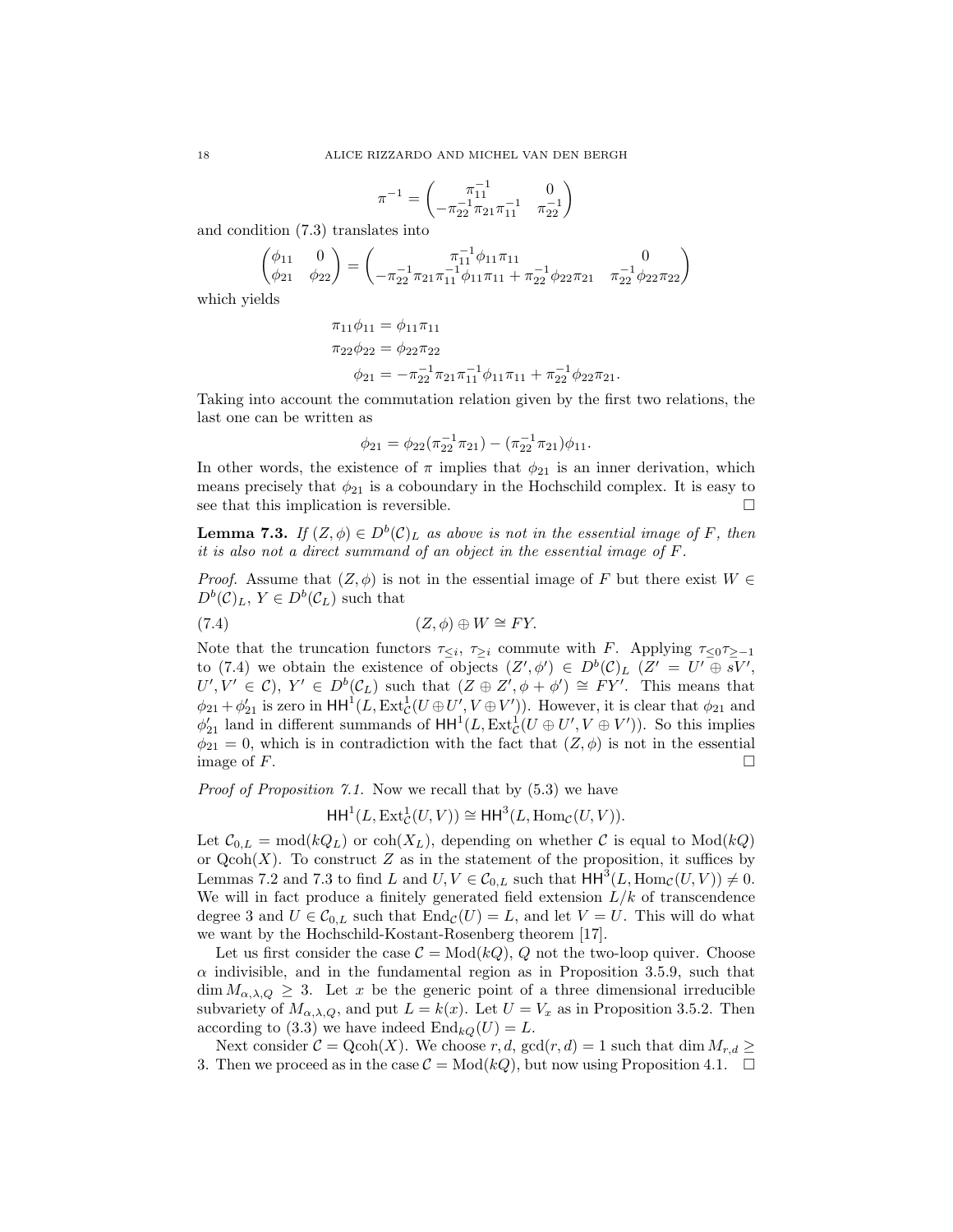#### 8. Counterexamples to lifting in the geometric case

In this section we will prove the following result:

**Theorem 8.1.** Let  $Y/k$  be a smooth connected projective variety which is not a point, a projective line or an elliptic curve. Then there exists a finitely generated field extension  $L/k$  of transcendence degree 3 together with an object  $Z \in$  $D^b(\text{Qcoh}(Y))_L$  which is not a direct summand of an object in the essential image of the forgetful functor  $F: D^b(\text{Qcoh}(Y)_L) \to D^b(\text{Qcoh}(Y))_L$ . We may in addition assume that the cohomology of Z lies in  $\text{coh}(Y_L)$ .

Proof. If Y is a curve then this follows from Proposition 7.1, so we may assume  $\dim Y \geq 2$ . We start by considering the case  $Y = \mathbb{P}^d$ ,  $d \geq 2$ . Put  $T = \mathcal{O}_Y \oplus \mathcal{O}_Y(1)$ and  $A = \text{End}_Y(T)^\circ$ . Then T is a partial tilting object and we have functors

$$
D^{b}(\text{Mod}(A)) \xrightarrow[i]{\mathcal{T}_{\otimes A}^b} D^{b}(\text{Qcoh}(Y)) \xrightarrow[j]{\text{RHom}_Y(T,-)} D^{b}(\text{Mod}(A))
$$

such that *ji* is the identity. We can define analogous functors, also denoted by i and j, on  $D^b(\text{Mod}(A_L))$ ,  $D^b(\text{Mod}(A)_L)$ , etc., and i, j commute with the functor F. Now A is the path algebra of a Kronecker quiver with  $d+1 \geq 3$  arrows, and so according to Proposition 7.1 there exists a finitely generated field extension  $L/k$  of transcendence degree three and an object  $Z_0 \in D^b(\text{Mod}(A))_L$  with cohomology in  $mod(A_L)$  which is not a direct summand of the image of an object in  $D^b(\text{Mod}(A)_L)$ . Put  $Z_1 = i(Z_0) \in D^b(\text{Qcoh}(Y))_L$ . Clearly  $Z_1$  has cohomology in coh $(Y_L)$ . If there exists  $Z' \in D^b(\text{Qcoh}(Y))_L$ ,  $Y \in D^b(\text{Qcoh}(Y)_L)$  such that  $Z_1 \oplus Z' = FY$ , then applying j we get  $Z_0 \oplus j(Z') = F(j(Y))$  in  $D^b(\text{Mod}(A)_L)$ , which we had excluded. This finishes the proof in the case  $Y = \mathbb{P}^d$ .

Now let Y be general, choose a finite (necessarily flat) map  $\pi : Y \to \mathbb{P}^d$ , and let  $Z_1 \in D^b(\text{Qcoh}(\mathbb{P}^d))_L$  be as above. Set  $Z = \pi^* Z_1$ . If there exists  $Z' \in$  $D^b(\text{Qcoh}(Y))_L$ ,  $Y \in D^b(\text{Qcoh}(Y)_L)$  such that  $Z \oplus Z' = FY$  then applying  $R\pi_*$ we get  $R\pi_*\pi^*Z_1 \oplus R\pi_*Z' = F(R\pi_*Y)$ . Now  $R\pi_*\pi^*Z_1 = \pi_*\mathcal{O}_Y \otimes_{\mathcal{O}_{\mathbb{P}^d}} Z_1$  and  $\mathcal{O}_{\mathbb{P}^d}$ is a direct summand of  $\pi_* \mathcal{O}_Y$  in coh( $\mathbb{P}^d$ ) (by the trace map). Hence  $Z_1$  is a direct summand of  $R\pi_*\pi^*Z_1$  in  $D^b(\text{Qcoh}(\mathbb{P}^d))_L$ , and thus  $Z_1$  is also a direct summand of  $F(R\pi_*Y)$  in  $D^b(\text{Qcoh}(\mathbb{P}^d))_L$ . This is a contradiction with the choice of  $Z_1$ .  $\Box$ 

**Example 8.2.** Assume that  $Y = \mathbb{P}_k^3$ ,  $L = k(x, y, z)$  and let  $p : \mathbb{P}_L^3 \to \mathbb{P}_k^3$  be obtained by base extension of the structure map  $\text{Spec } L \to \text{Spec } k$ . If we construct  $Z_0$  using the object  $V_n$  in Example 3.5.6 (see the proof of Proposition 7.1) then we find that, after forgetting the L-structure,  $Z \cong p_*R \oplus p_*sR$ , where R is given by

$$
\mathrm{cone}(\mathcal{O}_{\mathbb{P}^3_L}(-1)^3 \xrightarrow{(Tx-X, Ty-Y,Tz-Z)} \mathcal{O}_{\mathbb{P}^3_L})
$$

and  $T, X, Y, Z$  are homogeneous coordinates on  $\mathbb{P}^3$ .

#### 9. Non-Fourier-Mukai functors

Below  $X, Y$  are smooth connected projective schemes over  $k$ , although we could get by with substantially less. Let  $i_{\eta}: \eta \to X$  be the generic point and let  $L = k(\eta)$ be the function field of X. Assume that  $D^b(Qcoh(Y))_L$  contains an object Z which is not in the essential image of  $D^b(Qcoh(Y)_L)$ . Define the exact functor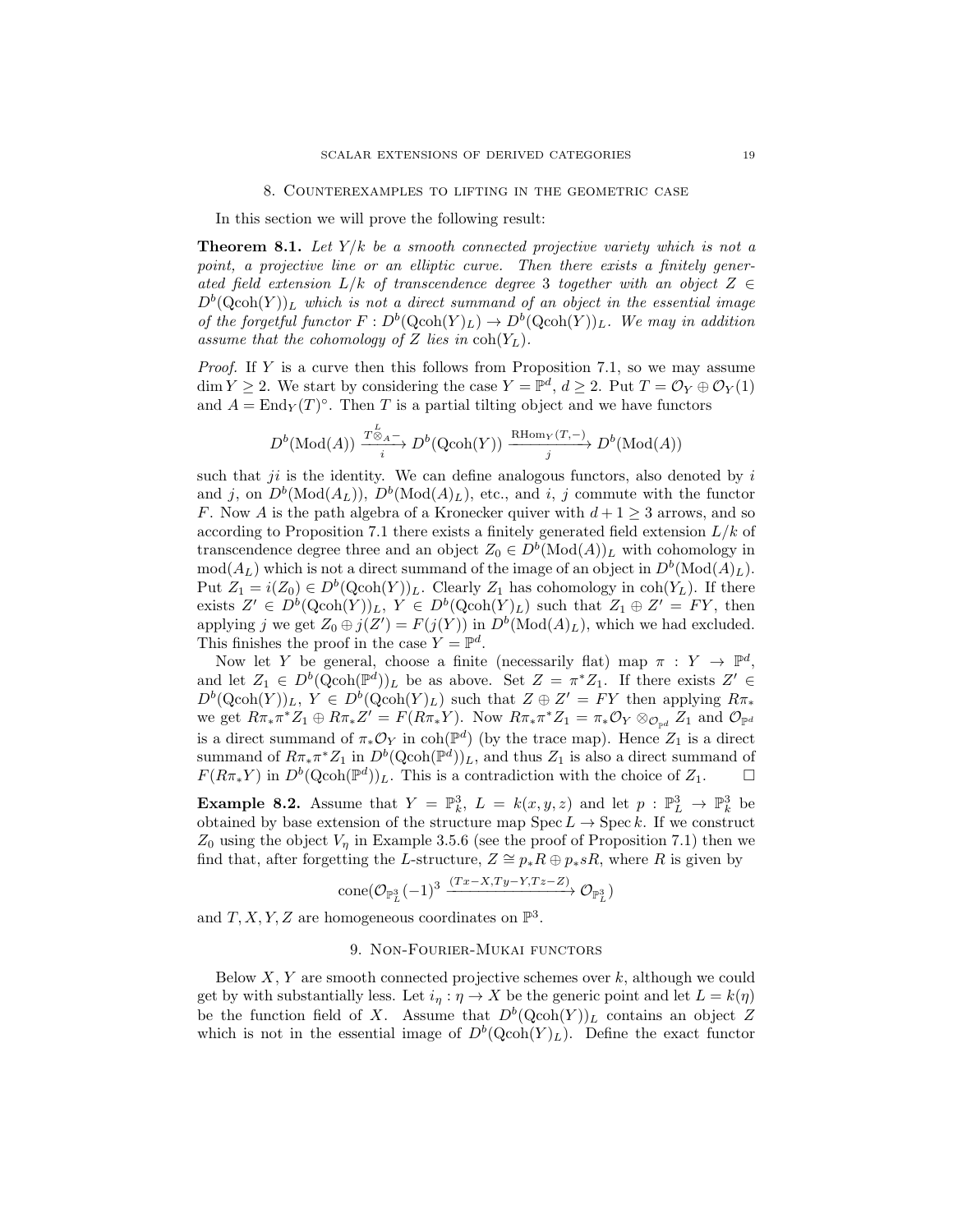$\Psi: D(\text{Qcoh}(X)) \to D(\text{Qcoh}(Y))$  as the composition

$$
\widetilde{\Psi}: \qquad D(\operatorname{Qcoh}(X)) \xrightarrow{i_{\eta}^*} D(L) \xrightarrow{\psi} D(\operatorname{Qcoh}(Y))
$$

where  $\psi : D(L) \to D(Qcoh(Y))$  is the unique additive functor commuting with shifts and coproducts which sends  $L$  to  $Z$ , and is determined on morphisms by the structure of  $Z$  as an  $L$ -object. This functor is exact, because  $L$  is a field. By construction,  $\tilde{\Psi}$  commutes with coproducts. Let  $\Psi : \mathrm{Perf}(X) \to D^b(\mathrm{Qcoh}(Y))$  be the restriction of  $\tilde{\Psi}$  to  $\text{Perf}(X) = D^b(\text{coh}(X)).$ 

Theorem 9.1. The functor

 $\Psi: \mathrm{Perf}(X) \to D^b(\mathrm{Qcoh}(Y))$ 

as defined above is not the restriction of a Fourier-Mukai functor  $D(Qcoh(X)) \rightarrow$  $D(\text{Qcoh}(Y))$  associated to an object in  $D(\text{Qcoh}(X \times Y)).$ 

Taking  $Y, Z, L$  as in Theorem 8.1, and letting  $X$  be a smooth projective model for L, i.e. such that  $K(X) = L$ , gives a counterexample to Proposition A in the introduction if we drop the condition that  $\Psi$  is fully faithful. By taking Z as in Example 8.2 we get a counterexample where  $X = Y = \mathbb{P}^3$ .

We will give the proof of Theorem 9.1 below, after some preparatory lemmas.

Lemma 9.2. Assume that

$$
\Phi: D(\text{Qcoh}(X)) \to D(\text{Qcoh}(Y))
$$

is an exact functor, commuting with coproducts, whose restriction to  $\text{Perf}(X)$  is naturally equivalent to  $\Psi$ . Then  $\Phi$  is naturally equivalent to  $\Psi$ .

*Proof.* We first claim that  $\Phi$  factors uniquely as

(9.1) 
$$
D(\text{Qcoh}(X)) \xrightarrow{i_{\eta}^{*}} D(L) \xrightarrow{\phi} D(\text{Qcoh}(Y)),
$$

where  $\phi$  is an exact functor commuting with coproducts. To see this note that the first arrow  $i^*_{\eta}$  is a Verdier localization at the the full subcategory C of  $D(\text{Qcoh}(X))$ spanned by objects M such that  $i^*_{\eta}M = 0$ . We claim that C is generated by objects which are compact in  $D(Qcoh(X))$  (i.e. perfect complexes).

By following the inductive procedure of the proof of [28, Prop. 2.5] (also [4, Thm 3.1.1) one reduces this claim to the case that  $X = \text{Spec } R$ . In that case  $D(Qcoh(X)) = D(R)$  and L is the quotient field of R. The complexes  $M(s) =$  $R \xrightarrow{s\times} R$ ,  $s \in R - \{0\}$  are generators for the kernel of  $D(R) \xrightarrow{L\otimes_R^-} D(L)$ . Indeed if N is in this kernel and is right orthogonal to all shifts of all  $M(s)$  for  $s \in R - \{0\}$ then for all such s and all i the map  $H^i(N) \stackrel{s_{\times}}{\longrightarrow} H^i(N)$  is an isomorphism. On the other hand since  $H^{i}(N)$  is annihilated by L, a non-zero element of  $H^{i}(N)$  is annihilated by some  $s \in R - \{0\}$  which impossible. Thus  $H^{i}(N) = 0$  for all i and hence  $N = 0$ .

Since the restriction of  $\Phi$  to the perfect complexes in C is equal to  $\Psi$  and since Ψ annihilates such complexes and furthermore since Φ preserves coproducts, Φ vanishes on  $\mathcal{C}$ . Thus the asserted factorization  $(9.1)$  follows.

Thus it suffices to prove that  $\psi$  and  $\phi$  are naturally equivalent, given that we know that  $\psi \circ i_{\eta}^*$  and  $\phi \circ i_{\eta}^*$  are naturally equivalent when restricted to  $\text{Perf}(X)$ . For this we must show that  $\psi(L)$  and  $\phi(L)$  are isomorphic as L-objects in  $D(\text{Qcoh}(Y)).$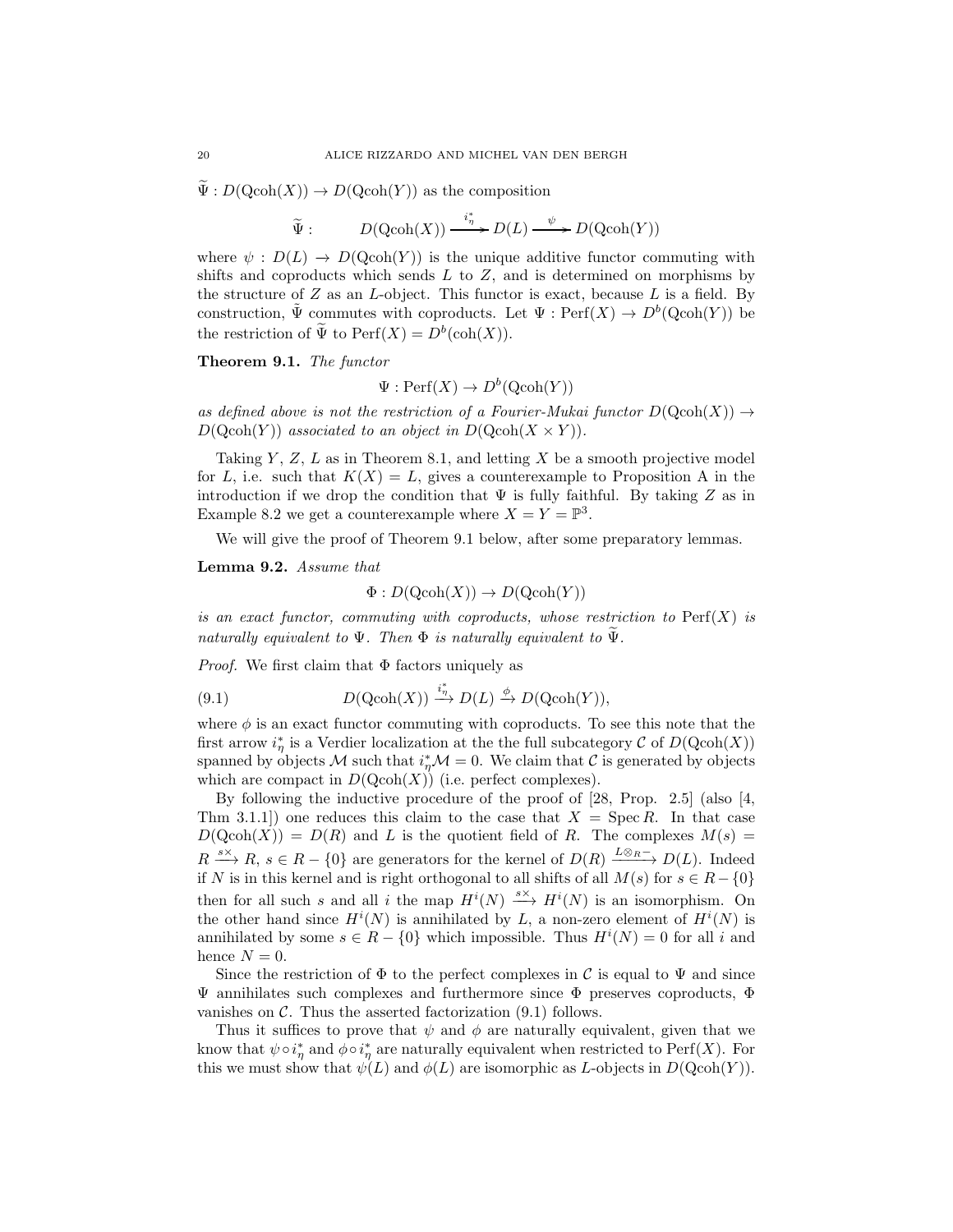Now we have  $L = i_{\eta}^*(\mathcal{O}_X)$ , and so

 $\psi(L) = (\psi \circ i_{\eta}^{*})(\mathcal{O}_{X}) \cong (\phi \circ i_{\eta}^{*})(\mathcal{O}_{X}) = \phi(L).$ 

So we certainly have an isomorphism  $\sigma : \psi(L) \cong \phi(L)$  in  $D(\text{Qcoh}(Y))$ . To prove that this isomorphism is compatible with the L-structure, we observe that any map  $f: L \to L$  is of the form  $i^*_\eta(g) \circ i^*_\eta(h)^{-1}$  where  $g, h$  are morphisms  $\mathcal{O}_X(-nE) \to \mathcal{O}_X$ with  $E$  an ample divisor and  $h$  non-zero. Thus we get a diagram

σ

$$
(9.2) \quad \psi(L) \xrightarrow{\psi(L)} (\psi \circ i_{\eta}^{*})(O_{X}) \xrightarrow{\cong} (\phi \circ i_{\eta}^{*})(O_{X}) \xrightarrow{\psi(L)} \phi(L)
$$
\n
$$
\psi(f) \qquad (\psi \circ i_{\eta}^{*})(O_{X}(-nE)) \xrightarrow{\cong} (\phi \circ i_{\eta}^{*})(O_{X}(-nE)) \qquad \phi(f)
$$
\n
$$
(\psi \circ i_{\eta}^{*})(O_{X}(-nE)) \xrightarrow{(\psi \circ i_{\eta}^{*})(O_{X})} (\phi \circ i_{\eta}^{*})(O_{X}) \xrightarrow{(\psi \circ i_{\eta}^{*})(O_{X})} (\phi \circ i_{\eta}^{*})(O_{X}) \xrightarrow{\cong} (\phi \circ i_{\eta}^{*})(O_{X}) \xrightarrow{\sigma} \phi(L)
$$

where:

- (1) the leftmost rectangle is commutative, since it is obtained by applying  $\psi$ to  $f = i^*_{\eta}(g) \circ i^*_{\eta}(h)^{-1};$
- (2) the rightmost rectangle is commutative for the same reason;
- (3) the lower middle rectangle is commutative, since it is obtained from the natural isomorphism  $\psi \circ i_{\eta}^* \cong \phi \circ i_{\eta}^*$ ;
- (4) the upper middle rectangle is commutative, since it is obtained from inverting the vertical arrows in the commutative diagram

$$
(\psi \circ i_{\eta}^{*})(\mathcal{O}_{X}) \longrightarrow (\phi \circ i_{\eta}^{*})(\mathcal{O}_{X})
$$
  

$$
(\psi \circ i_{\eta}^{*})(h)
$$
  

$$
(\phi \circ i_{\eta}^{*})(\mathcal{O}_{X}(-nE)) \longrightarrow (\phi \circ i_{\eta}^{*})(\mathcal{O}_{X}(-nE)).
$$

It follows that the outer rectangle in  $(9.2)$  is commutative, and hence  $\sigma$  is indeed compatible with the L-structure.  $\Box$ 

Lemma 9.3. Assume that

$$
\Phi: D(\text{Qcoh}(X)) \to D(\text{Qcoh}(Y))
$$

is a Fourier-Mukai functor. Then the L object  $(\Phi \circ i_{\eta*})(L)$  in  $D(\text{Qcoh}(Y))$  lies in the essential image of  $F: D(\text{Qcoh}(Y)_L) \to D(\text{Qcoh}(Y))_L$ .

*Proof.* Assume that  $\Phi$  is isomorphic to the Fourier-Mukai functor  $\Phi_V$  with kernel  $V \in D(\text{Qcoh}(X \times Y))$ , i.e.  $\Phi_V = Rp_{2*}(V \overset{L}{\otimes} Lp_1^*(\cdot))$ . Consider the object  $V_\eta \in$  $D(\text{Qcoh}(\text{Spec } L \times Y))$  given by  $V_{\eta} = (i_{\eta} \times id)^*V$ . Below we show that there is a natural isomorphism

$$
(9.3) \t\t \Phi_V \circ i_{\eta*} \cong \Phi_{V_{\eta}}
$$

as functors  $D(L) \to D(\text{Qcoh}(Y)).$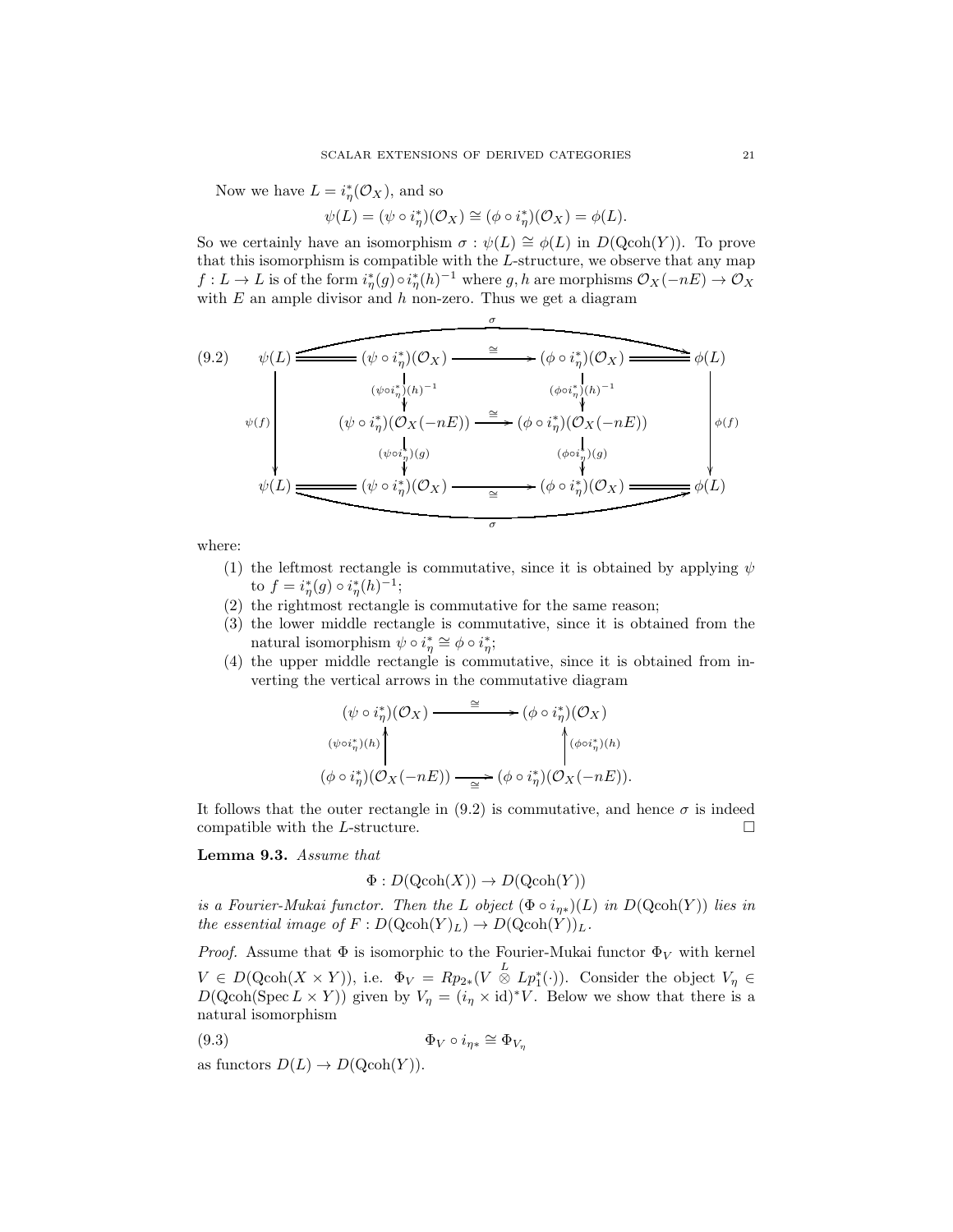So it suffices to show that the L object  $\Phi_{V_{\eta}}(L) = Rp_{2*}V_{\eta}$  in  $D(\text{Qcoh}(Y))$  lies in the essential image of F. Now there is a canonical identification  $c : \text{Qcoh}(\text{Spec } L \times$  $(Y)$   $\rightarrow$  Qcoh $(Y)_L$  which fits in a commutative diagram

$$
D(\text{Qcoh}(\text{Spec } L \times Y)) \xrightarrow{Rp_{2*}} D(\text{Qcoh}(Y))_L
$$
  

$$
C \qquad \qquad \downarrow
$$
  

$$
D(\text{Qcoh}(Y)_L) \xrightarrow{F} D(\text{Qcoh}(Y))_L.
$$

Thus we find  $Rp_{2*}V_{\eta} = F(cV_{\eta})$  which proves what we want.

Now we verify (9.3). Consider the morphisms



.

We have

$$
(\Phi_V \circ i_{\eta*})(-) = Rp_{2*}(Lp_1^*(i_{\eta*}(-))) \stackrel{L}{\otimes} V)
$$
  
\n
$$
= Rp_{2*}((i_{\eta} \times \mathrm{id})_*(Lp_1^*(-)) \stackrel{L}{\otimes} V)
$$
  
\n
$$
= Rp_{2*}(i_{\eta} \times \mathrm{id})_*(Lp_1^*(-)) \stackrel{L}{\otimes} (i_{\eta} \times \mathrm{id})^*V)
$$
  
\n
$$
= Rp_{2*}(Lp_1^*(-)) \stackrel{L}{\otimes} (i_{\eta} \times \mathrm{id})^*V)
$$
  
\n
$$
= \Phi_{V_{\eta}}(-)
$$

The second equality is flat base change for  $p_1 : X \times Y \to X$ . The third equality is the projection formula [24, Prop. 3.9.4] for  $i_n \times id$ .

*Proof of Theorem 9.1.* Assume that that  $\Psi$  is the restriction of a Fourier-Mukai functor  $\Phi : D(Qcoh(X)) \to D(Qcoh(Y))$ . According to Lemma 9.2 we have  $\Phi \cong \Psi$ . According to Lemma 9.3 ( $\Phi \circ i_{\eta*}(L) \cong (\tilde{\Psi} \circ i_{\eta*})(L)$  is in the essential image of  $D(\text{Qcoh}(Y))_L$ . But since  $(\tilde{\Psi} \circ i_{\eta*})(L) = (\psi \circ i_{\eta}^* \circ i_{\eta*})(L) = \psi(L) = Z$ , this is a  $\Box$ contradiction.

### 10. LIFTING USING  $A_{\infty}$ -ACTIONS

From now on we only assume that  $k$  is a field. We will prove Proposition B stated in the introduction. The results from this section were also used in the proof of Theorem 6.2.3. For the benefit of the reader we will provide some preliminary material concering  $A_{\infty}$ -actions.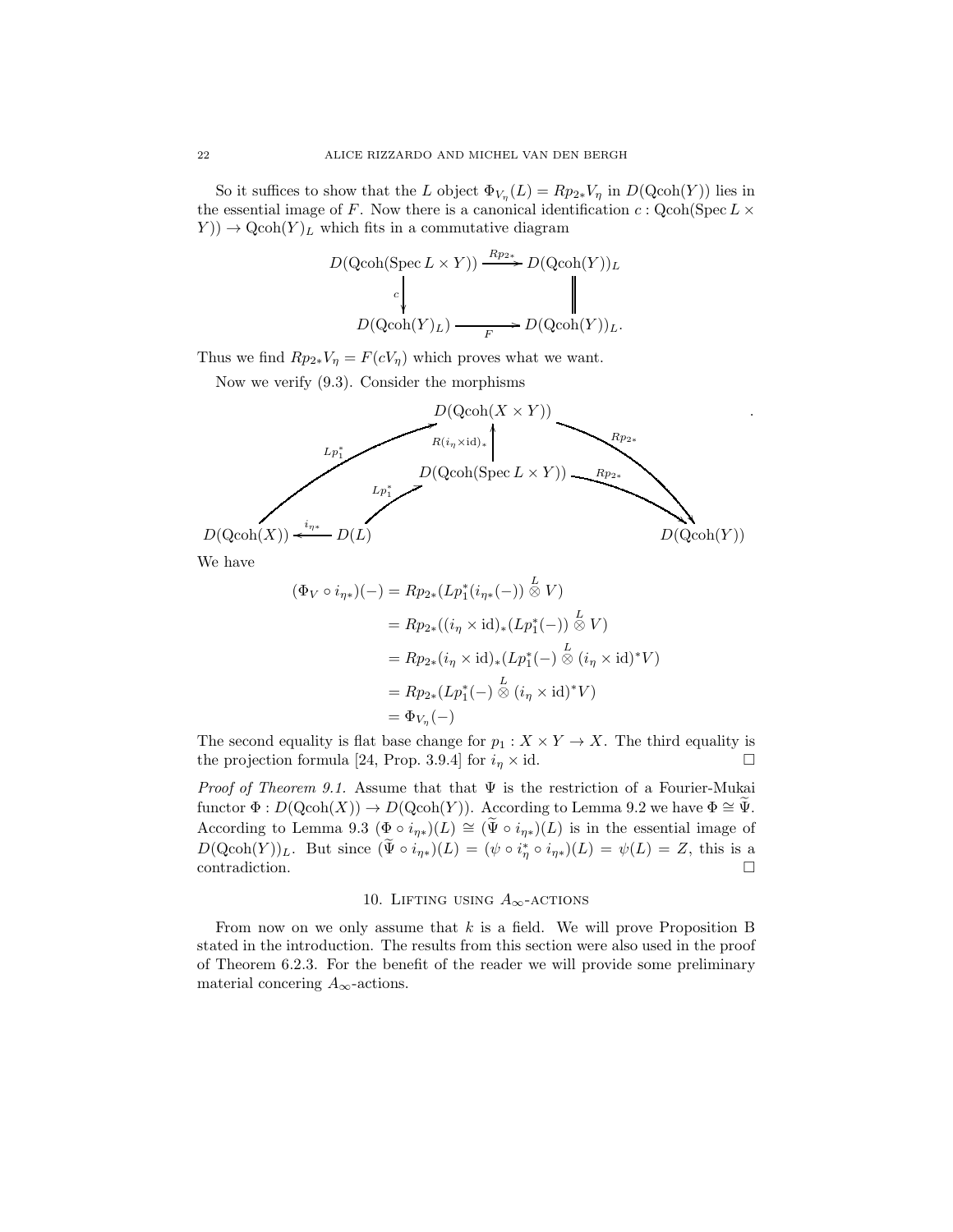10.1. **Introduction.** A graded category  $A$  is a category enhanced in the category of graded k-vector spaces. To stress the grading we will sometimes write  $\underline{\text{Hom}}_{\mathcal{A}}(-, -)$  to denote the Hom-spaces. We denote the part of degree zero of  $\underline{\text{Hom}}_{\mathcal{A}}(-,-)$  by  $\text{Hom}_{\mathcal{A}}(-,-)$ .

Let  $\mathcal C$  be a k-linear Grothendieck category. The category of complexes over  $\mathcal C$ (denoted by  $C(\mathcal{C})$ ) is a DG-category, and, in particular, a graded category. To simplify the notation we write  $\underline{\mathrm{Hom}}_{\mathcal{C}}$  for  $\underline{\mathrm{Hom}}_{C(\mathcal{C})}$  to denote the morphism complex, and similarly for  $\text{Hom}_{\mathcal{C}}$  for  $\text{Hom}_{\mathcal{C}(\mathcal{C})}$ . Let  $B$  be a DG-algebra over k (at first reading one may assume that  $B$  is just an algebra, concentrated in degree zero). We define the DG-category  $C(B, \mathcal{C})$  as the category of pairs  $(M, \rho_M)$ , where  $M \in C(B, \mathcal{C})$ and  $\rho_M : B \to \underline{\text{Hom}}_{\mathcal{C}}(M, M)$  is a DG-algebra morphism giving the B-action on M. We put

$$
D(B, \mathcal{C}) = Z^{0}(C(B, \mathcal{C}))[\text{Qis}^{-1}].
$$

The construction of  $D(B, \mathcal{C})$  represents no set-theoretic difficulties since it may be obtained from a model structure on  $C(B, \mathcal{C})$  [25, Prop. 5.1]<sup>4</sup>.  $D(B, \mathcal{C})$  can be identified with  $D(\mathcal{C}_B)$  when B is concentrated in degree zero.

If  $A$  is an arbitrary graded category and  $B$  is a graded k-algebra, we may define the category  $\mathcal{A}_B$  whose objects are the objects in  $\mathcal A$  equipped with a B-action.

Let us go back to the case of a DG-algebra  $B$  over  $k$ . There is an obvious functor

$$
F: D(B, C) \to D(C)_{H^*(B)},
$$

where  $H^*(B)$  is the graded k-algebra  $\bigoplus_{i\in\mathbb{Z}} H^i(B)$ , with the multiplication induced by the multiplication on B. The functor F is obtained by noticing that  $\rho_M : B \to$  $\underline{\text{Hom}}_{D(\mathcal{C})}(M, M)$  factors through  $H^*(B)$  since coboundaries are homotopic to zero. Below we give proofs of the following results:

**Proposition 10.1.1.** Let  $M \in D(\mathcal{C})_{H^*(B)}$  be such that for  $n \geq 3$ 

$$
\mathrm{HH}^n(H^*(B), \mathrm{Ext}^*_{\mathcal{C}}(M, M))_{-n+2} = 0.
$$

Then there exists an object M in D(B, C) together with an isomorphism  $F(\tilde{M}) \cong M$ in  $D(\mathcal{C})_{H^*(B)}$ .

**Proposition 10.1.2.** Let  $M, N \in D(B, C)$  be such that for  $n \geq 2$  $HH<sup>n</sup>(H<sup>*</sup>(B), Ext<sup>*</sup><sub>C</sub>(M, N))<sub>-n+1</sub> = 0.$ 

Then the map

$$
\operatorname{Hom}_{D(B,C)}(M,N) \to \operatorname{Hom}_{D(C)_{H^*(B)}}(FM,FN)
$$

is surjective.

**Proposition 10.1.3.** Let 
$$
M, N \in D(B, C)
$$
 be such that for  $n \ge 1$   

$$
\mathsf{HH}^n(H^*(B), \mathsf{Ext}^*_\mathcal{C}(M, N))_{-n} = 0.
$$

Then the map

$$
\operatorname{Hom}_{D(B,C)}(M,N) \to \operatorname{Hom}_{D(C)_{H^*(B)}}(FM,FN)
$$

is injective.

These results imply Proposition B in the introduction.

## 10.2. Reminder on  $A_\infty$  -algebras and morphisms.

 $4$ The proof of this result is based on [3].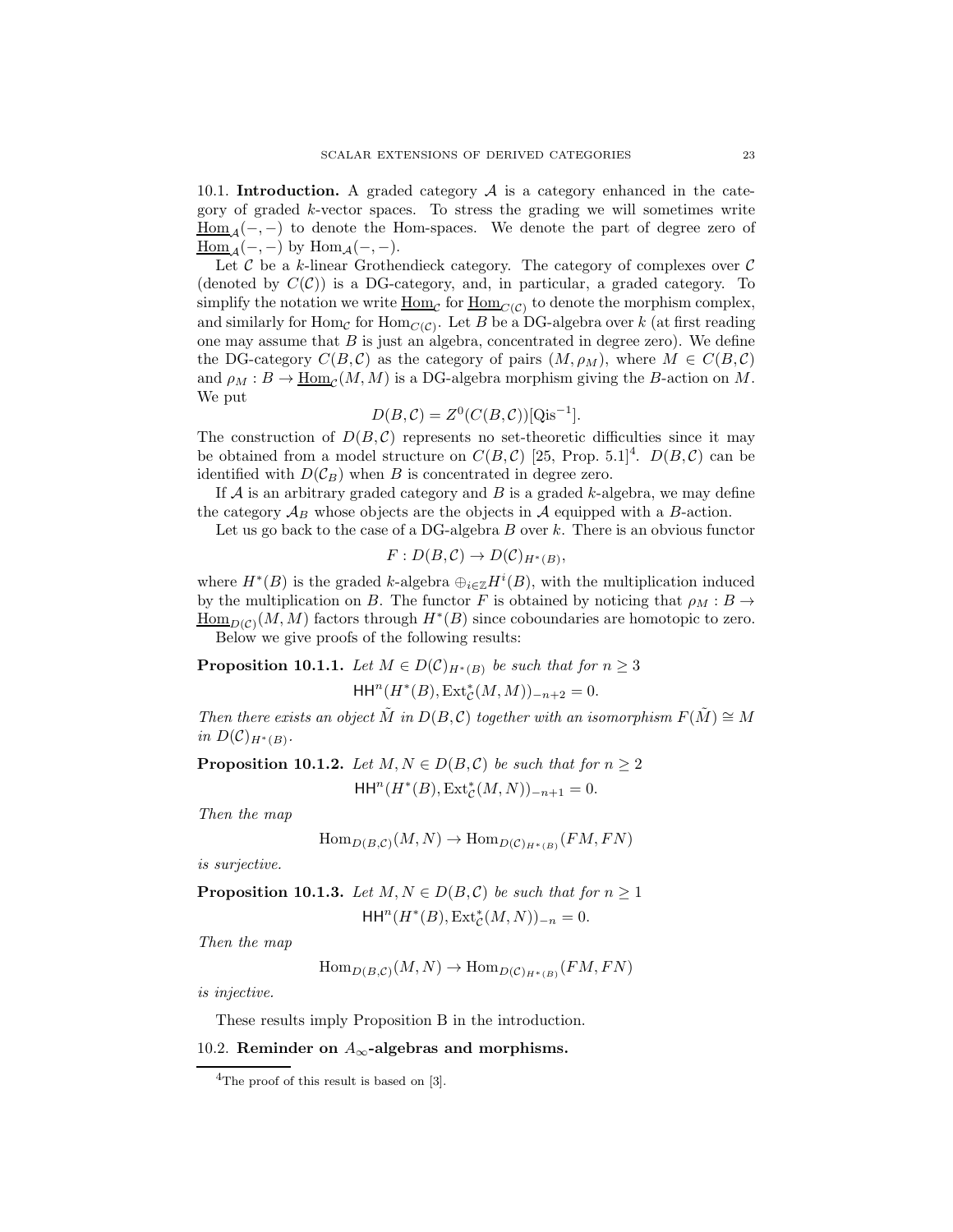10.2.1.  $A_{\infty}$ -algebras. Let A be a graded vector space. We denote by  $\mathbb{B}A = \bigoplus_{n \geq 1} (sA)^{\otimes n}$ the tensor coalgebra (without counit) of sA. Sometimes we write  $sa_1 \otimes \cdots \otimes sa_n \in$  $\mathbb{B}A$  as a tuple  $(sa_1, \ldots, sa_n)$ . With this convention, the comultiplication is given by

$$
\Delta(sa_1,\ldots,sa_n)=\sum_{i=1}^{n-1}(sa_1,\ldots,sa_i)\otimes(sa_{i+1},\ldots,sa_n).
$$

By definition, an  $A_{\infty}$ -structure on A is given by a (graded) coderivation  $b : \mathbb{B}A \to$ BA of degree 1 and square zero. Thus

$$
\Delta \circ b = (b \otimes id + id \otimes b) \circ \Delta
$$

$$
b^2 = 0
$$

The coderivation b is determined by its Taylor coefficients  $(b_n)_{n\geq 1}$ , which are the compositions

$$
(sA)^{\otimes n} \xrightarrow{\text{inclusion}} \mathbb{B}A \xrightarrow{b} \mathbb{B}A \xrightarrow{\text{projection}} sA.
$$

The fact that  $b$  is a coderivation implies

$$
b=\sum_{p,q,r\geq 0}\operatorname{id}^{\otimes p}\otimes b_q\otimes \operatorname{id}^{\otimes r}.
$$

Corresponding to the  $b_n$  we have the more traditional operations

$$
m_n: A^{\otimes n} \to A
$$

of degree  $2 - n$ , which are related to the  $b_n$  by the formula

$$
b_n = s^{-n+1} m_n.
$$

Explicitly, in the cases  $n = 1$  and  $n = 2$ 

$$
b_1(sa) = -sm_1(a)
$$
\n
$$
(10.1)
$$

$$
b_2(sa, sb) = (-1)^{|a|} sm_2(a, b).
$$

A DG-algebra is the same as an  $A_\infty\text{-algebra with }b_n=0$  for  $n\geq 3.$ 

10.2.2.  $A_{\infty}$ -morphisms. If A, C are  $A_{\infty}$ -algebras, an  $A_{\infty}$ -morphism  $\psi : A \to C$ is by definition a graded coalgebra morphism  $\psi : \mathbb{B}A \to \mathbb{B}C$  commuting with the differentials. Thus

$$
\Delta \circ \psi = (\psi \otimes \psi) \circ \Delta
$$

$$
b_C \circ \psi = \psi \circ b_A
$$

Again  $\psi$  is determined by its Taylor coefficients  $(\psi_n)_{n\geq 1}$ , which are the compositions

$$
(sA)^{\otimes n}
$$
 inclusion  $\mathbb{B}A \xrightarrow{\psi} \mathbb{B}C$  projection  $sC$ .

This time we have

$$
\psi = \sum_{r,n_1,\ldots,n_r} \psi_{n_1} \otimes \psi_{n_2} \otimes \cdots \otimes \psi_{n_r}.
$$

There are no sign issues since all  $\psi_n$  have degree zero. For this reason we will identify  $\psi_1 : sA \to sC$  with a map  $\psi_1 : A \to C$  (thus  $\psi_1(sa) = s\psi_1(a))$ ).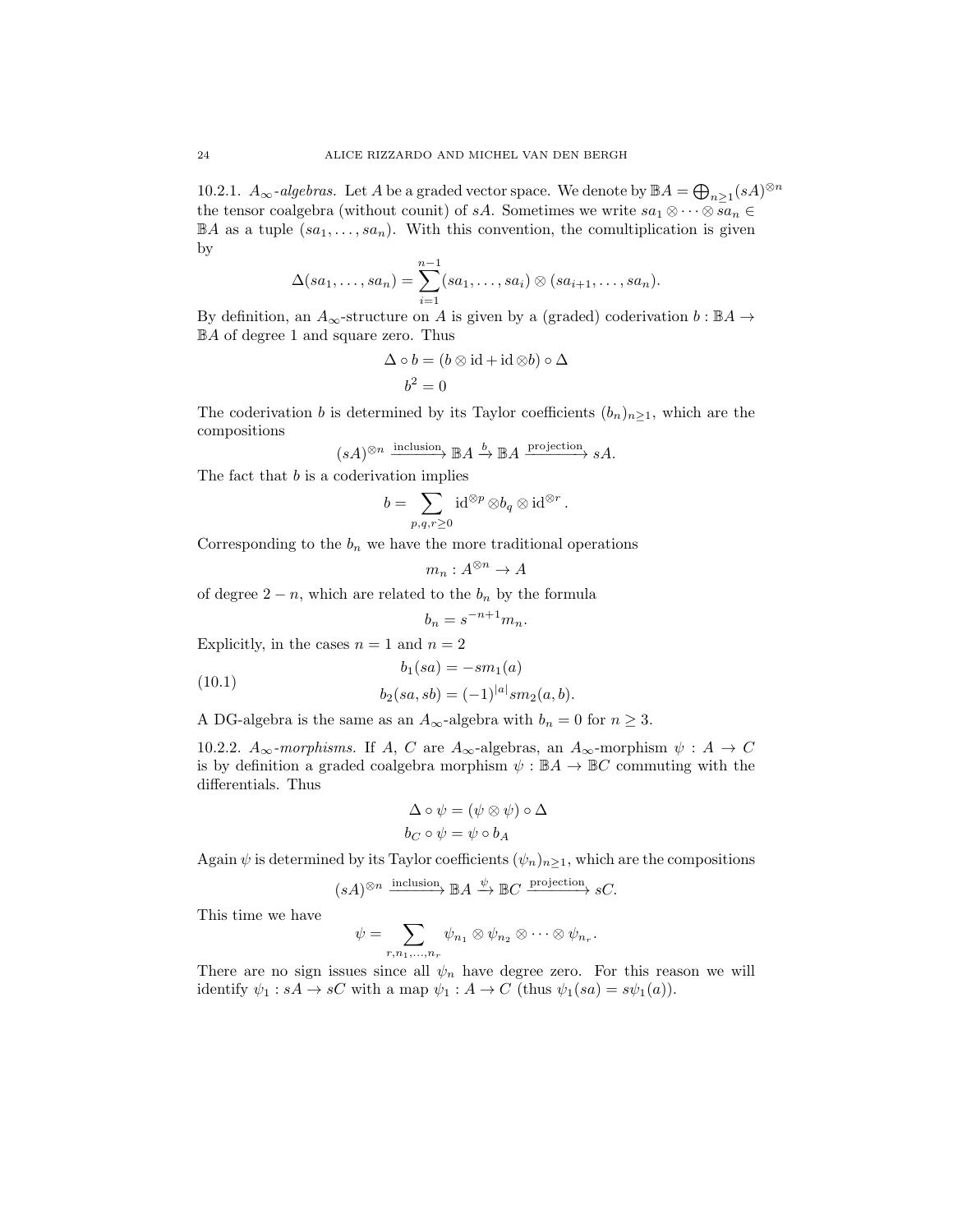10.2.3.  $A_{\infty}$ -modules. We will define  $A_{\infty}$ -modules over a k-linear Grothendieck category C, which we fix throughout. If A is an  $A_{\infty}$ -algebra, an  $A_{\infty}$ -A-module in  $C(\mathcal{C})$  is an object  $M \in C(\mathcal{C})$  together with an  $A_{\infty}$ -morphism  $A \to \underline{\text{Hom}}_{\mathcal{C}}(M, M)$ . Alternatively, define

$$
\mathbb{B}M = (\mathbb{B}A)^+ \otimes_k M,
$$

where  $(-)^+$  means adjoining a counit:  $(\mathbb{B}A)^+ = \bigoplus_{n \geq 0} (sA)^{\otimes n}$  and  $\Delta(sa_1, \ldots, sa_n) =$  $\sum_{i=0}^{n} (sa_1, \ldots, sa_i) \otimes (sa_{i+1}, \ldots, sa_n)$  where empty parentheses are to be interpreted as 1. Then  $\mathbb{B}M$  is a left  $\mathbb{B}A$ -comodule via

$$
\Delta_M(sa_1,\ldots,sa_n,m)=\sum_{i=1}^n(sa_1,\ldots,sa_i)\otimes(sa_{i+1},\ldots,sa_n,m)
$$

and an  $A_{\infty}$ -structure on M is given by a  $\mathbb{B}A$  coderivation  $b_M$  on  $\mathbb{B}M$  of degree one and square zero. Thus  $b_M$  satisfies

$$
\Delta_M \circ b_M = (b_A \otimes \mathrm{id} + \mathrm{id} \otimes b_M) \circ \Delta_M
$$

$$
b_M^2 = 0
$$

Needless to say,  $b_M$  is again determined by its Taylor coefficients, which are morphisms

$$
b_{M,n}:(sA)^{\otimes n-1}\otimes_k M\to M
$$

in  $C(\mathcal{C})$ . We have

$$
b_M=\sum_{p,q,r\geq 0} \operatorname{id}_A^{\otimes p}\otimes b_{A,q}\otimes \operatorname{id}_A^{\otimes r}\otimes \operatorname{id}_M+\sum_{m,n\geq 0} \operatorname{id}_A^{\otimes m}\otimes b_{M,n}.
$$

We denote the category of  $A_{\infty}$ -A-modules in  $C(\mathcal{C})$ , with morphisms given by morphisms of complexes, by  $C_{\infty}^{\text{strict}}(A, C)$ . It is easy to see that this is a Grothendieck category.

10.2.4.  $A_{\infty}$ -morphisms between  $A_{\infty}$ -modules. Let A be an  $A_{\infty}$ -algebra and let  $M, N \in$  $C(\mathcal{C})$  be two  $A_{\infty}$ -A-modules in  $\mathcal{C}$ . An  $A_{\infty}$ -morphism  $\psi : M \to N$  is a comodule morphism of degree zero  $\psi : \mathbb{B}M \to \mathbb{B}N$  satisfying  $b_N \circ \psi = \psi \circ b_M$ . Thus  $\psi$  satisfies

$$
\Delta \circ \psi = (\mathrm{id} \otimes \psi) \circ \Delta.
$$

This time, the Taylor coefficients are

$$
\psi_n : (sA)^{\otimes n-1} \otimes_k M \to N
$$

and  $\psi$  is given by

$$
\psi = \sum_{p,q\geq 0} \mathrm{id}^{\otimes p} \otimes \psi_q.
$$

We denote the category of  $A_{\infty}$ -A-modules in  $C(\mathcal{C})$  equipped with  $A_{\infty}$ -morphisms by  $C_{\infty}(A, \mathcal{C}).$ 

A homotopy between  $A_{\infty}$ -morphisms  $\psi_1, \psi_2 : M \to N$  is a comodule morphism  $h: \mathbb{B}M \to \mathbb{B}N$  of degree  $-1$  such that  $\psi_1 - \psi_2 = b_N \circ h + h \circ b_M$ .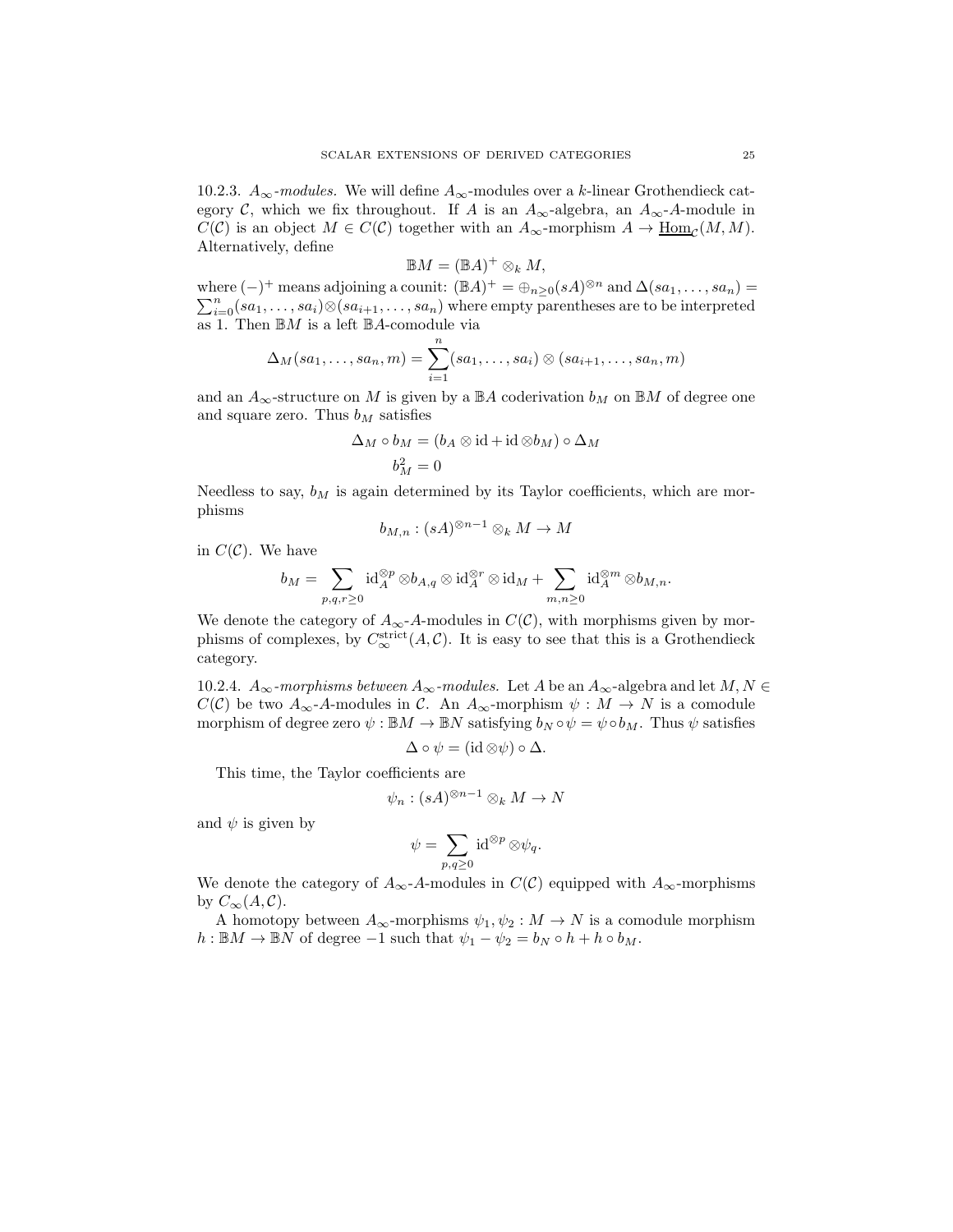10.2.5. Units. Let A be an  $A_{\infty}$ -algebra. We say that A has a homological unit if  $H^*(A)$  has a unit element  $1_A$ . Let  $M \in C_{\infty}(A, \mathcal{C})$ . We say that M is homologically unital if  $1_A$  acts as the identity on  $H^*(M)$ . All constructions for  $A_{\infty}$ -algebras outlined above have a unital analogue in which we require that on the level of cohomology the units behave as expected. We write  $C_{\infty}^{\text{hu},\text{strict}}(A,\mathcal{C}), C_{\infty}^{\text{hu}}(A,\mathcal{C})$  for the corresponding categories. Furthermore we put

$$
D_{\infty}^{\text{strict}}(A, C) = C_{\infty}^{\text{hu}, \text{strict}}(A, C)[\text{Qis}^{-1}]
$$

$$
D_{\infty}(A, C) = C_{\infty}^{\text{hu}}(A, C)[\text{Qis}^{-1}]
$$

It follows in the usual way that homotopic maps  $\psi_1, \psi_2 : M \to N$  in  $C_{\infty}(A, C)$  yield equal maps in  $D_{\infty}^{\text{strict}}(A, \mathcal{C})$  and  $D_{\infty}(A, \mathcal{C})$ .

Lemma 10.2.1. Let A be a DG-algebra. Then the natural functors

(10.2) 
$$
D(A,C) \to D_{\infty}^{\text{strict}}(A,C)
$$

$$
(10.3) \t\t D(A,C) \to D_{\infty}(A,C)
$$

are equivalences of categories.

Proof. The proof in the strict and non-strict cases is the same, so we consider only  $(10.3)$ . If C is the category of k-vector spaces and we restrict ourselves to so-called "strictly unital"<sup>5</sup> modules, this is  $[23, \text{ Lemme } 4.1.3.8]$ . The proof in loc. cit. goes more or less through in our setting. The first step is the definition of a functor

$$
A\otimes_A^{\infty}-:C_{\infty}(A,\mathcal{C})\to C(A,\mathcal{C}).
$$

This definition is given in [23, Lemme 4.1.1.6]. The next step is to prove that  $A \otimes_A^{\infty}$  – yields a quasi-inverse to (10.3) after inverting quasi-isomorphisms. This is part of the proof of [23, Lemme 4.1.1.6]. Ultimately it reduces to (the well-known) Lemma 10.2.2 below.  $\square$ 

**Lemma 10.2.2.** Assume that A is a homologically unital  $A_{\infty}$ -algebra and  $M \in$  $C_{\infty}^{\text{hu}}(A, \mathcal{C})$ . Then  $\mathbb{B}M$  is acyclic.

*Proof.* The fact that  $\mathbb{B}M$  is acyclic is proved in [23, Lemme 4.1.1.6], under the hypothesis that  $A$  and  $M$  are "strictly unital", by providing an explicit contracting homotopy. If we only assume that  $A, M$  are homologically unital then we cannot use this argument.

So we proceed differently. We have to show that  $H^*(\mathbb{B}M) = 0$ . We define an ascending filtration on BM

$$
F_n \mathbb{B}M = \bigoplus_{m \le n} (sA)^{\otimes m} \otimes M
$$

and we consider the resulting spectral sequence. One checks that the first page of this spectral sequence is

 $\mathbb{B}H^*(M)$ 

where we consider  $H^*(M)$  as an  $A_{\infty}$ -module over  $H^*(A)$  with  $b_i = 0$  for  $i \neq 2$ . Since  $H^*(A)$  has a true unit and  $H^*(M)$  is truly unital, it is well-known that  $\mathbb{B}H^*(M)$ is acyclic (for example by using contracting homotopy given in the proof of [23, Lemme 4.1.1.6] alluded to above).  $\Box$ 

 $5 \text{An } A_{\infty}$ -module is strictly unital if  $b_{M,n}$ , with  $n \geq 2$ , vanishes as soon as one of the arguments is 1 and  $b_{2,M}(\text{id}_{M} \otimes 1_A) = \text{id}_{M}$  where  $\eta$  is the unit of A.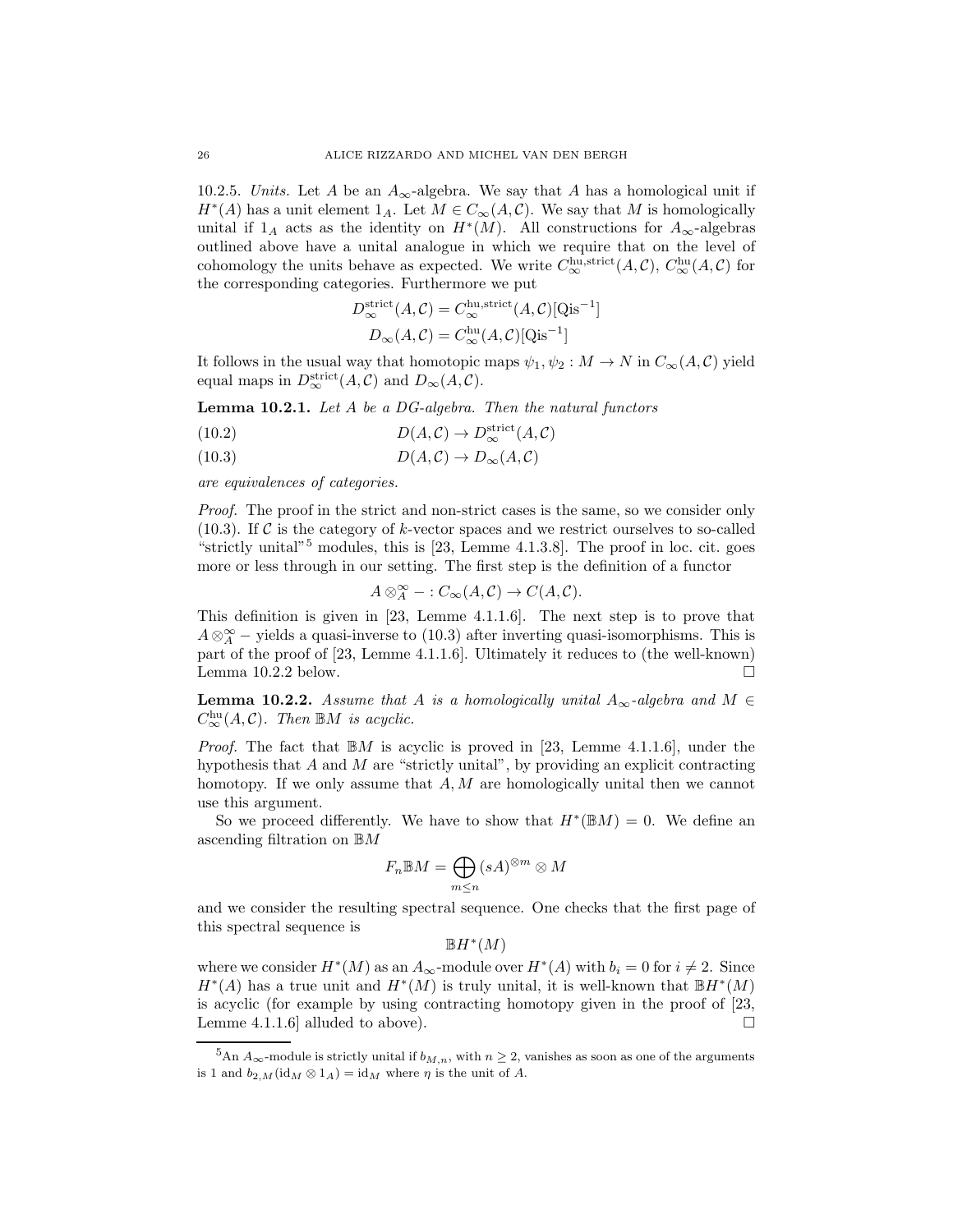#### 10.3. Proof of Proposition 10.1.1.

**Lemma 10.3.1.** Let  $A, C$  be two  $A_{\infty}$ -algebras over k and let  $\phi : A \rightarrow C$  be a klinear map commuting with the differentials  $m_1$  such that  $H^*(\phi) : H^*(A) \to H^*(C)$ is a graded algebra morphism. Assume that for all  $n \geq 3$  we have

$$
\mathsf{HH}^n(H^*(A), H^*(C))_{-n+2} = 0.
$$

Then there exists an  $A_{\infty}$ -morphism  $\psi : A \to C$  such that  $\psi_1 = \phi$ .

Proof. This is close to the obstruction theory in [23, Appendix B.4] for minimal  $A_{\infty}$ -algebras. Rather than reducing to it by invoking the fact that any  $A_{\infty}$ -algebra is  $A_{\infty}$ -homotopy equivalent to a minimal one, we give a simple direct proof for the benefit of the reader.

We will construct  $\psi$  step by step. We first put  $\psi_1 = \phi$ .  $\phi$  is compatible with the multiplications on A and C up to a homotopy, which we take to be  $-\psi_2$ . Thus

$$
(10.4) \t b_{C,2} \circ (\psi_1 \otimes \psi_1) - \psi_1 \circ b_{A,2} = -b_{C,1} \circ \psi_2 + \psi_2 \circ (b_{A,1} \otimes id + id \otimes b_{A,1}).
$$

Assume that we have constructed  $\psi_1, \ldots, \psi_n$ . Let  $\psi_{\leq n} : \mathbb{B}A \to \mathbb{B}C$  be the coalgebra map such that

$$
(\psi_{\leq n})_i = \begin{cases} \psi_i & i = 1, \dots, n \\ 0 & \text{otherwise} \end{cases}
$$

Assume furthermore that

(10.5)  $b_C \circ \psi_{\leq n} = \psi_{\leq n} \circ b_A$  restricted to  $(sA)^{\otimes i}$  for  $1 \leq i \leq n$ .

It follows from (10.4) that we have already achieved this for  $n \leq 2$ .

Our aim is to construct  $\psi_{n+1}$  such that  $b_C \circ \psi_{\leq n+1} = \psi_{\leq n+1} \circ b_A$  when restricted to  $(sA)^{\otimes i}$  for  $1 \leq i \leq n+1$ . Before we start, we warn the reader that the construction of  $\psi_{n+1}$  will involve changing  $\psi_n$ .

Consider

(10.6) 
$$
D = b_C \circ \psi_{\leq n} - \psi_{\leq n} \circ b_A.
$$

Then  $D : \mathbb{B}A \to \mathbb{B}C$  is a  $\psi_{\leq n}$  coderivation of degree 1. By construction we have  $D_m = 0$  for  $m = 1, \ldots, n$ . Moreover, it is clear that we have

$$
(10.7) \t\t b_C \circ D + D \circ b_A = 0.
$$

Evaluating (10.7) on  $(sA)^{\otimes n+1}$ , we find

$$
b_{C,1} \circ D_{n+1} + D_{n+1} \circ (\sum_{p+r=n} \operatorname{id}^{\otimes p} \otimes b_{A,1} \otimes \operatorname{id}^{\otimes r}) = 0,
$$

or succinctly

$$
(10.8) \t\t\t [b_1, D_{n+1}] = 0.
$$

Here  $[b_1, -]$  is our notation for the differential on  $\text{Hom}_k((sA)^{\otimes n+1}, sC)$  induced by  $b_{A,1}$  and  $b_{C,1}$ .

We now evaluate (10.7) on  $(sA)^{\otimes n+2}$ . We get

$$
b_{C,1} \circ D_{n+2} + b_{C,2} \circ (D_{n+1} \otimes \psi_1 + \psi_1 \otimes D_{n+1})
$$
  
+ 
$$
D_{n+2} \circ (\sum_{p+r=n+1} \mathrm{id}^{\otimes p} \otimes b_{A,1} \otimes \mathrm{id}^{\otimes r}) + D_{n+1} \circ (\sum_{p+r=n} \mathrm{id}^{\otimes p} \otimes b_{A,2} \otimes \mathrm{id}^{\otimes r}) = 0
$$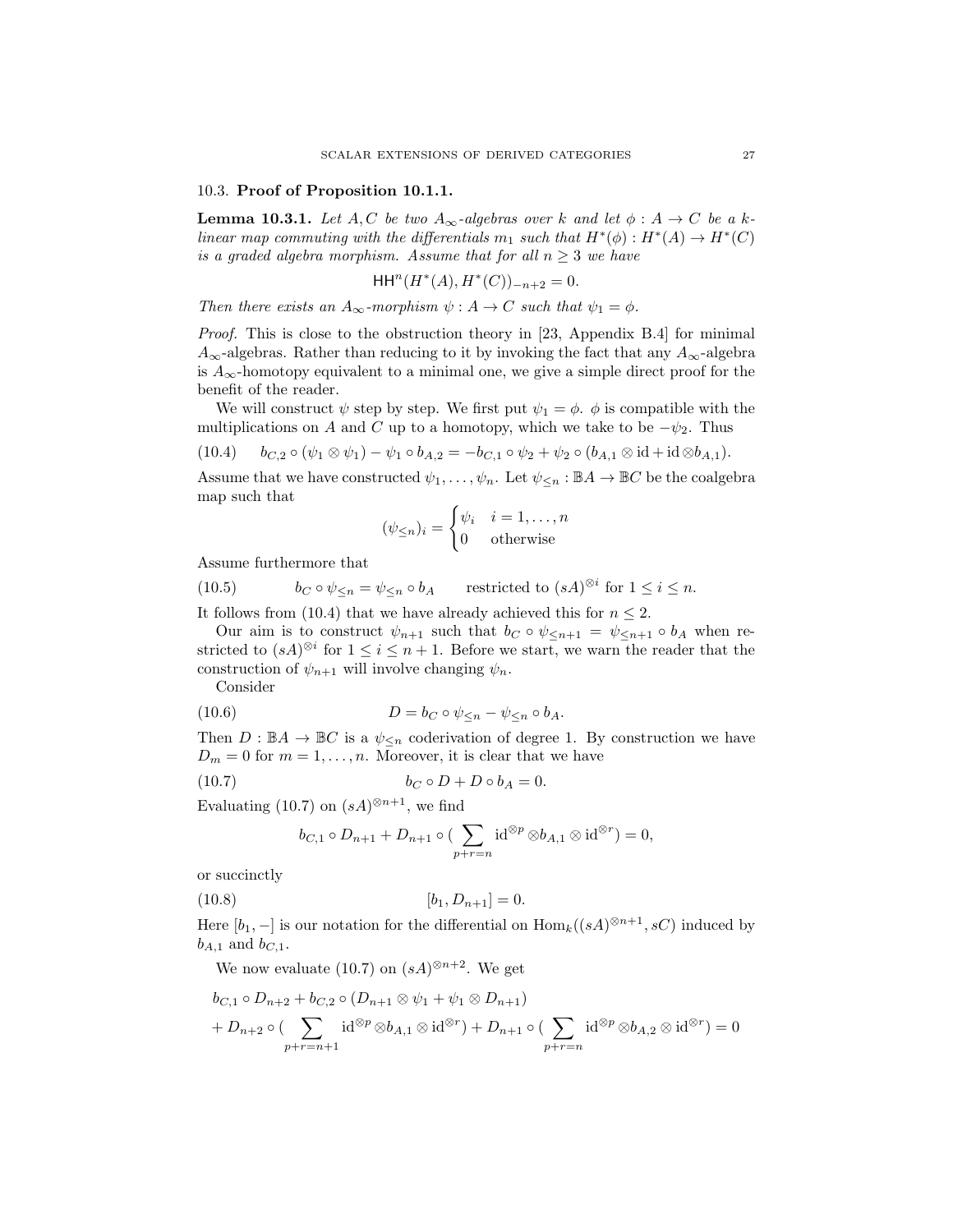Written more nicely:

$$
[b_1, D_{n+2}] + b_{C,2} \circ (D_{n+1} \otimes \psi_1) + \sum_{p+r=n} D_{n+1} \circ (\mathrm{id}^{\otimes p} \otimes b_{A,2} \otimes \mathrm{id}^{\otimes r}) + b_{C,2} \circ (\psi_1 \otimes D_{n+1}) = 0.
$$

This may be rewritten as

$$
(10.9) \t\t 0 = d_{\text{Hoch}}(\bar{D}_{n+1})
$$

where  $\bar{D}_{n+1}$  is the image of  $D_{n+1}$  in  $H^1(\text{Hom}_k((sA)^{\otimes n+1}, sC)) = \text{Hom}_k(H^*(A)^{\otimes n+1}, H^*(C))_{-n+1},$ and where  $d_{\text{Hoch}}$  represents the Hochschild differential. Thus  $\bar{D}_{n+1}$  represents an element of  $HH^{n+1}(H^*(A), H^*(C))_{-n+1}$ .

At this point we use the idea that we may modify  $\psi_n$  as long as condition (10.5) remains valid. Let  $\psi'_{\leq n}$  be like  $\psi_{\leq n}$  except that  $\psi_n$  is replaced by  $\psi'_n = \psi_n + \delta_n$ , with  $\delta_n : (sA)^{\otimes n} \to sC$ . Then condition (10.5) remains valid for  $\psi'_{\leq n}$  provided  $[b_1, \delta_n] = 0$ . We will assume this. Now let D' be like D but computed from  $\psi'_{\leq n}$ . Then we find by (10.6)

$$
D'_{n+1} = D_{n+1} + b_{C,2} \circ (\delta_n \otimes \psi_1 + \psi_1 \otimes \delta_n) - \delta_n \circ (\sum_{p+r=n-1} \mathrm{id}^{\otimes p} \otimes b_{A,2} \otimes \mathrm{id}^{\otimes r}).
$$

In other words

$$
\bar{D'}_{n+1} = \bar{D}_{n+1} \pm d_{\text{Hoch}}(\bar{\delta}_n).
$$

Combining this with (10.9), together with the assumption  $HH^{n+1}(H^*(A), H^*(C))_{-n+1} =$ 0 (as  $n \ge 2$ ), it follows that we may modify  $\psi_n$  in such a way that  $\overrightarrow{D}_{n+1} = 0$ .

Let  $\psi_{n+1}$  be arbitrary. The condition  $b_C \circ \psi_{\leq n+1} = \psi_{\leq n+1} \circ b_A$  when restricted to  $(sA)^{n+1}$  may be succinctly written as

(10.10) 
$$
[b_1, \psi_{n+1}] = -(b_C \circ \psi_{\leq n} - \psi_{\leq n} \circ b_A) | (sA)^{\otimes n+1},
$$

which may again be rewritten as

$$
[b_1, \psi_{n+1}] = -D_{n+1}.
$$

Since  $\bar{D}_{n+1} = 0$ , this equation has a solution.

*Proof of Proposition 10.1.1.* We may assume that M is a fibrant object in  $C(\mathcal{C})$  for the standard model structure [3]. Put  $A = \underline{\text{Hom}}_{\mathcal{C}}(M, M)$ . The  $H^*(B)$ -action on M is represented by a graded map  $H^*(B) \to H^*(A)$ . We may lift this map to a graded linear map  $\phi : B \to A$ , commuting with the differentials on B and A.

Since  $H^*(A) = \text{Ext}^*_{\mathcal{C}}(M, M)$ , the hypotheses together with Lemma 10.3.1 imply that  $\phi$  may be lifted to an  $A_{\infty}$ -morphism  $\psi : B \to A$  such that  $\psi_1 = \phi$ . Then M becomes a homologically unital  $A_{\infty}$ -B-module, that is, an object in  $D_{\infty}(B, \mathcal{C})$ . The proposition now follows by invoking Lemma 10.2.1, together with the commutative diagram

$$
D(B,C) \longrightarrow D_{\infty}(B,C)
$$
  
\n
$$
D(C)_{H^*(B)} \longrightarrow D(C)_{H^*(B)}
$$

 $\Box$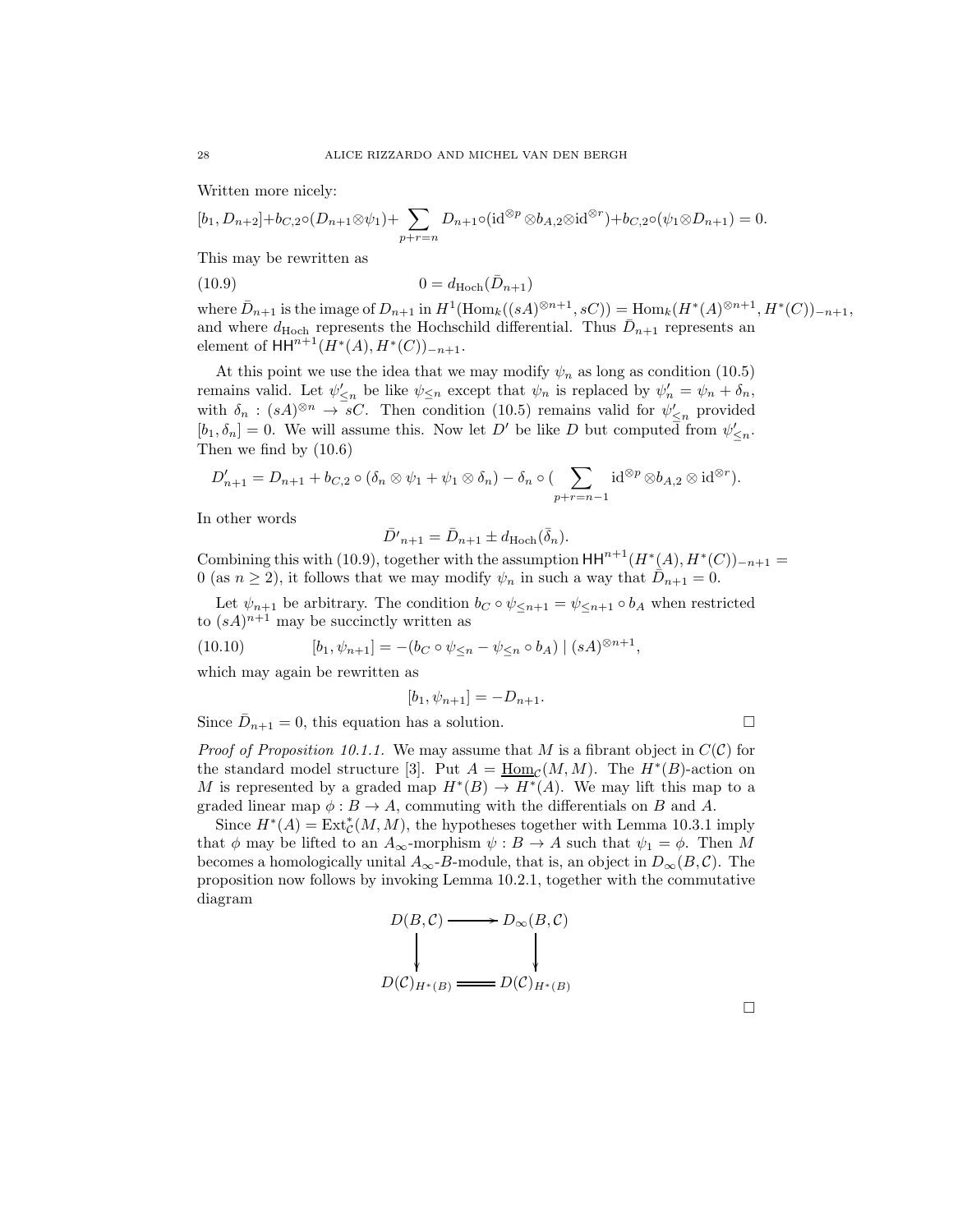10.4. **Proof of Proposition 10.1.2.** Let  $M, N \in D(B, \mathcal{C})$  be as in the statement of Proposition 10.1.2 and assume that N is fibrant for the model structure on  $C(B, \mathcal{C})$ [25, Prop. 5.1]. Then it is easy to see that  $N$  is also fibrant when considered as an element of  $C(\mathcal{C})$ . In particular, an element  $\varphi \in \text{Hom}_{D(\mathcal{C})_{H^*(B)}}(FM, FN)$  may be considered as an actual map  $\varphi : M \to N$  in  $C(\mathcal{C})$  commuting with the  $H^*(B)$ action, up to homotopy. We will construct a morphism  $f : M \to N$  in  $C_{\infty}(B, \mathcal{C})$ such that  $f_1 = \varphi$ . This is sufficient by Lemma 10.2.1.

Consider

$$
b_{N,2}\circ({\rm id}_B\otimes f_1)-f_1\otimes b_{M,2}.
$$

This is a map  $B \otimes_k M \to N$ , which we may consider as a map  $B \to \underline{\text{Hom}}_{\mathcal{C}}(M, N)$ . The latter is zero on cohomology. Hence on the level of complexes of  $k$ -vector spaces it is zero up to homotopy. Call this homotopy  $-f_2: B \to \underline{\text{Hom}}_{\mathcal{C}}(M, N)$  and view it as a map  $B \otimes_k M \to N$  in  $C(\mathcal{C})$ . Thus we have

$$
(10.11) b_{N,2} \circ (\mathrm{id}_B \otimes f_1) - f_1 \otimes b_{M,2} = -b_{N,1} \circ f_2 + f_2 \circ (\mathrm{id}_B \otimes b_{M,1} + b_{B,1} \otimes \mathrm{id}_M).
$$

Assume that we have constructed  $f_1, \ldots, f_n$ . Define  $f_{\leq n}$  as the comodule map  $\mathbb{B}M \to \mathbb{B}N$  given by the Taylor coefficients  $(f_1, \ldots, f_n, 0, \ldots)$ . Assume furthermore that

(10.12) 
$$
b_N \circ f_{\leq n} = f_{\leq n} \circ b_M
$$
 restricted to  $(sB)^{\otimes i} \otimes M$  for  $0 \leq i \leq n-1$ .

It follows from (10.11) that we have already achieved this for  $n \leq 2$ . Our aim is now to construct  $f_{n+1}$  such that  $b_N \circ f_{\leq n+1} = f_{\leq n+1} \circ b_M$  when restricted to  $(sB)^{\otimes i} \otimes M$  for  $0 \leq i \leq n$ . As in the proof of Proposition 10.1.1, this will involve retroactively changing  $f_n$ .

Define  $D = b_N \circ f \leq n - f \leq n \circ b_M$ . Then we have  $D_m = 0$  for  $m = 0, \ldots, n$ . We will now show that  $[b_1, D_{n+1}] = 0$ . To do this, notice that

$$
b_N\circ D+D\circ b_M=0\,.
$$

Evaluate this equation on  $(sB)^{\otimes n} \otimes M$  and get (10.13)

$$
b_{N,1}\circ D_{n+1}+D_{n+1}\circ \left(\sum_{p+r=n-1} \operatorname{id}^{\otimes p}\otimes b_{B,1}\otimes \operatorname{id}^{\otimes r}\otimes \operatorname{id}_M\right)+D_{n+1}\circ (\operatorname{id}_B^{\otimes n}\otimes b_{M,1})=0
$$

which is precisely the statement that  $b_{N,1} \circ D_{n+1} + D \circ b_{M,1} = 0$ .

We now want to take the adjoint map  $(sB)^{\otimes n} \to \underline{\mathrm{Hom}}_{\mathcal{C}}(M,N)$ . To do this, first define

$$
\mathbf{b}_{N,1} : \underline{\text{Hom}}_{\mathcal{C}}(M,N) \to \underline{\text{Hom}}_{\mathcal{C}}(M,N), \ \mathbf{b}_{N,1}(f) = b_{N,1} \circ f
$$
\n
$$
\mathbf{b}_{M,1} : \underline{\text{Hom}}_{\mathcal{C}}(M,N) \to \underline{\text{Hom}}_{\mathcal{C}}(M,N), \ \mathbf{b}_{M,1}(f) = (-1)^{|f|} f \circ b_{M,1}
$$
\n
$$
\mathbf{D}_{n+1} : (sB)^{\otimes n} \to \underline{\text{Hom}}_{\mathcal{C}}(M,N), \ \mathbf{D}_{n+1}(sa_1, \dots, sa_n)(-) = D_{n+1}(sa_1, \dots, sa_n, -)
$$
\nLater we will also use

 $\mathbf{b}_{N,2}$ : $\underline{\text{Hom}}_{\mathcal{C}}(M,N) \otimes sB \to \underline{\text{Hom}}_{\mathcal{C}}(M,N)$ ,  $(\mathbf{b}_{N,2}(f,sa))(m) = (-1)^{|sa|\cdot|f|} b_{N,2}(sa, f(m))$  $\mathbf{b}_{M,2} : \underline{\text{Hom}}_{\mathcal{C}}(M, N) \otimes sB \to \underline{\text{Hom}}_{\mathcal{C}}(M, N), \ (\mathbf{b}_{M,2}(f, sa))(m) = (-1)^{|f|}(f \circ b_{M,2})(sa, m)$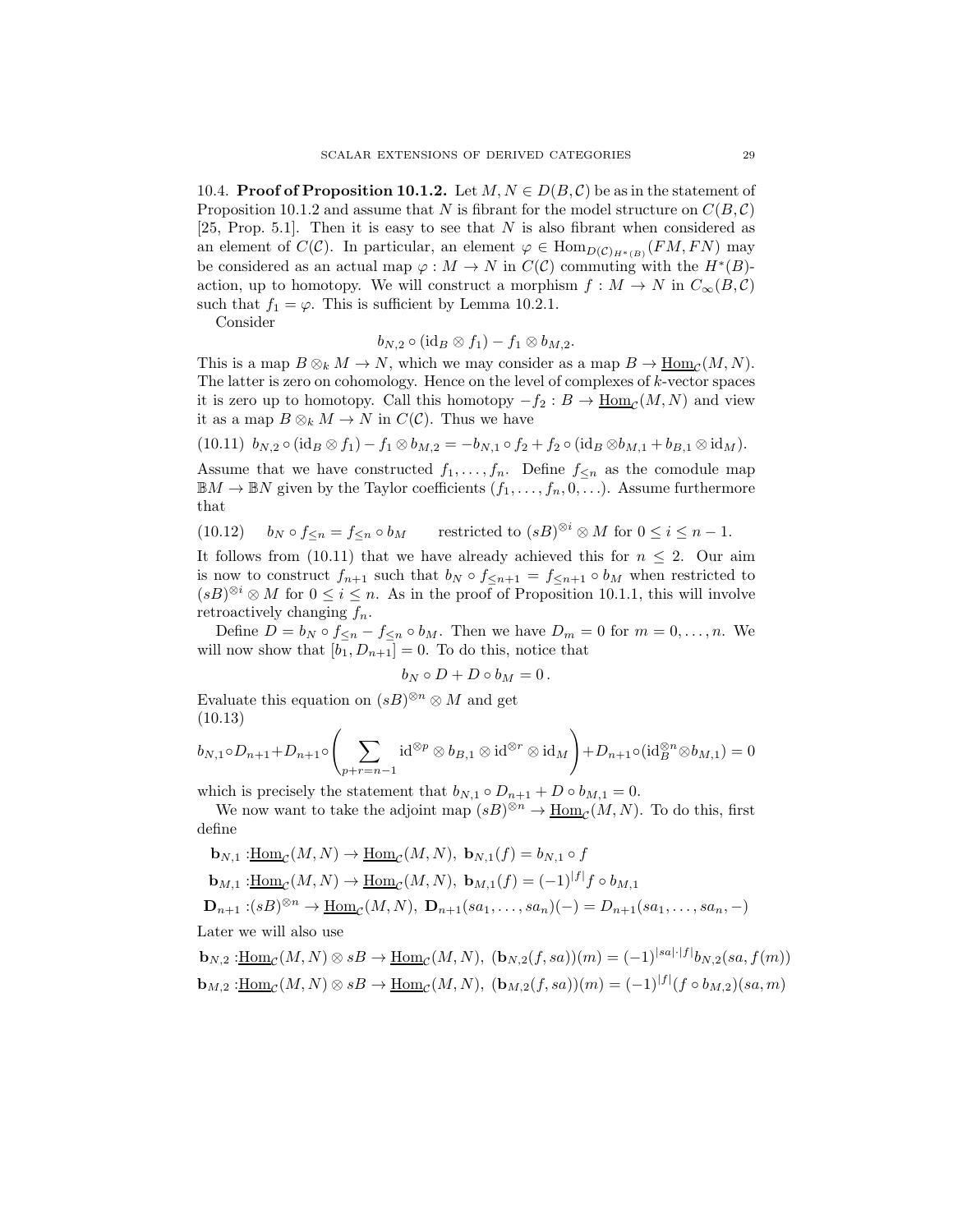Now that we have all of these maps in place, let us go back to (10.13) and write down the corresponding equation for the adjoint map  $(sB)^{\otimes n} \to \underline{\text{Hom}}_{\mathcal{C}}(M, N)$ ,

$$
\mathbf{b}_{N,1} \circ \mathbf{D}_{n+1} + (-1)^{|D_{n+1}|} \mathbf{b}_{M,1} \circ \mathbf{D}_{n+1} + \mathbf{D}_{n+1} \circ \left( \sum_{p+r=n-1} \mathrm{id}^{\otimes p} \otimes b_{B,1} \otimes \mathrm{id}^{\otimes r} \right) = 0
$$

which, remembering that  $D$  has degree 1, becomes

$$
\mathbf{b}_{N,1}\circ \mathbf{D}_{n+1}-\mathbf{b}_{M,1}\circ \mathbf{D}_{n+1}+\mathbf{D}_{n+1}\circ \left(\sum_{p+r=n-1} {\rm id}^{\otimes p}\otimes b_{B,1}\otimes {\rm id}^{\otimes r}\right)=0\,.
$$

We may consider  $\mathbf{D}_{n+1}$  as an element in  $\underline{\text{Hom}}_k((sB)^{\otimes n}, \underline{\text{Hom}}_{\mathcal{C}}(M, N))$ . The induced differential on  $\underline{\mathrm{Hom}}_{\mathcal{C}}(M,N)$  is  $b_{\underline{\mathrm{Hom}}_{\mathcal{C}}(M,N),1} = \mathbf{b}_{N,1}-\mathbf{b}_{M,1}$ . Then  $\underline{\mathrm{Hom}}_k((sB)^{\otimes n},\underline{\mathrm{Hom}}_{\mathcal{C}}(M,N))$ is a complex with differential  $[b_1, -]$ . By the computation above,  $[b_1, \mathbf{D}_{n+1}] = 0$ . Define  $\bar{\mathbf{D}}_{n+1}$  as the image of  $\mathbf{D}_{n+1}$  in

$$
H^1(\underline{\mathrm{Hom}}_k((sB)^{\otimes n}, \underline{\mathrm{Hom}}_{\mathcal{C}}(M, N))) = \underline{\mathrm{Hom}}_k(H^*(B)^{\otimes n}, \mathrm{Ext}^*_{\mathcal{C}}(M, N))_{-n+1}.
$$

Now evaluate  $b_N \circ D + D \circ b_M = 0$  on  $(sB)^{\otimes n+1} \otimes M$  to get

$$
b_{N,1} \circ D_{n+2} + b_{N,2} \circ (\mathrm{id} \otimes D_{n+1}) +
$$
  
+ 
$$
D_{n+2} \circ \left( \sum_{p+r+2=n+2} \mathrm{id}^{\otimes p} \otimes b_{B,1} \otimes \mathrm{id}^{\otimes r} \otimes \mathrm{id}_M + \mathrm{id}_B^{\otimes n+1} \otimes b_{M,1} \right)
$$
  
+ 
$$
D_{n+1} \circ \left( \sum_{p+r+2=n+1} \mathrm{id}^{\otimes p} \otimes b_{B,2} \otimes \mathrm{id}^{\otimes r} \otimes \mathrm{id}_M + \mathrm{id}_B^{\otimes n} \otimes b_{M,2} \right) = 0.
$$

Rewrite the sums as

$$
b_{N,1} \circ D_{n+2} + D_{n+2} \circ (\mathrm{id}_{B}^{\otimes n+1} \otimes b_{M,1})
$$
  
+ 
$$
D_{n+2} \circ \left( \sum_{p+r=n} \mathrm{id}^{\otimes p} \otimes b_{B,1} \otimes \mathrm{id}^{\otimes r} \otimes \mathrm{id}_M \right)
$$
  
+ 
$$
b_{N,2} \circ (\mathrm{id} \otimes D_{n+1}) + D_{n+1} \circ (\mathrm{id}_{B}^{\otimes n} \otimes b_{M,2})
$$
  
+ 
$$
D_{n+1} \circ \left( \sum_{p+r=n-1} \mathrm{id}^{\otimes p} \otimes b_{B,2} \otimes \mathrm{id}^{\otimes r} \otimes \mathrm{id}_M \right) = 0
$$

By adjointness this gives maps  $(sB)^{\otimes n+1} \to \underline{\text{Hom}}_{\mathcal{C}}(M,N)$  such that (remember that *D* has degree 1, so  $(-1)^{|D_{n+2}|} = -1$ )

$$
\mathbf{b}_{N,1} \circ \mathbf{D}_{n+2} - \mathbf{b}_{M,1} \circ \mathbf{D}_{n+2}
$$
\n
$$
+ \mathbf{D}_{n+2} \circ \left( \sum_{p+r=n} \operatorname{id}^{\otimes p} \otimes b_{B,1} \otimes \operatorname{id}^{\otimes r} \right)
$$
\n
$$
+ \mathbf{b}_{N,2} \circ (\operatorname{id} \otimes \mathbf{D}_{n+1}) - \mathbf{b}_{M,2} \circ (\operatorname{id} \otimes \mathbf{D}_{n+1})
$$
\n
$$
+ \mathbf{D}_{n+1} \circ \left( \sum_{p+r=n-1} \operatorname{id}^{\otimes p} \otimes b_{B,2} \otimes \operatorname{id}^{\otimes r} \right) = 0;
$$

this means that  $\bar{\mathbf{D}}_{n+1}$  is a cocycle in  $(\underline{\text{Hom}}_k(H^*(B)^{\otimes n}, \text{Ext}^*_{\mathcal{C}}(M,N), d_{\text{Hoch}})_{-n+1},$ hence an element of

$$
\mathsf{HH}^n(H^*(B), \operatorname{Ext}^*(M, N))_{-n+1}.
$$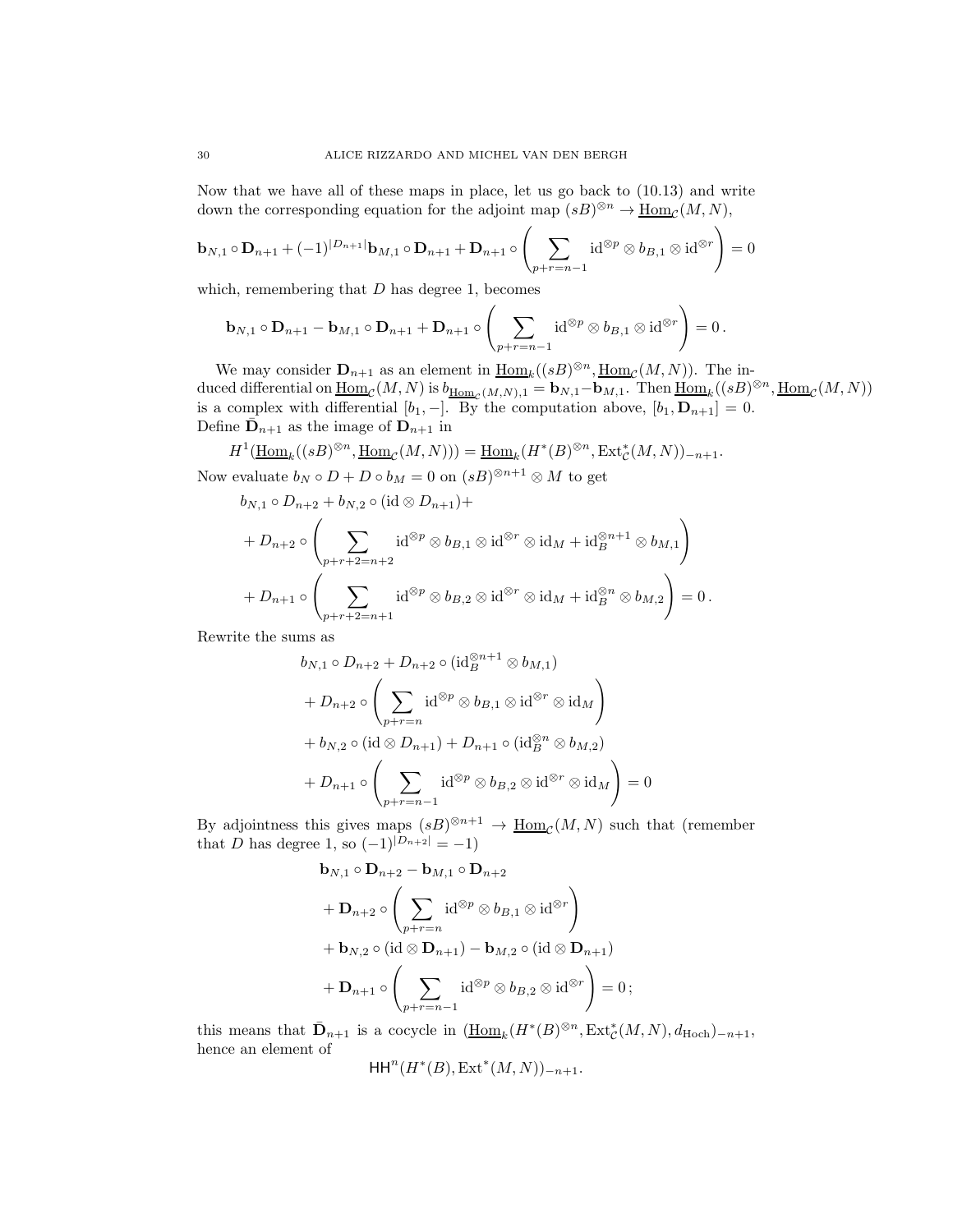Now let  $f'_{\leq n}$  be like  $f_{\leq n}$  except that  $f_n$  is replaced by  $f_n + \delta_n$ , where  $\delta_n$ :  $(sB)^{\otimes n-1} \otimes M \to N$  is such that  $[b_1, \delta_n] = 0$ , and let  $D' = b_N \circ f'_{\leq n} - f'_{\leq n} \circ b_M$ . Since  $b_N \circ f'_{\leq n} - f'_{\leq n} \circ b_M|_{sB^{\otimes i} \otimes M} = 0$  for  $i = 0, \ldots, n-1$ , we still have  $D_i^{\overline{\ell}} = 0$  for  $i = 1, \ldots, n$ , whereas

$$
D'_{n+1} = D_{n+1} + b_{N,2} \circ (\text{id} \otimes \delta_n) - \delta_n \circ (\sum_{p+r=n-1} \text{id}^{\otimes p} \otimes b_{B,2} \otimes \text{id}^{\otimes r} + \text{id}^{\otimes n-1} \otimes b_{M,2})
$$

The corresponding map  $\mathbf{D}'_{n+1} : (sB)^{\otimes n} \to \underline{\mathrm{Hom}}_{\mathcal{C}}(M,N)$  is given by

$$
\mathbf{D}'_{n+1} = \mathbf{D}_{n+1} + \mathbf{b}_{N,2} \circ (\mathrm{id} \otimes \boldsymbol{\delta}_n) - \boldsymbol{\delta}_n \circ (\sum_{p+r=n-1} \mathrm{id}^{\otimes p} \otimes b_{B,2} \otimes \mathrm{id}^{\otimes r}) - \mathbf{b}_{M,2} \circ (\mathrm{id} \otimes \boldsymbol{\delta}_n)
$$

where  $\delta_n : (sB)^{\otimes n-1} \to \underline{\text{Hom}}_{\mathcal{C}}(M,N)$ ,  $\delta_n(sa_1,\ldots,sa_{n-1})(-) = \delta_n(sa_1,\ldots,sa_{n-1},-)$ . Hence  $\bar{\mathbf{D}}'_{n+1} = \bar{\mathbf{D}}_{n+1} \pm d_{\text{Hoch}}(\bar{\boldsymbol{\delta}}_n)$ . Since we have assumed  $\text{HH}^n(H^*(B), \text{Ext}^*(M, N))_{-n+1} =$ 0, it means  $\bar{\mathbf{D}}_{n+1}$  is a coboundary, and hence we can assume it is actually zero after replacing it with  $\bar{\mathbf{D}}_{n+1} \pm d_{\text{Hoch}}(\bar{\boldsymbol{\delta}}_n)$ .

Given a map  $f_{n+1}$ , the condition that  $f_{\leq n+1}$  needs to satisfy to complete the induction step is  $b_N \circ f_{\leq n+1} = f_{\leq n+1} \circ b_M$  when restricted to  $(sB)^{\otimes n} \otimes M$ . This gives

$$
[b_1, f_{n+1}] = -(b_N \circ f_{\leq n} - f_{\leq n} \circ b_M) \qquad (\text{on } (sB)^{\otimes n} \otimes M)
$$

which gives

$$
[b_1, f_{n+1}] = -D_{n+1}
$$

and since  $\bar{\mathbf{D}}_{n+1} = 0$ , and hence  $\bar{D}_{n+1} = 0$ , this equation has a solution.

10.5. Proof of Proposition 10.1.3. Let  $M, N \in D(B, \mathcal{C})$  be as in the statement of Proposition 10.1.3 and assume that  $N$  is fibrant for the model structure on  $C(B,\mathcal{C})$  [25, Prop. 5.1]. Assume that  $g : M \to N$  is a morphism in  $C_{\infty}(B,\mathcal{C})$  which is sent to zero in  $\text{Hom}_{D(\mathcal{C})_{H^*(B)}}(FM, FN) \subset \text{Hom}_{D(\mathcal{C})}(M, N)$ .

Assume that  $g_i = 0$  holds for  $i \leq n$ . We will change g by a homotopy h, with  $h_i = 0$  for  $i \neq n, n + 1$  such that  $g_i = 0$  for  $i \leq n + 1$ . Iterating this we find that our original  $g : M \to N$  is homopic to zero.

Consider first  $n = 0$ . Then, since g is zero in  $\text{Hom}_{D(C)}(M, N)$ , we have  $h_1$ :  $M \to N$  such that  $g_1 = b_{N,1} \circ h_1 + h_1 \circ b_{M,1}$ . Let  $h : \mathbb{B}M \to \mathbb{B}N$  be the coalgebra map  $(h_1, 0, \dots)$  and put  $g' = g - (b_N \circ h + h \circ b_M)$ . Then  $g'_1 = 0$ .

Now assume  $n \geq 1$ . When evaluating  $b_N \circ g = g \circ b_M$  on  $(sB)^{\otimes n} \otimes M$  we get

$$
[b_1,g_{n+1}]=0.
$$

Hence  $g_{n+1}$  is a cocycle in the complex  $\underline{\text{Hom}}_k((sB)^{\otimes n} \otimes M, N)$  with differential [b<sub>1</sub>, -]. We may consider it as an element of  $\underline{\text{Hom}}_k((sB)^{\otimes n}, \underline{\text{Hom}}_{\mathcal{C}}(M, N))_0$  by adjointness. Call the adjoint map  $g_{n+1}$ , and  $\bar{g}_{n+1}$  its image in the cohomology  $H^0(\underline{\operatorname{Hom}}_k((sB)^{\otimes n}\otimes M,N))=\underline{\operatorname{Hom}}_k(H^*(B)^{\otimes n},\operatorname{Ext}^*_{\mathcal{C}}(M,N))_{-n}.$ 

Now evaluate  $b_N \circ g = g \circ b_M$  on  $(sB)^{\otimes n+1} \otimes M$  to get:

$$
b_{N,1} \circ g_{n+2} + b_{N,2} \circ (\mathrm{id} \otimes g_{n+1}) +
$$
  

$$
-g_{n+2} \circ \left( \sum_{p+r+2=n+2} \mathrm{id}^{\otimes p} \otimes b_{B,1} \otimes \mathrm{id}^{\otimes r} \otimes \mathrm{id}_M + \mathrm{id}_B^{\otimes n+1} \otimes b_{M,1} \right)
$$
  

$$
-g_{n+1} \circ \left( \sum_{p+r+2=n+1} \mathrm{id}^{\otimes p} \otimes b_{B,2} \otimes \mathrm{id}^{\otimes r} \otimes \mathrm{id}_M + \mathrm{id}_B^{\otimes n} \otimes b_{M,2} \right) = 0
$$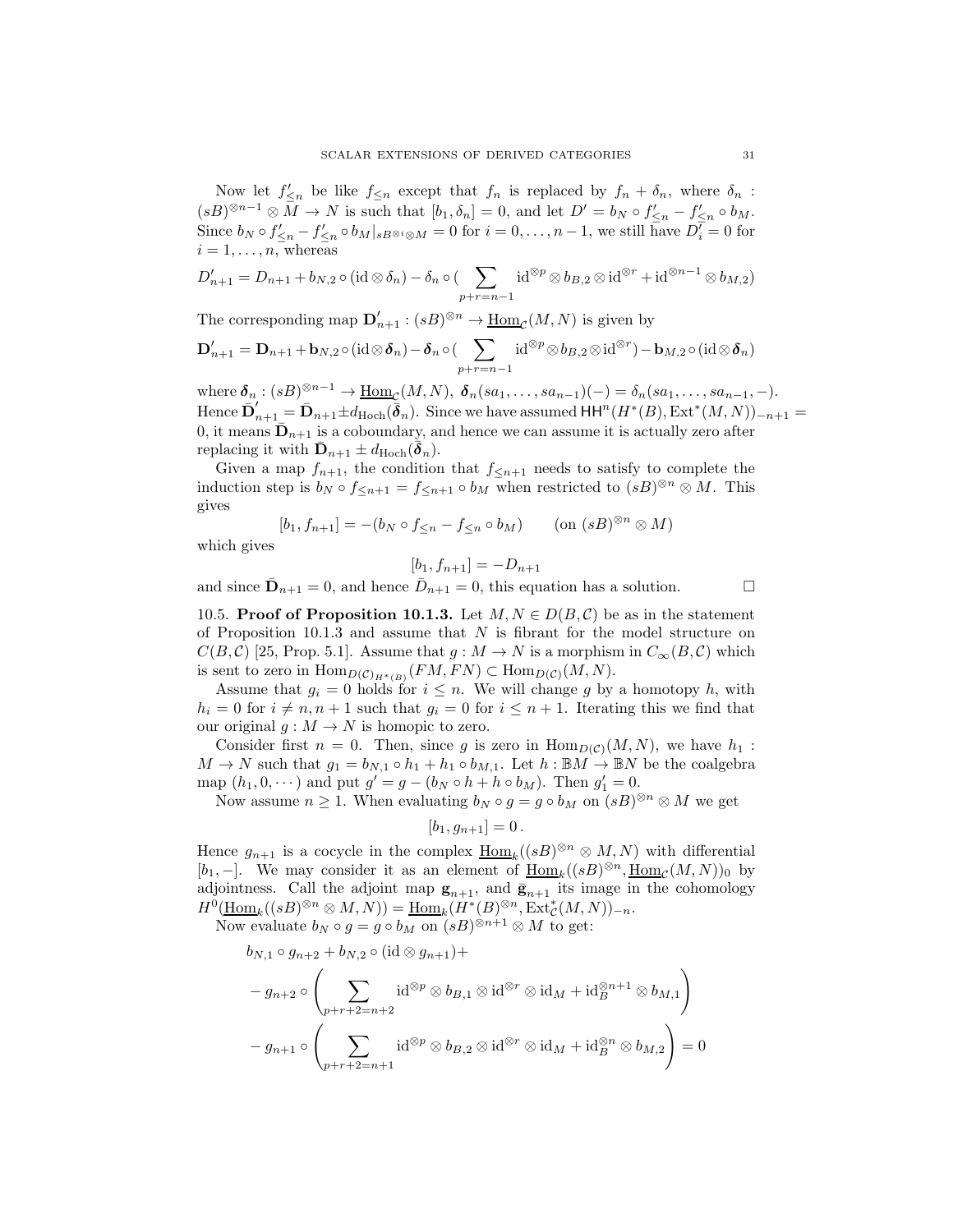By adjointness this gives maps  $(sB)^{\otimes n+1} \to \underline{\text{Hom}}_{\mathcal{C}}(M, N)$  such that

$$
\mathbf{b}_{N,1} \circ \mathbf{g}_{n+2} - \mathbf{b}_{M,1} \circ \mathbf{g}_{n+2}
$$
\n
$$
- \mathbf{g}_{n+2} \circ \left( \sum_{p+r=n} \operatorname{id}^{\otimes p} \otimes b_{B,1} \otimes \operatorname{id}^{\otimes r} \right)
$$
\n
$$
+ \mathbf{b}_{N,2} \circ (\operatorname{id} \otimes \mathbf{g}_{n+1}) - \mathbf{b}_{M,2} \circ (\operatorname{id} \otimes \mathbf{g}_{n+1})
$$
\n
$$
- \mathbf{g}_{n+1} \circ \left( \sum_{p+r=n-1} \operatorname{id}^{\otimes p} \otimes b_{B,2} \otimes \operatorname{id}^{\otimes r} \right) = 0
$$

Since g has degree zero, this means that  $d_{\text{Hoch}}(\bar{\mathbf{g}}_{n+1}) = 0$ , i.e. that  $\bar{\mathbf{g}}_{n+1}$  is a cocycle in  $(\underline{\mathrm{Hom}}_k(H^*(B)^{\otimes n}, \mathrm{Ext}_{\mathcal{C}}^*(M, N), d_{\mathrm{Hoch}})_{-n}$  hence an element of

$$
\mathsf{HH}^n(H^*(B), \operatorname{Ext}^*_{\mathcal{C}}(M,N))_{-n};
$$

which we have assumed to be zero for  $n \geq 1$ , hence  $\bar{\mathbf{g}}_{n+1}$  is a coboundary. Which means that there exists a  $\bar{\mathbf{h}}_n \in (\underline{\text{Hom}_k}(H^*(B)^{\otimes n-1}, \text{Ext}^*_{\mathcal{C}}(M,N))_{-n}$  such that  $\bar{\mathbf{g}}_{n+1} = d_{\mathrm{Hoch}}(\bar{\mathbf{h}}_n).$ 

We may lift  $\bar{\mathbf{h}}_n$  to a map  $\mathbf{h}_n : (sB)^{\otimes n-1} \to \text{Hom}_{\mathcal{C}}(M,N)$  such that  $[b_1, \mathbf{h}_n] = 0$ , or equivalently by adjointness a map  $h_n : (sB)^{\otimes n-1} \otimes M \to N$ . Because  $\bar{\mathbf{g}}_{n+1} =$  $d_{\text{Hoch}}(\bar{\mathbf{h}}_n)$ , their difference is a boundary: (10.14)

$$
\mathbf{g}_{n+1} - (\mathbf{b}_{N,2}(\mathrm{id}\otimes \mathbf{h}_n) + \mathbf{b}_{M,2}\circ(\mathrm{id}\otimes \mathbf{h}_n) - (-1)^{|\mathbf{h}|=-1}\mathbf{h}_n\circ(\sum \mathrm{id}^{\otimes p}\otimes b_{B,2}\otimes \mathrm{id}^{\otimes r})) = [b_1, \mathbf{h}_{n+1}]
$$

for some  $h_{n+1}$  in  $\underline{\text{Hom}}_k((sB)^{\otimes n}, \underline{\text{Hom}}_{\mathcal{C}}(M, N))_{-1}.$ 

Let h be the comodule map  $\mathbb{B}M \to \mathbb{B}N$  such that  $h_i = 0$  for  $i \neq n, n + 1$  and  $h_n$ ,  $h_{n+1}$  as above. These h will be the required homotopy. In fact, by rewriting  $(10.14)$ , we obtain

$$
\mathbf{g}_{n+1} = \mathbf{b}_{N,1} \circ \mathbf{h}_{n+1} - \mathbf{b}_{M,1} \circ \mathbf{h}_{n+1}
$$
  
+ 
$$
\mathbf{h}_{n+1} \circ \left( \sum_{p+r=n} \mathrm{id}^{\otimes p} \otimes b_{B,1} \otimes \mathrm{id}^{\otimes r} \right)
$$
  
+ 
$$
\mathbf{b}_{N,2} \circ (\mathrm{id} \otimes \mathbf{h}_n) - \mathbf{b}_{M,2} \circ (\mathrm{id} \otimes \mathbf{h}_n)
$$
  
+ 
$$
\mathbf{h}_n \circ \left( \sum_{p+r=n-1} \mathrm{id}^{\otimes p} \otimes b_{B,2} \otimes \mathrm{id}^{\otimes r} \right)
$$

which, by adjointness, gives us  $(h)$  has degree  $-1$  so this accounts for the change in signs)

(10.15) 
$$
g_{n+1} = b_{N,1} \circ h_{n+1} + b_{M,1} \circ h_{n+1} + h_{n+1} \circ \left( \sum_{p+r=n} \operatorname{id}^{\otimes p} \otimes b_{B,1} \otimes \operatorname{id}^{\otimes r} \right) + b_{N,2} \circ (\operatorname{id} \otimes h_n) + b_{M,2} \circ (\operatorname{id} \otimes h_n) + h_n \circ \left( \sum_{p+r=n-1} \operatorname{id}^{\otimes p} \otimes b_{B,2} \otimes \operatorname{id}^{\otimes r} \right)
$$

Define  $g' = g - (b_N \circ h + h \circ b_M)$ . It follows from (10.15) that  $g'_{n+1} = 0$  and hence we are done.  $\Box$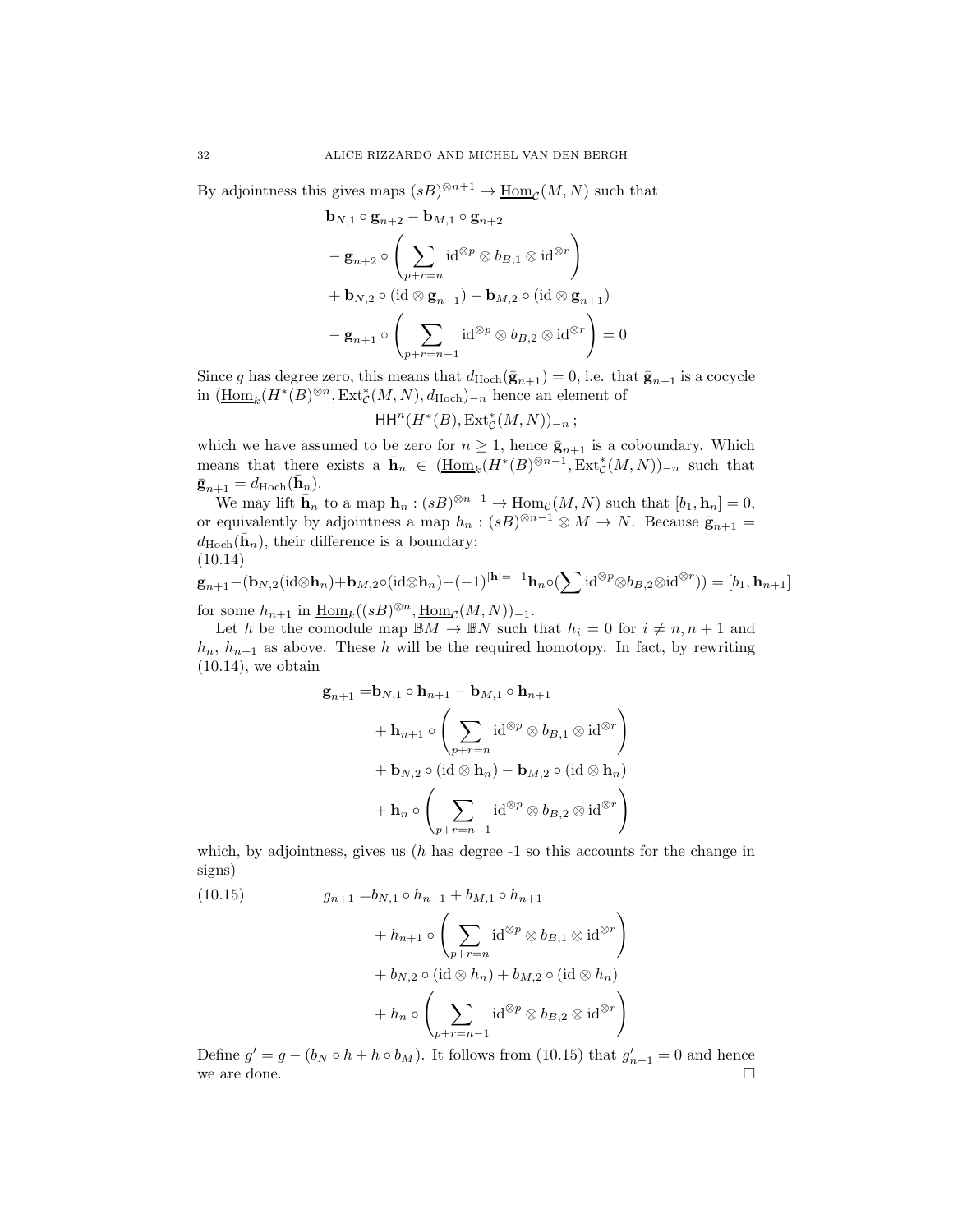Appendix A. Proof of Proposition 7.1 for the two loop quiver

Let Q be the two loop quiver, and let  $\alpha \in \mathbb{N} - \{0\}$ . The proof of Proposition 7.1 depends crucially on the construction of a representation U over  $LQ$  for  $L/k$  a field of transcendence degree three such that  $HH^3(L,\text{End}_{kQ}(U)) \neq 0$ .

Assume we try to find our  $U$  as defined over the generic point of a closed subvariety of dimension three in a suitable  $M_{\alpha,\lambda,Q}$ . In this case there is only one possibility for  $\lambda$ , namely  $\lambda = 0$ . If  $\alpha = 1$  then dim  $M_{\alpha,0,Q} = 2$  which it too small for our purposes. However, when  $\alpha > 1$  then  $\alpha$  is divisible and so Proposition 3.5.2 does not apply.

We proceed as follows. Assume  $n = \alpha > 1$  and put  $A = kQ$ . Then it is well known [32] that  $U_{n,A}$  is nonempty and that  $\mathcal{A}_n$  is not split. In fact, it is generically a division algebra<sup>6</sup>. Let x be the generic point of a three dimensional irreducible subvariety of  $U_{n,A}$  and put  $K = k(x)$ . Let  $C = i^*_{x} \mathcal{A}_n$ . Then C is a central simple algebra of rank  $n^2$  over K. Thus we have  $C = M_m(D)$  where D is a division algebra such that  $[D: K] = p^2$  with  $n = pm$ . Let  $L/K$  be a maximal subfield of D. Then  $L \otimes_K C = M_m(L \otimes_K D) = M_{mp}(L) = \text{End}_L(U)$  where  $U = L^n$ . As in the proof of Lemma 3.2.1 we obtain

$$
\mathrm{End}_A(U) = \mathrm{End}_C(U)
$$

The following lemma does what we want by the Hochschild-Kostant-Rosenberg theorem [17].

Lemma A.1. One has  $HH^*(L, End_C(U)) \cong HH^*(K, L)$ .

Proof. By Morita theory we have

$$
End_C(U) = End_D(U_0)
$$

where  $U_0 = L^p$ . So we may and we will assume that  $C = D$ ,  $U = U_0$ ,  $m = 1$ ,  $n = p$ .

Since  $D/K$  is central simple we have an isomorphism of algebras

$$
D \otimes_K D^{\circ} \to \text{End}_K(D) : d \otimes d' \mapsto (x \mapsto dxd')
$$

Taking centralisers of  $1 \otimes_K L$  and  $L \otimes_K L$  on both sides, we find corresponding isomorphisms

$$
(A.1) \t\t D \otimes_K L \cong \text{End}_L(D_L)
$$

$$
(A.2) \tL \otimes_K L \cong \mathrm{End}_{L \otimes_K L(L} D_L),
$$

where  $D_L$ ,  $L D_L$  denote D viewed respectively as a right L-module and as a leftright L-bimodule. Since  $L \otimes_K L$  is a direct sum of fields, (A.2) implies that  $_L D_L$ is isomorphic to  $L \otimes_K L$  as L-bimodules. Since we also have  $L = \text{Hom}_K(L, K)$  as L-vector spaces (both are one-dimensional), we obtain that  $_LD_L$  is also isomorphic to

(A.3) 
$$
{}_L D_L \cong \text{Hom}_K(L, K) \otimes_K L = \text{Hom}_K(L, L)
$$

as L-bimodules.

The equality (A.1) implies that  $U \cong D_L$  with the standard left D-module structure on D. Thus

$$
\mathrm{End}_D(U) = \mathrm{End}_D(D_L) = D^\circ
$$

 $6Suitably called the generic division algebra of index n.$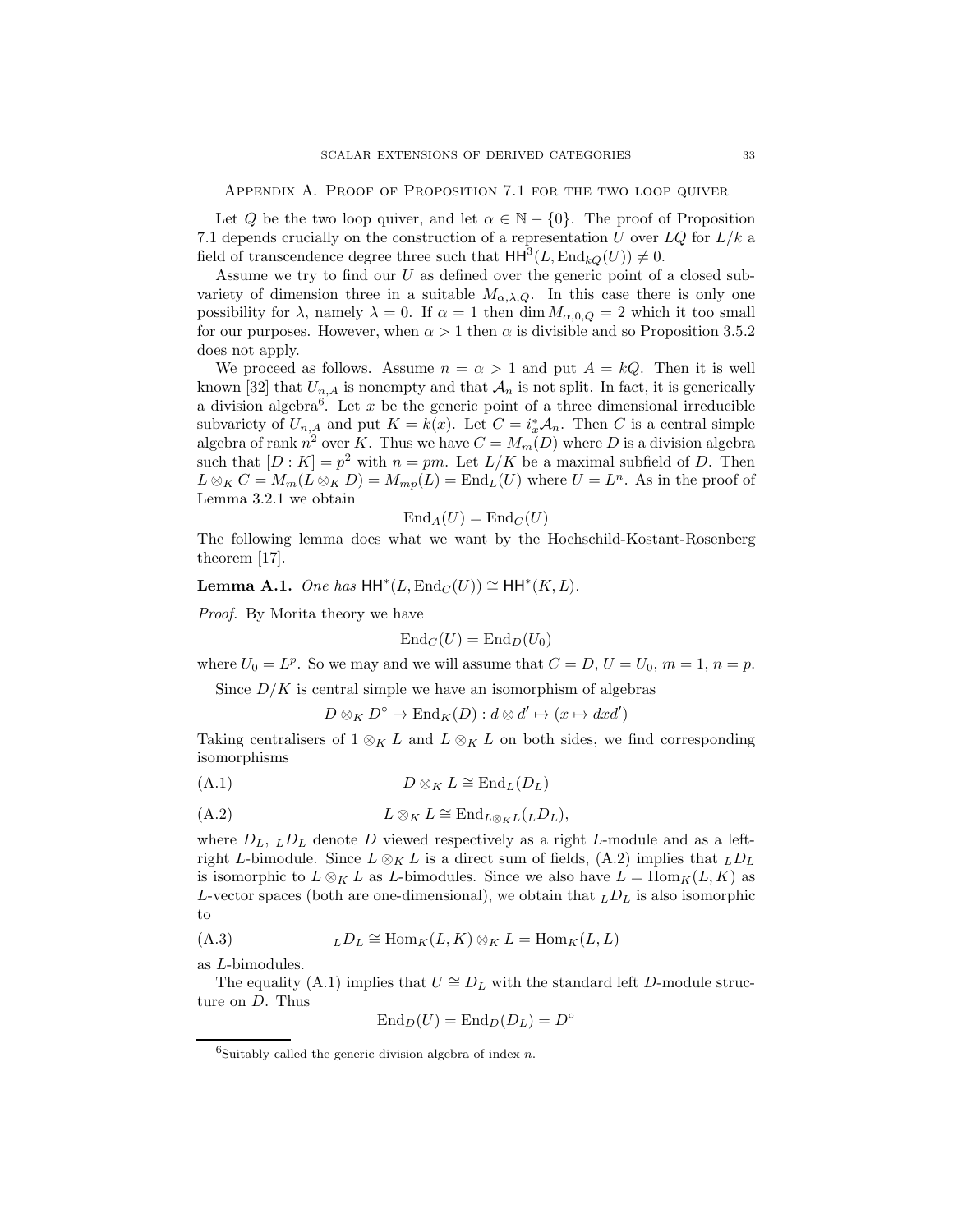with the L-bimodule structure on  $D^{\circ}$  given by the left and right action. Combining this with (A.3) we get

$$
\mathsf{HH}^*(L,\mathrm{End}_C(U)) \cong \mathsf{HH}^*(L,\mathrm{Hom}_K(L,L))
$$

$$
\cong \mathsf{HH}^*(K,L)
$$

where in the last line we have used Corollary 5.5.  $\Box$ 

#### **REFERENCES**

- [1] J. Adriaenssens and L. Le Bruyn, *Local quivers and stable representations*, Comm. Algebra 31 (2003), no. 4, 1777–1797.
- [2] M. R. Ballard, Equivalences of derived categories of sheaves on quasi-projective schemes, arXiv:0905.3148 [math.AG].
- [3] T. Beke, Sheafifiable homotopy model categories, Math. Proc. Cambridge Philos. Soc. 129 (2000), no. 3, 447–475.
- [4] A. Bondal and M. Van den Bergh, Generators and representability of functors in commutative and noncommutative geometry, Mosc. Math. J.  $3$  (2003), no. 1, 1–36, 258.
- [5] M. Brion, Representations of quivers, http://www-fourier.ujf-grenoble.fr/IMG/pdf/notes quivers.pdf
- [6] A. Canonaco, D. Orlov, and P. Stellari, Does full imply faithful?, J. Noncommut. Geom. 7 (2013), no. 2, 357–371.
- [7] A. Canonaco and P. Stellari, Fourier-Mukai functors in the supported case, arXiv:1010.0798 [math.AG], to appear in Compositio Math.
- [8] , Twisted Fourier-Mukai functors, Adv. Math. 212 (2007), no. 2, 484–503.
- [9] , Fourier-Mukai functors: a survey, Derived categories in algebraic geometry, EMS Ser. Congr. Rep., Eur. Math. Soc., Zürich, 2012, pp. 27-60.
- [10] , Non-uniqueness of Fourier-Mukai kernels, Math. Z. 272 (2012), no. 1-2, 577-588. MR 2968243
- [11] H. Derksen and J. Weyman, Semi-invariants of quivers and saturation for Littlewood-Richardson coefficients, J. Amer. Math. Soc. 13 (2000), no. 3, 467–479.
- [12] M. Domokos and A. N. Zubkov, Semi-invariants of quivers as determinants, Transform. Groups 6 (2001), no. 1, 9–24.
- [13] G. Faltings, Stable G-bundles and projective connections, J. Algebraic Geom. 2 (1993), no. 3, 507–568.
- [14] P. Gabriel, Auslander-Reiten sequences and representation-finite algebras, Representation theory, I (Proc. Workshop, Carleton Univ., Ottawa, Ont.), Lecture Notes in Math., vol. 831, Springer, Berlin, 1979, pp. 1–71.
- [15] E. L. Green, *Multiplicative bases, Gröbner bases, and right Gröbner bases*, J. Symbolic Comput. 29 (2000), no. 4-5, 601–623, Symbolic computation in algebra, analysis, and geometry (Berkeley, CA, 1998).
- [16] R. Hartshorne, *Residues and duality*, Lecture notes in mathematics, vol. 20, Springer Verlag, Berlin, 1966.
- [17] G. Hochschild, B. Kostant, and A. Rosenberg, Differential forms on regular affine algebras, Trans. Amer. Math. Soc. 102 (1962), 383–408.
- [18] M. Hovey, Model category structures on chain complexes of sheaves, Trans. Amer. Math. Soc. 353 (2001), no. 6, 2441–2457 (electronic).
- [19] V. Kac, Infinite root systems, representations of graphs and invariant theory, Invent. Math. 56 (1980), 57–92.
- [20] Y. Kawamata, Equivalences of derived categories of sheaves on smooth stacks, Amer. J. Math. 126 (2004), no. 5, 1057–1083.
- [21] B. Keller, Bimodule complexes via strong homotopy actions, Algebr. Represent. Theory 3 (2000), no. 4, 357–376, Special issue dedicated to Klaus Roggenkamp on the occasion of his 60th birthday.
- [22] A. D. King, Moduli of representations of finite-dimensional algebras, Quart. J. Math. Oxford Ser. (2) **45** (1994), no. 180, 515–530.
- [23] K. Lefèvre-Hasegawa, Sur les  $A_{\infty}$ -catégories, Ph.D. thesis, Université Paris 7, 2003.